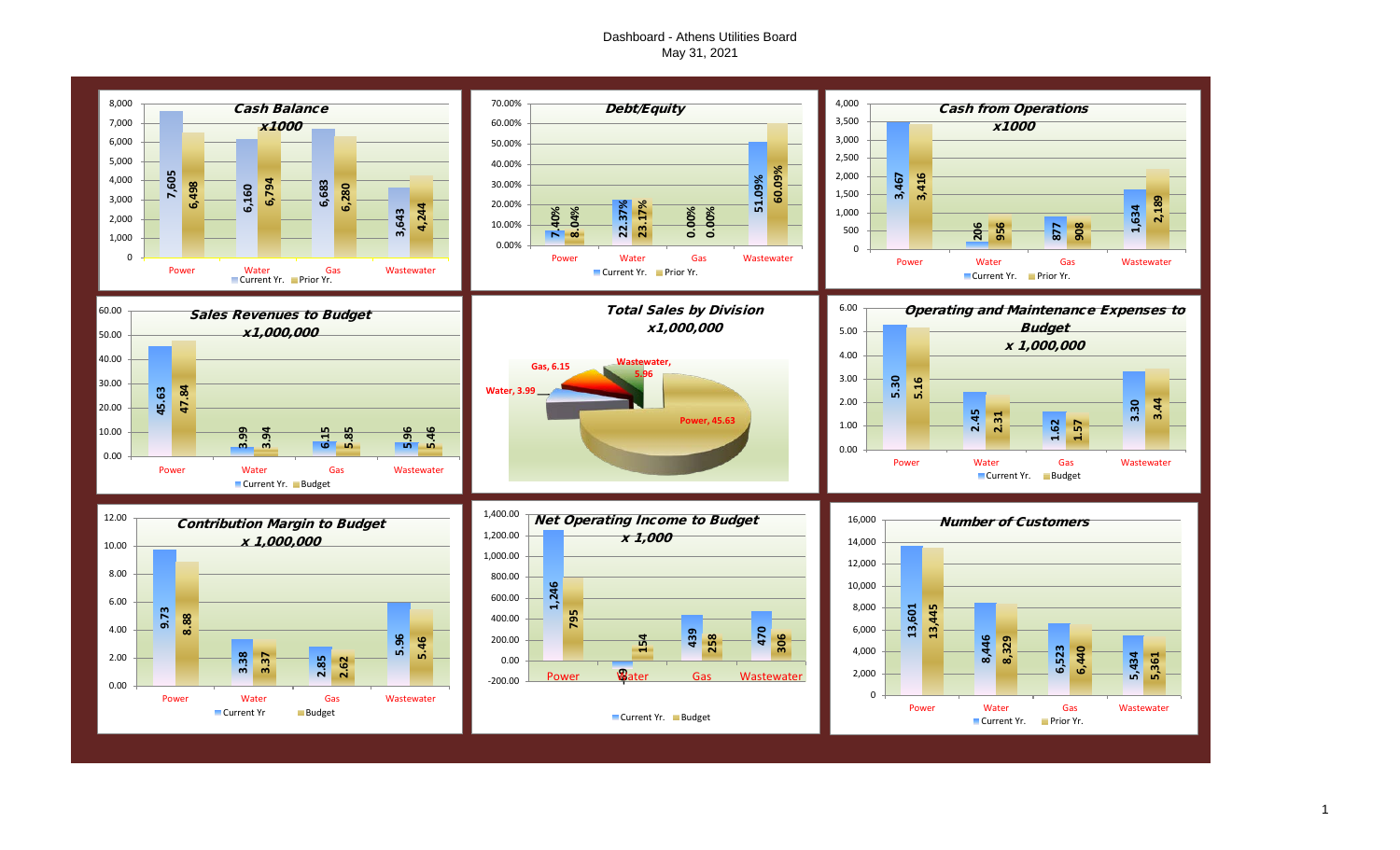#### **Athens Utilities Board Combined Balance Sheet (000 Omitted) May 31, 2021**

|                                         | <b>May 31, 2021</b>    | <b>Prior Year</b>      | Change             |
|-----------------------------------------|------------------------|------------------------|--------------------|
| <b>Current Assets</b>                   | \$32,479               | \$30,914               | \$1,565            |
| Long-Term Assets<br><b>Total Assets</b> | \$118,019<br>\$150,498 | \$118,459<br>\$149,373 | (\$440)<br>\$1,125 |
| <b>Current Liabilities</b>              | \$5.402                | \$4.742                | \$660              |
| Long-Term Liabilities                   | \$25,635               | \$27,191               | (\$1,556)          |
| Net Assets                              | \$119,462              | \$117.441              | \$2,021            |
| <b>Total Liabilities and Net Assets</b> | \$150,498              | \$149.373              | \$1,125            |

#### **Athens Utilities Board Combined Profit and Loss Statement (000 Omitted)**

#### **May 31, 2021**

|                                       |              | YEAR-TO-DATE      |                 |                     | <b>CURRENT MONTH</b> |                 |               |               |                 |  |
|---------------------------------------|--------------|-------------------|-----------------|---------------------|----------------------|-----------------|---------------|---------------|-----------------|--|
|                                       | <b>YTD</b>   | <b>YTD</b>        | <b>Variance</b> | Month               | Month                | <b>Variance</b> | Annual        | <b>YTD</b>    | <b>Variance</b> |  |
|                                       | May 31, 2021 | <b>Prior Year</b> |                 | <b>May 31, 2021</b> | <b>Prior Year</b>    |                 | <b>Budget</b> | <b>Budget</b> |                 |  |
| Sales Revenue                         | \$61,182     | \$61,647          | (\$465)         | \$4,903             | \$4,364              | \$539           | \$68,435      | \$63,089      | (\$1,907)       |  |
| Cost of Goods Sold                    | \$39,815     | \$40,850          | \$1,035         | \$3,348             | \$2,868              | (\$480)         | \$47,125      | \$42,751      | \$2,936         |  |
| <b>Contribution Margin</b>            | \$21,367     | \$20,797          | \$570           | \$1,555             | \$1,496              | \$59            | \$21,309      | \$20,338      | \$1,029         |  |
| Operating and Maintenance Expenses    | \$12,272     | \$12,107          | (\$165)         | \$975               | \$1,102              | \$126           | \$13,110      | \$12,809      | \$537           |  |
| Depreciation and Taxes Equivalents    | \$6,956      | \$6,237           | (\$719)         | \$650               | \$614                | (\$36)          | \$6,256       | \$6,016       | (\$940)         |  |
| <b>Total Operating Expenses</b>       | \$19,228     | \$18,344          | (\$884)         | \$1,625             | \$1,716              | \$90            | \$19,366      | \$18,825      | (\$403)         |  |
| <b>Net Operating Income</b>           | \$2,139      | \$2,453           | (\$315)         | (\$70)              | (\$220)              | \$149           | \$1,943       | \$1,513       | \$626           |  |
| Grants, Contributions & Extraordinary | \$96         | \$323             | (\$227)         | \$2                 | \$6                  | $($ \$4)        | \$504         | \$34          | \$62            |  |
| <b>Change in Net Assets</b>           | \$2,234      | \$2,776           | (\$542)         | (\$68)              | (\$214)              | \$146           | \$2,447       | \$1,547       | \$688           |  |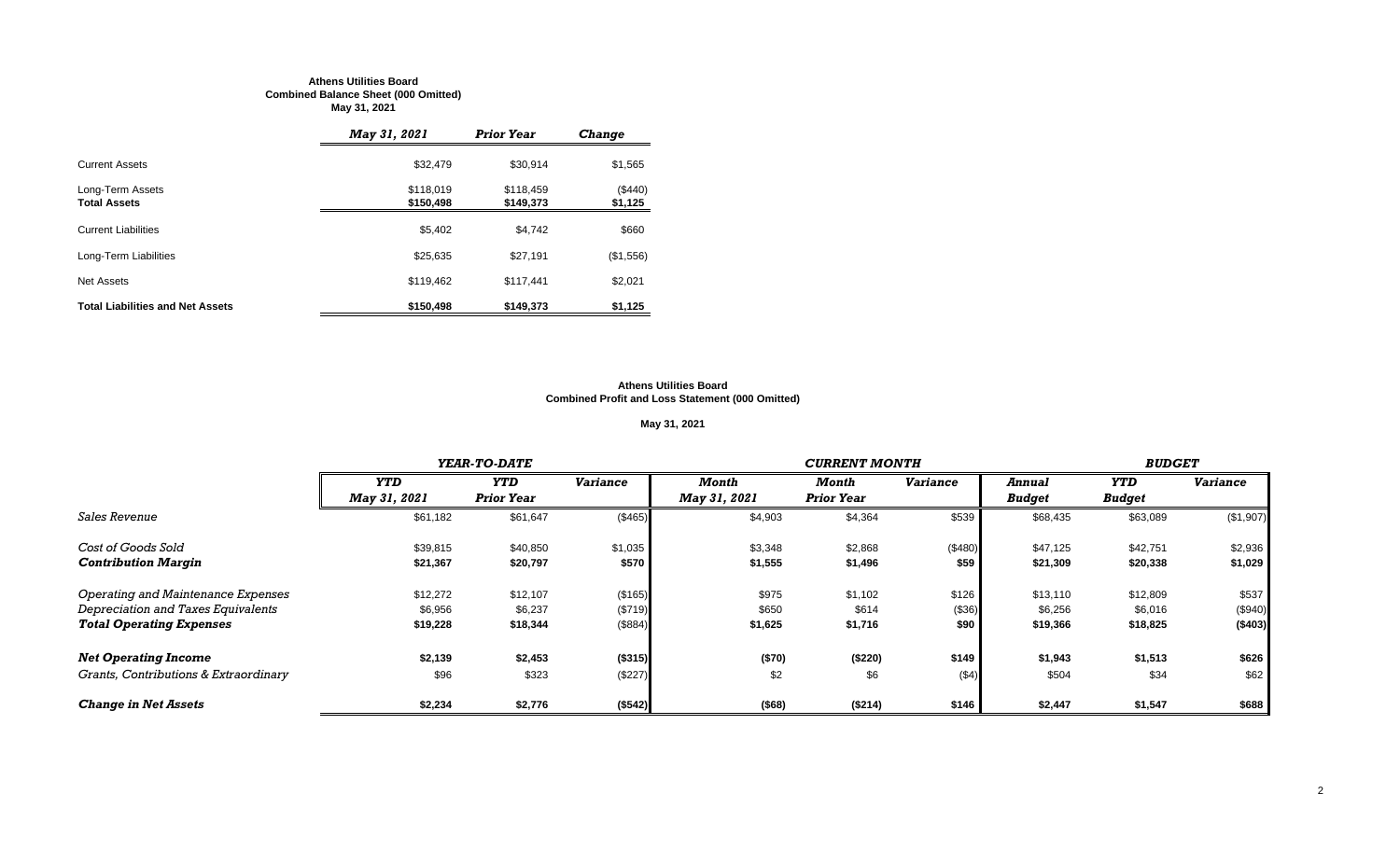#### **Athens Utilities Board Financial Statement Synopsis 5/31/2021**

|                                             |                  |                      |                           |                      |                |              | (000 Omitted) |          |          |          |                |          |                                                                                                                                                       |        |             |         |                         |                      |                |                            |
|---------------------------------------------|------------------|----------------------|---------------------------|----------------------|----------------|--------------|---------------|----------|----------|----------|----------------|----------|-------------------------------------------------------------------------------------------------------------------------------------------------------|--------|-------------|---------|-------------------------|----------------------|----------------|----------------------------|
|                                             |                  |                      | <b>Power</b>              |                      |                | <b>Water</b> |               |          |          | Gas      |                |          |                                                                                                                                                       |        | Wastewater  |         |                         |                      | <b>Total</b>   |                            |
|                                             | Y-T-D<br>Current | $Y-T-D$<br>Prior Yr. | $M-T-D$<br><b>Current</b> | $M-T-D$<br>Prior Yr. | Y-T-D          | Y-T-D        | M-T-D         | M-T-D    | Y-T-D    | $Y-T-D$  | M-T-D          | $M-T-D$  | $M-T-D$<br>4-T-D<br>Y-T-D<br>Current   Prior Yr. Current   Prior Yr. Current   Prior Yr. Current   Prior Yr. Current   Prior Yr.<br>Current Prior Yr. |        |             | $M-T-D$ | Y-T-D<br><b>Current</b> | $Y-T-D$<br>Prior Yr. | $M-T-D$        | M-T-D<br>Current Prior Yr. |
| Cash Balance                                | 7,605            | 6,498                |                           |                      | 6,160          | 6,794        |               |          | 6,683    | 6,280    |                |          | 3,643                                                                                                                                                 | 4,244  |             |         | 24,091                  | 23,817               |                |                            |
| <b>Working Capital</b>                      | 8,399            | 9,592                |                           |                      | 7,336          | 7,586        |               |          | 7,431    | 6,865    |                |          | 4,987                                                                                                                                                 | 5,152  |             |         | 28,153                  | 29,195               |                |                            |
| <b>Plant Assets</b>                         | 73,826           | 72,394               |                           |                      | 33,980         | 33,270       |               |          | 24,446   | 24,126   |                |          | 57,753                                                                                                                                                | 56,630 |             |         | 190,005                 | 186,419              |                |                            |
| Debt                                        | 3,784            | 4,040                |                           |                      | 4,786          | 4,970        |               |          | $\Omega$ | $\Omega$ |                |          | 13,896                                                                                                                                                | 15,063 |             |         | 22,467                  | 24,073               |                |                            |
| Net Assets (Net Worth)                      | 51,115           | 50,262               |                           |                      | 21,392         | 21,450       |               |          | 20,982   | 20,662   |                |          | 25,642                                                                                                                                                | 25,067 |             |         | 119,130                 | 117,441              |                |                            |
| <b>Cash from Operations</b>                 | 3,467            | 3,416                | 266                       | 597                  | 206            | 956          | 108           | 114      | 877      | 908      | 46             | 73       | 1,634                                                                                                                                                 | 2,189  | 143         | 298     | 6,185                   | 7,469                | 563            | 1,083                      |
| <b>Net Pension Liability</b>                | 2,491            | 2,433                |                           |                      | 730            | 708          |               |          | 518      | 470      |                |          | 757                                                                                                                                                   | 724    |             |         | 4,497                   | 4,336                |                |                            |
| Principal Paid on Debt {Lease Included} (1) | 248              | 154                  | 248                       | 154                  | 170            | 161          | 14            | 16       | 0        | $\Omega$ | $\mathbf 0$    | $\Omega$ | 1,179                                                                                                                                                 | 642    | 11          | 11      | 1,597                   | 957                  | 273            | 181                        |
| New Debt-YTD                                | $\overline{0}$   | $\Omega$             | $\mathbf{0}$              | $\Omega$             | 0              | $\Omega$     | $\mathbf 0$   | $\Omega$ | $\Omega$ | $\Omega$ | $\mathbf{0}$   |          | $\mathbf 0$                                                                                                                                           | 0      | $\mathbf 0$ | - 0     | $\mathbf 0$             | $\Omega$             | $\overline{a}$ | $\sim$                     |
| <b>Cash Invested in Plant</b>               | 1,983            | 3,271                | 128                       | 321                  | 686            | 481          | 30            | 50       | 455      | 532      | (21)           | 40       | 1,363                                                                                                                                                 | 1,529  | (68)        | 52      | 4,488                   | 5,813                | 69             | 463                        |
| Cash Flow                                   | 1,206            | (102)                | (119)                     | 42                   | (656)          | 305          | 62            | 48       | 437      | 377      | 67             | 33       | (877)                                                                                                                                                 | (206)  | (847)       | (812)   | 111                     | 374                  | (838)          | (689)                      |
| Sales                                       | 45,635           | 46,690               | 3,663                     | 3,298                | 3,988          | 4,025        | 370           | 341      | 6,145    | 5,610    | 426            | 313      | 5,956                                                                                                                                                 | 6,077  | 500         | 469     | 61,724                  | 62,402               | 4,960          | 4,422                      |
| Cost of Goods Sold {COGS}                   | 35,907           | 37,386               | 3,056                     | 2,662                | 612            | 605          | 58            | 60       | 3,297    | 2,859    | 233            | 146      |                                                                                                                                                       |        |             |         | 39,815                  | 40,850               | 3,348          | 2,868                      |
| O&M Expenses-YTD {minus COGS}               | 8,421            | 8,065                | 726                       | 769                  | 3,364          | 3,209        | 269           | 279      | 2,433    | 2,400    | 206            | 212      | 5,388                                                                                                                                                 | 5,200  | 482         | 472     | 19,607                  | 18,874               | 1,683          | 1,732                      |
| <b>Net Operating Income</b>                 | 1,246            | 1,212                | (119)                     | (165)                | (69)           | 159          | 36            | (5)      | 439      | 378      | (4)            | (42)     | 470                                                                                                                                                   | 703    | 12          | 68      | 2,086                   | 2,453                | (74)           | (220)                      |
| <b>Interest on Debt</b>                     | 16               | 53                   |                           |                      | 92             | 98           | 8             |          | $\Omega$ | $\Omega$ | 0              |          | 67                                                                                                                                                    | 218    | 6           |         | 175                     | 369                  | 15             | 16                         |
| Variable Rate Debt Interest Rate            | 0.26%            | 0.27%                |                           |                      |                |              |               |          |          |          |                |          | 0.26%                                                                                                                                                 | 0.27%  |             |         |                         |                      |                |                            |
| Grants, Contributions, Extraordinary        | 54               | 17                   | $\overline{2}$            | 6                    | $\overline{0}$ | $\Omega$     | $\mathbf 0$   | $\Omega$ | 16       | $\Omega$ | $\overline{0}$ | $\Omega$ | 26                                                                                                                                                    | 306    | $\mathbf 0$ |         | 96                      | 323                  | 2              | 6                          |
| Net Income                                  | 1,300            | 1,229                | (117)                     | (159)                | (69)           | 159          | 36            | (5)      | 455      | 378      | (4)            | (42)     | 496                                                                                                                                                   | 1,009  | 12          |         | 2,182                   | 2,776                | (73)           | (214)                      |
| <b>‡ Customers</b>                          | 13,601           | 13,445               |                           |                      | 8,446          | 8,329        |               |          | 6,523    | 6,440    |                |          | 5,434                                                                                                                                                 | 5,361  |             |         | 34,004                  | 33,575               |                |                            |
| Sales Volume                                | 597,581          | 597,238              | 50,315                    | 43,602               | 8,525          | 8,682        | 807           | 728      | 7,997    | 7,575    | 544            | 414      | 4,122                                                                                                                                                 | 4,102  | 390         | 326     |                         |                      |                |                            |
| Revenue per Unit Sold (2)                   | 0.076            | 0.078                | 0.073                     | 0.076                | 0.47           | 0.46         | 0.46          | 0.47     | 0.77     | 0.74     | 0.78           | 0.76     | 1.44                                                                                                                                                  | 1.48   | 1.28        | 1.44    |                         |                      |                |                            |
| Natural Gas Market Price (Dth)              |                  |                      |                           |                      |                |              |               |          |          |          | 2.86           | 1.77     |                                                                                                                                                       |        |             |         |                         |                      |                |                            |
| Natural Gas Total Unit Cost (Dth)           |                  |                      |                           |                      |                |              |               |          | 4.08     | 3.53     | 4.71           | 3.30     |                                                                                                                                                       |        |             |         |                         |                      |                |                            |
| <b>Full Time Equivalent Employees</b>       | 63.58            | 61.92475             | 63.85                     | 61.8                 | 14.67          | 14.79        | 14.5          | 14.4     | 9.9      | 10.28    | 9.52           | 9.83     | 19.47                                                                                                                                                 | 19.85  | 18.96       | 18.72   | 107.62                  | 106.84               | 106.83         | 104.75                     |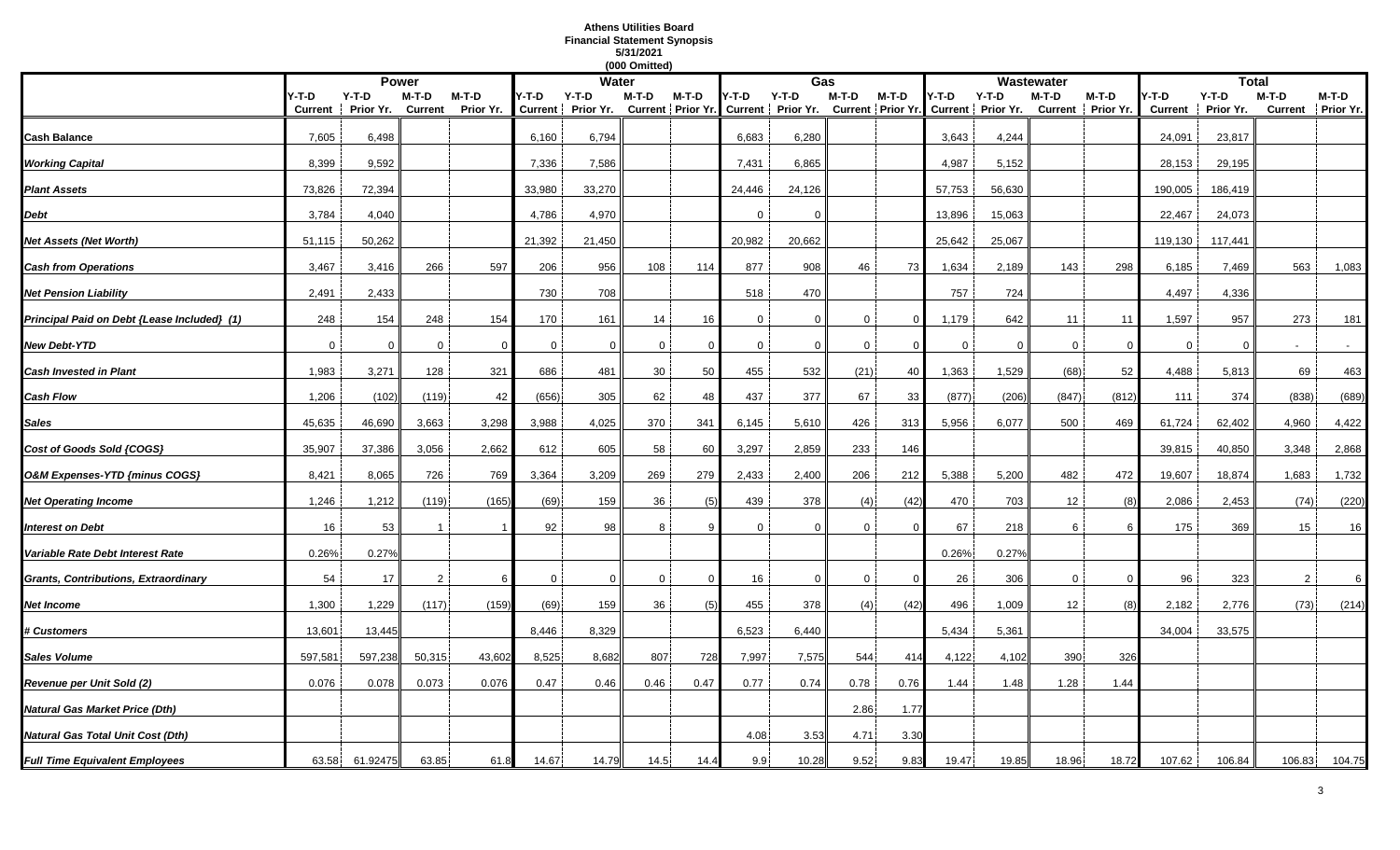|                       |                     |     |                    | <b>BALANCE SHEET</b>                           |                       |                     |                      |
|-----------------------|---------------------|-----|--------------------|------------------------------------------------|-----------------------|---------------------|----------------------|
| <b>Current Period</b> | <b>Prior Year</b>   |     | <b>Change from</b> | May 31, 2021                                   | <b>Current Period</b> | <b>Prior</b>        | Change<br>from prior |
| May 31, 2021          |                     |     | <b>Prior Year</b>  |                                                | May 31, 2021          | <b>Month</b>        | <b>Month</b>         |
|                       |                     |     |                    | Assets:                                        |                       |                     |                      |
| 7,605,131.91          | 6,497,880.05        |     | 1,107,251.86       | Cash and Cash Equivalents                      | 7,605,131.91          | 7,724,579.80        | (119, 447.89)        |
| 0.00                  | 0.00                |     | 0.00               | <b>Bond Funds Available</b>                    | 0.00                  | 0.00                | 0.00                 |
| 1,743,739.56          | 2,232,190.54        |     | (488, 450.98)      | <b>Customer Receivables</b>                    | 1,743,739.56          | 1,819,721.18        | (75,981.62)          |
| 14,670.04             | 0.00                |     | 14,670.04          | Due from (to) Other Divisions                  | 14,670.04             | 0.00                | 14,670.04            |
| 395,810.56            | 143,819.94          |     | 251,990.62         | <b>Other Receivables</b>                       | 395,810.56            | 373,898.53          | 21,912.03            |
| 50,826.82             | 52,324.17           |     | (1,497.35)         | <b>Prepaid Expenses</b>                        | 50,826.82             | 68,679.24           | (17, 852.42)         |
| 1,086,212.33          | 1,187,974.39        |     | (101, 762.06)      | <b>Unbilled Revenues</b>                       | 1,086,212.33          | 1,086,212.33        | 0.00                 |
| 1,857,781.61          | 1,576,729.70        |     | 281,051.91         | Materials and Supplies Inventory               | 1,857,781.61          | 1,855,639.99        | 2,141.62             |
| 12,754,172.83         | 11,690,918.79       |     | 1,063,254.04       | <b>Total Current Assets</b>                    | 12,754,172.83         | 12,928,731.07       | (174, 558.24)        |
| 0.00                  | 0.00                |     | 0.00               | <b>Unamortized Debt Expense</b>                | 0.00                  | 0.00                | 0.00                 |
| 0.00                  | 0.00                |     | 0.00               | TVA Heat Pump Loans Receivable                 | 0.00                  | 0.00                | 0.00                 |
| 1,557,494.07          | 1,607,954.32        |     | (50, 460.25)       | <b>Deferred Pension Outflows</b>               | 1,557,494.07          | 1,557,494.07        | 0.00                 |
| 73,826,379.35         | 72,393,719.44       |     | 1,432,659.91       | Electric Utility Plant, at Cost                | 73,826,379.35         | 73,698,408.79       | 127,970.56           |
| (26, 261, 998.61)     | (24,950,569.12)     |     | (1,311,429.49)     | Less: Accumulated Depreciation                 | (26, 261, 998.61)     | (26,063,867.51)     | (198, 131.10)        |
| 47,564,380.74         | 47,443,150.32       |     | 121,230.42         | <b>Net Electric Utility Plant</b>              | 47,564,380.74         | 47,634,541.28       | (70, 160.54)         |
| 49,121,874.81         | 49,051,104.64       |     | 70,770.17          | <b>Total Long Term Assets</b>                  | 49,121,874.81         | 49,192,035.35       | (70, 160.54)         |
| 61,876,047.64         | 60,742,023.43       | \$. | 1,134,024.21       | <b>Total Assets</b>                            | 61,876,047.64         | 62,120,766.42       | \$<br>(244, 718.78)  |
|                       |                     |     |                    | <b>Liabilities and Retained Earnings:</b>      |                       |                     |                      |
| 3,210,316.40          | 2,775,712.97        |     | 434,603.43         | <b>Accounts Payable</b>                        | 3,210,316.40          | 3,107,322.02        | 102,994.38           |
| 571,071.51            | 415,480.00          |     | 155,591.51         | <b>Customer Deposits</b>                       | 571,071.51            | 580,251.51          | (9, 180.00)          |
| 0.00                  | 0.00                |     | 0.00               | Deferred Income                                | 0.00                  | 0.00                | 0.00                 |
| 573,964.91            | 635,929.31          |     | (61, 964.40)       | <b>Other Current Liabilities</b>               | 573,964.91            | 583,889.25          | (9,924.34)           |
| 4,355,352.82          | 3,827,122.28        |     | 528,230.54         | <b>Total Current Liabilities</b>               | 4,355,352.82          | 4,271,462.78        | 83,890.04            |
| 0.00                  | 0.00                |     | 0.00               | <b>Bonds Payable</b>                           | 0.00                  | 0.00                | 0.00                 |
| 0.00                  | 0.00                |     | 0.00               | Long-Term Leases Payable                       | 0.00                  | 0.00                | 0.00                 |
| 3,784,090.80          | 4,039,511.63        |     | (255, 420.83)      | Notes Payable                                  | 3,784,090.80          | 4,039,511.63        | (255, 420.83)        |
| 2,491,316.89          | 2,433,218.24        |     | 58,098.65          | Net Pension Liability                          | 2,491,316.89          | 2,447,352.04        | 43,964.85            |
| 130,580.80            | 179,809.42          |     | (49, 228.62)       | <b>Deferred Pension Inflows</b>                | 130,580.80            | 130,580.80          | 0.00                 |
| 0.00                  | 0.00                |     | 0.00               | TVA Advances, Energy Right Loans               | 0.00                  | 0.00                | 0.00                 |
|                       | 6,652,539.29        |     |                    |                                                |                       |                     | (211, 455.98)        |
| 6,405,988.49          |                     |     | (246, 550.80)      | <b>Total Long Term Liabilities</b>             | 6,405,988.49          | 6,617,444.47        |                      |
| 51,114,706.33         | 50,262,361.86       |     | 852,344.47         | <b>Net Position</b>                            | 51,114,706.33         | 51,231,859.17       | (117, 152.84)        |
| 61,876,047.64<br>- \$ | \$<br>60,742,023.43 | \$  | 1,134,024.21       | <b>Total Liabilities and Retained Earnings</b> | 61,876,047.64         | \$<br>62,120,766.42 | \$<br>(244, 718.78)  |

# **ATHENS UTILITIES BOARD POWER DIVISION**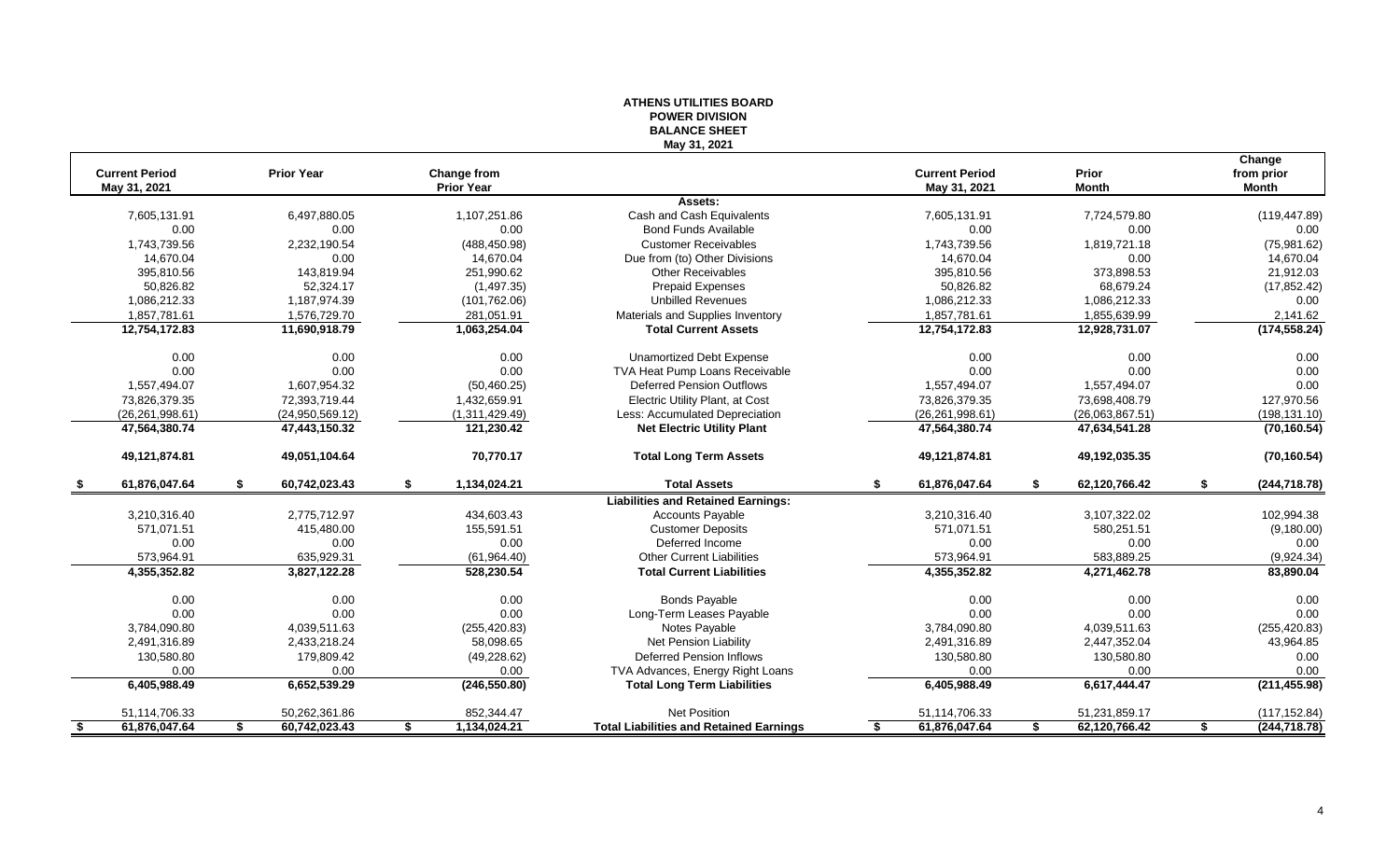|                              |                                   |                       | Athens Utilities Board<br><b>Profit and Loss Statement - Power</b> |                     |                     |                       |
|------------------------------|-----------------------------------|-----------------------|--------------------------------------------------------------------|---------------------|---------------------|-----------------------|
|                              |                                   |                       | May 31, 2021                                                       |                     |                     |                       |
| Year-to-Date<br>May 31, 2021 | Year-to-Date<br><b>Prior Year</b> | Variance<br>Favorable | <b>Description</b>                                                 | Current<br>Month    | Current<br>Month    | Variance<br>Favorable |
|                              |                                   | (Unfavorable)         |                                                                    | May 31, 2021        | <b>Prior Year</b>   | (Unfavorable)         |
|                              |                                   |                       | <b>REVENUE:</b>                                                    |                     |                     |                       |
| 14,717,116.00                | 14,849,522.03                     | (132, 406.03)         | <b>Residential Sales</b>                                           | 1,028,182.94        | 1,003,076.84        | 25,106.10             |
| 3,660,422.25                 | 3,828,689.58                      | (168, 267.33)         | <b>Small Commercial Sales</b>                                      | 284,941.77          | 253,943.84          | 30,997.93             |
| 25,337,596.38                | 26,435,913.94                     | (1,098,317.56)        | <b>Large Commercial Sales</b>                                      | 2,214,425.16        | 1,919,421.50        | 295,003.66            |
| 368,598.18                   | 387,987.38                        | (19, 389.20)          | Street and Athletic Lighting                                       | 32,548.61           | 32,792.50           | (243.89)              |
| 533,420.83                   | 532,192.62                        | 1,228.21              | Outdoor Lighting                                                   | 49,021.63           | 47,765.73           | 1,255.90              |
| 1,017,551.17                 | 655,787.79                        | 361,763.38            | Revenue from Fees                                                  | 54,247.83           | 41,438.75           | 12,809.08             |
| 45,634,704.81                | 46,690,093.34                     | (1,055,388.53)        | <b>Total Revenue</b>                                               | 3,663,367.94        | 3,298,439.16        | 364,928.78            |
| 35,906,851.06                | 37,386,252.24                     | 1,479,401.18          | <b>Power Costs</b>                                                 | 3,056,191.53        | 2,661,639.60        | (394, 551.93)         |
| 9,727,853.75                 | 9,303,841.10                      | 424,012.65            | <b>Contribution Margin</b>                                         | 607,176.41          | 636,799.56          | (29, 623.15)          |
|                              |                                   |                       | <b>OPERATING EXPENSES:</b>                                         |                     |                     |                       |
| 5.918.91                     | 16.247.06                         | 10.328.15             | <b>Transmission Expense</b>                                        | 1,138.94            | 11.850.37           | 10.711.43             |
| 1,067,887.35                 | 1,020,875.51                      | (47, 011.84)          | <b>Distribution Expense</b>                                        | 79,480.07           | 111,245.77          | 31,765.70             |
| 839,523.28                   | 1,031,612.23                      | 192,088.95            | Customer Service and Customer Acct. Expense                        | 52,995.82           | 69,714.24           | 16,718.42             |
| 2.148.556.82                 |                                   | (344, 133.93)         | Administrative and General Expenses                                | 193,437.67          | 202,889.35          | 9,451.68              |
| 4,061,886.36                 | 1,804,422.89<br>3,873,157.69      | (188, 728.67)         | <b>Total Operating Expenses</b>                                    | 327,052.50          | 395,699.73          | 68,647.23             |
|                              |                                   |                       | <b>Maintenance Expenses</b>                                        |                     |                     |                       |
| 14,045.96                    | 379.55                            | (13,666.41)           | <b>Transmission Expense</b>                                        | 0.00                | 0.00                | 0.00                  |
| 1,187,584.06                 | 1,124,793.41                      | (62,790.65)           | <b>Distribution Expense</b>                                        | 97,064.51           | 100,559.38          | 3,494.87              |
| 36,465.30                    | 55,352.96                         | 18,887.66             | Administrative and General Expense                                 | 3,450.12            | 3,889.77            | 439.65                |
| 1,238,095.32                 | 1,180,525.92                      | (57, 569.40)          | <b>Total Maintenance Expenses</b>                                  | 100,514.63          | 104,449.15          | 3,934.52              |
|                              |                                   |                       | <b>Other Operating Expense</b>                                     |                     |                     |                       |
| 2,234,089.10                 | 2,077,979.99                      | (156, 109.11)         | <b>Depreciation Expense</b>                                        | 227,478.46          | 180,297.53          | (47, 180.93)          |
| 886,844.35                   | 932,853.85                        | 46,009.50             | <b>Tax Equivalents</b>                                             | 71,202.11           | 88,760.73           | 17,558.62             |
| 3,120,933.45                 | 3,010,833.84                      | (110,099.61)          | <b>Total Other Operating Expenses</b>                              | 298,680.57          | 269,058.26          | (29, 622.31)          |
| 44,327,766.19                | 45,450,769.69                     | 1,123,003.50          | <b>Total Operating and Maintenance Expenses</b>                    | 3,782,439.23        | 3,430,846.74        | (351, 592.49)         |
| 1,306,938.62                 | 1,239,323.65                      | 67,614.97             | <b>Operating Income</b>                                            | (119,071.29)        | (132, 407.58)       | 13,336.29             |
| (11,067.72)                  | 57,559.46                         | (68, 627.18)          | Other Income                                                       | 2.206.64            | (24, 189.22)        | 26,395.86             |
| 1,295,870.90                 | 1,296,883.11                      | (1,012.21)            | <b>Total Income</b>                                                | (116, 864.65)       | (156, 596.80)       | 39,732.15             |
| 33.889.74                    | 31.370.23                         | (2,519.51)            | Miscellaneous Income Deductions                                    | 1.358.01            | 7.703.71            | 6,345.70              |
| 1,261,981.16                 | 1,265,512.88                      | (3,531.72)            | <b>Net Income Before Debt Expenses</b>                             | (118, 222.66)       | (164, 300.51)       | 46,077.85             |
|                              |                                   |                       | <b>DEBT RELATED EXPENSES:</b>                                      |                     |                     |                       |
| 0.00                         | 0.00                              | 0.00                  | Amortization of Debt Related Expenses                              | 0.00                | 0.00                | 0.00                  |
| 15,964.25                    | 53,158.36                         | 37,194.11             | Interest Expense                                                   | 847.35              | 819.32              | (28.03)               |
| 15,964.25                    | 53,158.36                         | 37,194.11             | <b>Total debt related expenses</b>                                 | 847.35              | 819.32              | (28.03)               |
| 1,246,016.91                 | 1,212,354.52                      | 33,662.39             | Net Income before Extraordinary Exp.                               | (119,070.01)        | (165, 119.83)       | 46,049.82             |
| 54,214.80                    | 16,623.94                         | 37,590.86             | Extraordinary Income (Expense)                                     | 1,917.17            | 5,791.93            | (3,874.76)            |
| 1,300,231.71                 | 1,228,978.46<br>s.                | 71,253.25<br>\$.      | <b>CHANGE IN NET ASSETS</b>                                        | (117, 152.84)<br>s. | (159, 327.90)<br>S. | 42,175.06<br>s.       |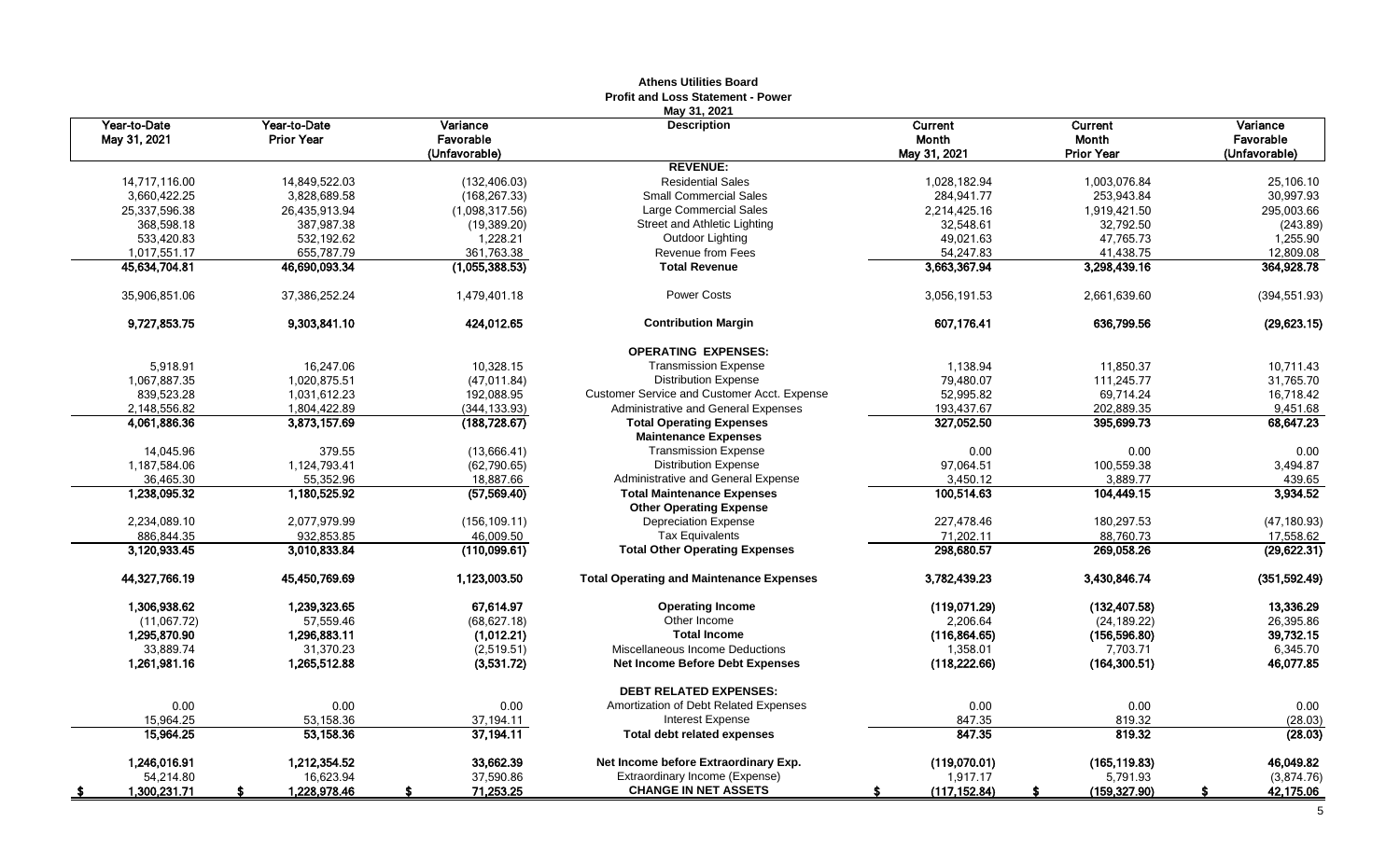|                              |                               |                     | <b>Athens Utilities Board</b><br><b>Budget Comparison - Power</b><br>May 31, 2021 |                                      |                                 |                           |
|------------------------------|-------------------------------|---------------------|-----------------------------------------------------------------------------------|--------------------------------------|---------------------------------|---------------------------|
| Year-to-Date<br>May 31, 2021 | Year-to-Date<br><b>Budget</b> | $Y-T-D$<br>Variance | <b>Description</b>                                                                | <b>Current Month</b><br>May 31, 2021 | <b>Monthly</b><br><b>Budget</b> | <b>Budget</b><br>Variance |
|                              |                               |                     | <b>REVENUE:</b>                                                                   |                                      |                                 |                           |
| 14,717,116.00                | 15,207,876.62                 | (490, 760.62)       | <b>Residential Sales</b>                                                          | 1,028,182.94                         | 1,027,301.45                    | 881.49                    |
| 3,660,422.25                 | 3,939,485.47                  | (279.063.22)        | <b>Small Commercial Sales</b>                                                     | 284,941.77                           | 306,211.53                      | (21, 269.76)              |
| 25,337,596.38                | 27, 147, 445.89               | (1,809,849.51)      | Large Commercial Sales                                                            | 2,214,425.16                         | 2,307,906.94                    | (93, 481.78)              |
| 368,598.18                   | 379,814.70                    | (11, 216.52)        | <b>Street and Athletic Lighting</b>                                               | 32,548.61                            | 33,409.36                       | (860.75)                  |
| 533,420.83                   | 503,689.84                    | 29,730.99           | Outdoor Lighting                                                                  | 49,021.63                            | 44,833.13                       | 4,188.50                  |
| 1,017,551.17                 | 660,266.61                    | 357,284.56          | Revenue from Fees                                                                 | 54,247.83                            | 52,051.53                       | 2,196.30                  |
| 45,634,704.81                | 47,838,579.13                 | (2,203,874.32)      | <b>Total Revenue</b>                                                              | 3,663,367.94                         | 3,771,713.94                    | (108, 346.00)             |
| 35,906,851.06                | 38,955,281.03                 | 3,048,429.97        | <b>Power Costs</b>                                                                | 3,056,191.53                         | 3,263,328.56                    | 207, 137.03               |
| 9,727,853.75                 | 8,883,298.10                  | 844,555.65          | <b>Contribution Margin</b><br><b>OPERATING EXPENSES:</b>                          | 607,176.41                           | 508,385.38                      | 98,791.03                 |
| 5,918.91                     | 3,914.53                      | (2,004.38)          | <b>Transmission Expense</b>                                                       | 1,138.94                             | 76.54                           | (1,062.40)                |
| 1,067,887.35                 | 984,213.91                    | (83, 673.44)        | <b>Distribution Expense</b>                                                       | 79,480.07                            | 99,870.20                       | 20,390.13                 |
| 839,523.28                   | 720,652.84                    | (118, 870.44)       | Customer Service and Customer Acct. Expense                                       | 52,995.82                            | 72,565.18                       | 19,569.36                 |
| 2,148,556.82                 | 2,257,763.87                  | 109,207.05          | Administrative and General Expenses                                               | 193,437.67                           | 203,584.73                      | 10,147.06                 |
| 4,061,886.36                 | 3,966,545.15                  | (95, 341.21)        | <b>Total Operating Expenses</b><br><b>Maintenance Expenses</b>                    | 327,052.50                           | 376,096.65                      | 49,044.15                 |
| 14,045.96                    | 0.00                          | (14,045.96)         | <b>Transmission Expense</b>                                                       | 0.00                                 | 0.00                            | 0.00                      |
| 1,187,584.06                 | 1,145,180.91                  | (42, 403.15)        | <b>Distribution Expense</b>                                                       | 97,064.51                            | 119,151.84                      | 22,087.33                 |
| 36,465.30                    | 48,365.01                     | 11,899.71           | Administrative and General Expense                                                | 3,450.12                             | 2,428.06                        | (1,022.06)                |
| 1,238,095.32                 | 1,193,545.93                  | (44, 549.39)        | <b>Total Maintenance Expenses</b>                                                 | 100,514.63                           | 121,579.90                      | 21,065.27                 |
|                              |                               |                     | <b>Other Operating Expense</b>                                                    |                                      |                                 |                           |
| 2,234,089.10                 | 2,001,400.18                  | (232, 688.92)       | <b>Depreciation Expense</b>                                                       | 227,478.46                           | 177,987.55                      | (49, 490.91)              |
| 886,844.35                   | 900,241.16                    | 13,396.81           | <b>Tax Equivalents</b>                                                            | 71,202.11                            | 82,131.01                       | 10,928.90                 |
| 3,120,933.45                 | 2,901,641.34                  | (219, 292.11)       | <b>Total Other Operating Expenses</b>                                             | 298,680.57                           | 260,118.56                      | (38, 562.01)              |
| 44,327,766.19                | 47,017,013.44                 | 2,689,247.25        | <b>Total Operating and Maintenance Expenses</b>                                   | 3,782,439.23                         | 4,021,123.67                    | 238,684.44                |
| 1,306,938.62                 | 821,565.69                    | 485,372.93          | <b>Operating Income</b>                                                           | (119,071.29)                         | (249, 409.73)                   | 130,338.44                |
| (11,067.72)                  | 63,360.29                     | (74, 428.01)        | Other Income                                                                      | 2,206.64                             | 7,205.57                        | (4,998.93)                |
| 1,295,870.90                 | 884,925.98                    | 410,944.92          | <b>Total Income</b>                                                               | (116, 864.65)                        | (242, 204.16)                   | 125,339.51                |
| 33,889.74                    | 22,966.32                     | (10, 923.42)        | Miscellaneous Income Deductions                                                   | 1,358.01                             | 1,882.49                        | 524.48                    |
| 1,261,981.16                 | 861,959.66                    | 400,021.50          | Net Income Before Debt Expenses<br><b>DEBT RELATED EXPENSES:</b>                  | (118, 222.66)                        | (244, 086.64)                   | 125,863.98                |
| 0.00                         | 0.00                          | $0.00\,$            | Amortization of Debt Related Expenses                                             | 0.00                                 | $0.00\,$                        | 0.00                      |
| 15,964.25                    | 66,571.50                     | 50,607.25           | Interest Expense                                                                  | 847.35                               | 6,166.12                        | 5,318.77                  |
| 15,964.25                    | 66,571.50                     | 50,607.25           | Total debt related expenses                                                       | 847.35                               | 6,166.12                        | 5,318.77                  |
| 1,246,016.91                 | 795,388.16                    | 450,628.75          | Net Income before Extraordinary Exp.                                              | (119,070.01)                         | (250, 252.76)                   | 131, 182. 75              |
| 54,214.80                    | 13,750.00                     | 40,464.80           | <b>Extraordinary Income (Expense)</b>                                             | 1,917.17                             | 1,250.00                        | 667.17                    |
| 1,300,231.71                 | 809,138.16<br>\$              | 491,093.55<br>S.    | <b>CHANGE IN NET ASSETS</b>                                                       | (117, 152.84)                        | (249,002.76)                    | 131,849.92<br>- 56        |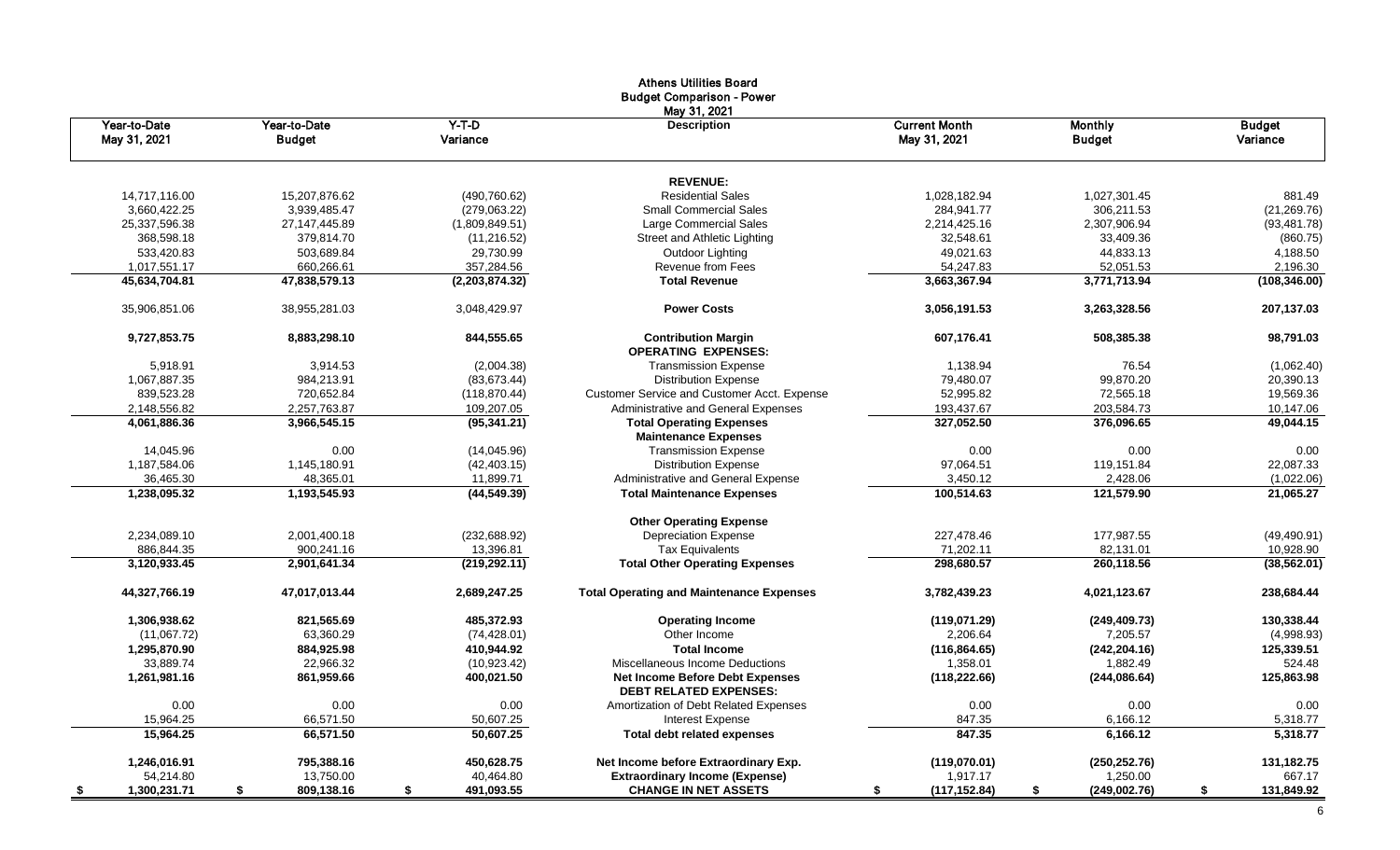|      |                              |                                   |               |                    | May 31, 2021                                                              |    |                                      |                                           |                     |
|------|------------------------------|-----------------------------------|---------------|--------------------|---------------------------------------------------------------------------|----|--------------------------------------|-------------------------------------------|---------------------|
|      | Year-to-Date<br>May 31, 2021 | Year-to-Date<br><b>Prior Year</b> |               | Variance           |                                                                           |    | <b>Month to Date</b><br>May 31, 2021 | <b>Month to Date</b><br><b>Prior Year</b> | Variance            |
|      |                              |                                   |               |                    | <b>CASH FLOWS FROM OPERATION ACTIVITIES:</b>                              |    |                                      |                                           |                     |
|      | 1,300,231.71                 | 1,228,978.46                      |               | 71,253.25          | Net Operating Income                                                      |    | (117, 152.84)                        | (159, 327.90)                             | 42,175.06           |
|      |                              |                                   |               |                    | Adjustments to reconcile operating income                                 |    |                                      |                                           |                     |
|      |                              |                                   |               |                    | to net cash provided by operations:                                       |    |                                      |                                           |                     |
|      | 2,234,089.10                 | 2,077,979.99                      |               | 156,109.11         | Depreciation                                                              |    | 227,478.46                           | 180,297.53                                | 47,180.93           |
|      |                              |                                   |               |                    | <b>Changes in Assets and Liabilities:</b>                                 |    |                                      |                                           |                     |
|      | 1,007,980.14                 | 1,579,503.10                      |               | (571, 522.96)      | <b>Accounts Receivable</b>                                                |    | 54,069.59                            | 19,140.04                                 | 34,929.55           |
|      | (14, 670.04)                 |                                   | 0.00          | (14,670.04)        | Due from (to) Other Divisions                                             |    | (14,670.04)                          | 0.00                                      | (14, 670.04)        |
|      | (29.14)                      |                                   | (20, 774.75)  | 20.745.61          | <b>Prepaid Expenses</b>                                                   |    | 17,852.42                            | 21,398.69                                 | (3,546.27)          |
|      | (104, 683.12)                |                                   | 20,314.61     | (124, 997.73)      | <b>Deferred Pension Outflows</b>                                          |    | 0.00                                 | 0.00                                      | 0.00                |
|      | 0.00                         |                                   | 0.00          | 0.00               | Accrued. Unbilled Revenue                                                 |    | 0.00                                 | 0.00                                      | 0.00                |
|      | (269, 194.70)                |                                   | 53,762.61     | (322, 957.31)      | Materials and Supplies                                                    |    | (2, 141.62)                          | 53,477.52                                 | (55,619.14)         |
|      | (432, 029.23)                | (1,768,544.62)                    |               | 1,336,515.39       | <b>Accounts Payable</b>                                                   |    | 102,994.38                           | 372,981.68                                | (269, 987.30)       |
|      | (26,980.05)                  |                                   | 5,495.54      | (32, 475.59)       | <b>Other Current Liabilities</b>                                          |    | (8,359.42)                           | 2,910.39                                  | (11, 269.81)        |
|      | (4,700.00)                   |                                   | (9,620.00)    | 4,920.00           | <b>Customer Deposits</b>                                                  |    | (9, 180.00)                          | 3,860.00                                  | (13,040.00)         |
|      | 60,718.31                    |                                   | 36,753.09     | 23,965.22          | <b>Net Pension Liability</b>                                              |    | 43,964.85                            | 46,747.36                                 | (2,782.51)          |
|      | 0.00                         |                                   | 0.00          | 0.00               | Deferred Pension Inflows                                                  |    | 0.00                                 | 0.00                                      | 0.00                |
|      | (283, 869.47)                |                                   | 211,878.55    | (495, 748.02)      | <b>Retirements and Salvage</b>                                            |    | (29, 347.36)                         | 55,935.82                                 | (85, 283.18)        |
|      | 0.00                         |                                   | 0.00          | 0.00               | Deferred Income                                                           |    | 0.00                                 | 0.00                                      | 0.00                |
|      | 3,466,863.51                 | 3,415,726.58                      |               | 51,136.93          | <b>Net Cash from Operating Activities</b>                                 |    | 265,508.42                           | 597,421.13                                | (331, 912.71)       |
|      |                              |                                   |               |                    | <b>CASH FROM NONCAPITAL FINANCING:</b>                                    |    |                                      |                                           |                     |
|      | 0.00                         |                                   | 0.00          | 0.00               | Changes in Long-Term Lease Payable                                        |    | 0.00                                 | 0.00                                      | 0.00                |
|      | (277, 055.75)                |                                   | (247,006.57)  | (30,049.18)        | Changes in Notes Payable                                                  |    | (256, 985.75)                        | (234,906.09)                              | (22,079.66)         |
|      | 0.00                         |                                   | 0.00          | 0.00               | Changes in Bonds Payable                                                  |    | 0.00                                 | 0.00                                      | 0.00                |
|      | 0.00                         |                                   | 0.00          | 0.00               | Changes in TVA Loan Program                                               |    | 0.00                                 | 0.00                                      | 0.00                |
|      | (277,055.75)                 |                                   | (247,006.57)  | (30,049.18)        | <b>Net Cash from Noncapital Financing Activities</b>                      |    | (256, 985.75)                        | (234, 906.09)                             | (22,079.66)         |
|      |                              |                                   |               |                    | <b>CASH FLOWS FROM CAPITAL AND RELATED</b><br><b>INVESTING ACTIVITIES</b> |    |                                      |                                           |                     |
|      | 0.00                         |                                   | 0.00          | 0.00               | Adj.Retained Earnings - TVA loss Adjustment                               |    | 0.00                                 | 0.00                                      | 0.00                |
|      | 0.00                         |                                   | 0.00          | 0.00               | <b>Prior Period Adjustment</b>                                            |    | 0.00                                 | 0.00                                      | 0.00                |
|      | (1,983,360.67)               | (3,270,571.30)                    |               | 1,287,210.63       | Changes in Electric Plant                                                 |    | (127, 970.56)                        | (320, 924.83)                             | 192,954.27          |
|      | (1,983,360.67)               | (3,270,571.30)                    |               | 1,287,210.63       | <b>Capital and Related Investing Activities</b>                           |    | (127, 970.56)                        | (320, 924.83)                             | 192,954.27          |
| - \$ | 1,206,447.09                 | \$                                | (101, 851.29) | \$<br>1,308,298.38 | <b>Net Changes in Cash Position</b>                                       | \$ | (119, 447.89)                        | \$<br>41,590.21                           | \$<br>(161, 038.10) |
|      |                              |                                   |               |                    |                                                                           |    |                                      |                                           |                     |
|      | 6,398,684.82                 | 6,599,731.34                      |               | (201, 046.52)      | Cash at Beginning of Period                                               |    | 7,724,579.80                         | 6,456,289.84                              | 1,268,289.96        |
|      | 7,605,131.91                 | 6,497,880.05                      |               | 1,107,251.86       | Cash at end of Period                                                     |    | 7,605,131.91                         | 6,497,880.05                              | 1,107,251.86        |
| \$   | 1,206,447.09                 | S.                                | (101, 851.29) | \$<br>1,308,298.38 | <b>Changes in Cash and Equivalents</b>                                    | S. | (119, 447.89)                        | \$<br>41,590.21                           | \$<br>(161, 038.10) |
|      |                              |                                   |               |                    |                                                                           |    |                                      |                                           |                     |

# **Athens Utilities Board Power Division STATEMENTS OF CASH FLOWS**

**Long-Term Debt** \$3,784,090.80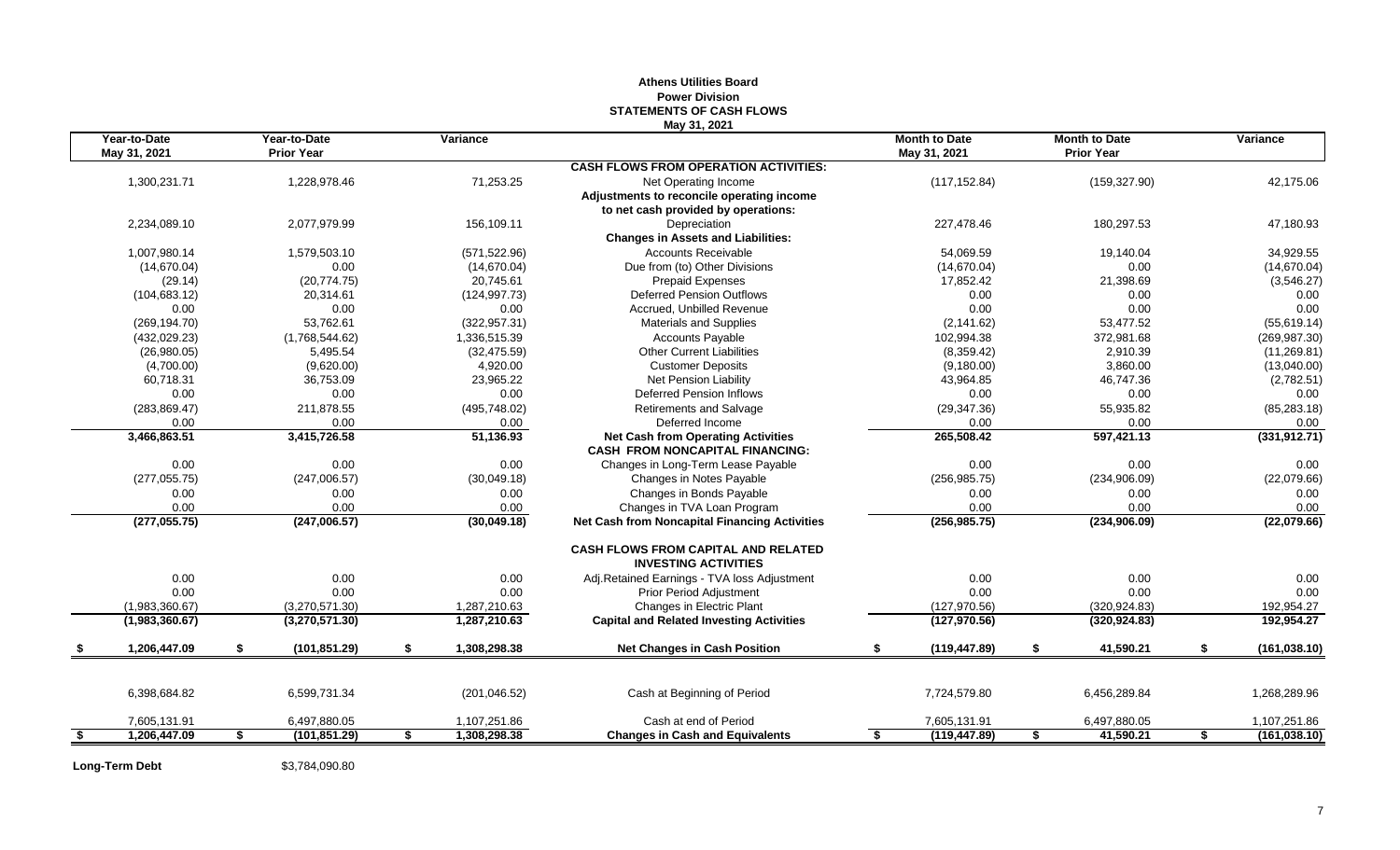#### Athens Utilities Board Statistics Report May 31, 2021

| Power:                       |         |        |          |            |
|------------------------------|---------|--------|----------|------------|
|                              | Current | Prior  |          | # Accounts |
| Number of services:          | Month   | Year   | Change   | Change     |
| Residential                  | 11,217  | 11,093 | 1.12%    | 124        |
| Small Commercial             | 2,038   | 2,005  | 1.65%    | 33         |
| Large Commercial             | 253     | 269    | $-5.95%$ | $-16$      |
| Street and Athletic Lighting | 19      | 20     | -5.00%   | $-1$       |
| Outdoor Lighting             | 74      | 58     | 27.59%   | 16         |
| <b>Total Services</b>        | 13,601  | 13,445 | 1.16%    | 156        |

| <b>I</b> Sales Volumes:    |            | <b>Current Month</b> |        |             | Year-to-Date      |           |
|----------------------------|------------|----------------------|--------|-------------|-------------------|-----------|
| Kwh                        | 5/31/2021  | <b>Prior Year</b>    | Change | 5/31/2021   | <b>Prior Year</b> | Change    |
| Residential                | 9,947,589  | 9,861,096            | 0.88%  | 147,700,163 | 145,536,033       | 49%.      |
| Small Commercial           | 2,331,248  | 1,998,563            | 16.65% | 30,855,514  | 31,353,897        | $-1.59%$  |
| Large Commercial           | 37,640,688 | 31,331,555           | 20.14% | 414,536,758 | 415,636,264       | $-0.26%$  |
| <b>Street and Athletic</b> | 180,488    | 191.424              | -5.71% | 2,107,046   | 2,372,417         | $-11.19%$ |
| Outdoor Lighting           | 215.144    | 219.803              | -2.12% | 2.381.922   | 2,339,398         | 1.82%     |
| Total                      | 50,315,157 | 43.602.441           | 15.40% | 597.581.403 | 597,238,009       | 0.06%     |

| May 31, 2021 | Same Month        | <b>Difference</b> |
|--------------|-------------------|-------------------|
|              | <b>Prior Year</b> |                   |
| 61.00        | 59.00             | 2.00              |
| 63.85        | 61.80             | 2.05              |
| 63.58        | 61.92475          | .66               |
|              |                   |                   |

| Heating/Cooling Degree Days (Calendar Month): |              |                   |                   |
|-----------------------------------------------|--------------|-------------------|-------------------|
|                                               | May 31, 2021 | <b>Prior Year</b> | <b>Difference</b> |
| Heating Degree Days                           | 94           | 136               | -42               |
| Cooling Degree Days                           | 97           | 112               | -15               |
|                                               |              |                   |                   |

| Heating/Cooling Degree Days (Billing Period): |              |                   |                   |
|-----------------------------------------------|--------------|-------------------|-------------------|
|                                               | May 31, 2021 | <b>Prior Year</b> | <b>Difference</b> |
| Heating Degree Days                           | 233          | 281               | -48               |
| Cooling Degree Days                           | 21           | 12                |                   |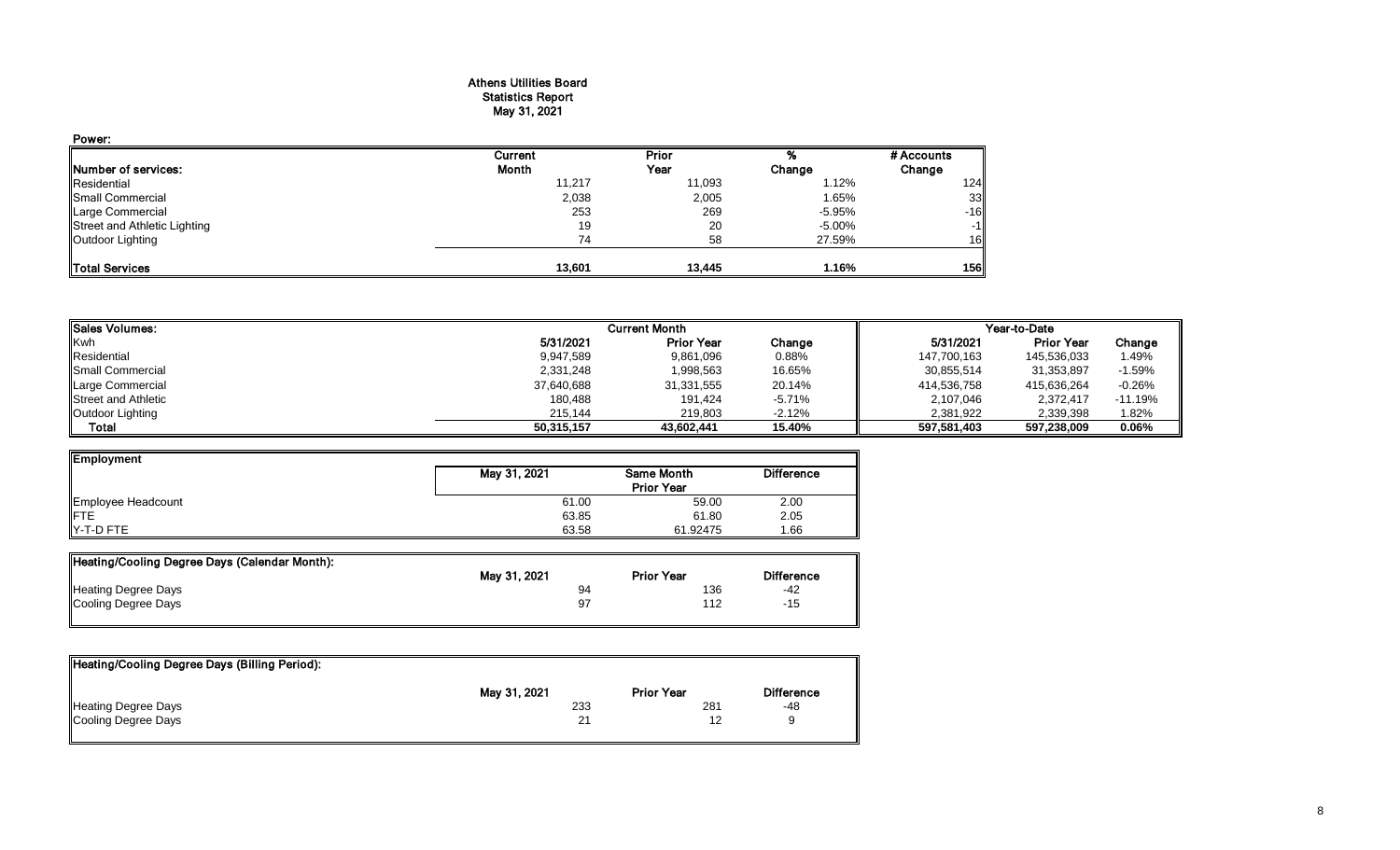#### **Athens Utilities Board Power Division Capital Budget Month Ending as of May 31, 2021**

|                                               | <b>Budget</b>                           | Actual       | Variance to date<br>Favorable | <b>Estimated</b><br>% Project | % of Budget<br><b>Expended</b> |
|-----------------------------------------------|-----------------------------------------|--------------|-------------------------------|-------------------------------|--------------------------------|
| <b>Planned Capital Improvements:</b>          |                                         |              | (Unfavorable)                 | <b>Completion</b>             |                                |
| Replace Truck 6                               | 300,000                                 |              | 300,000                       |                               |                                |
| <b>LED Purchases</b>                          | 300,000                                 | 276,911      | 23,089                        |                               | 92.30%                         |
| NA6-2 swap for industrial load                | 150,000                                 | 19,645       | 130,355                       | 20.00%                        | 13.10%                         |
| Roof for Building/Warehouse                   | 150,000                                 | 183,987      | (33, 987)                     | 100.00%                       | 122.66%                        |
| Substation signage                            | 40,000                                  |              | 40,000                        |                               |                                |
| Voltage Reduction Englewood Sub               | 180,000                                 | 2,705        | 177,295                       | 1.50%                         | 1.50%                          |
| #6 Change out - CR250                         | 250,000                                 | 49,115       | 200,885                       |                               | 19.65%                         |
| <b>Build out Fiber</b>                        | 50,000                                  | 34,774       | 15,226                        | 20.00%                        | 69.55%                         |
| SCADA improvements - ESS, CVR                 | 20,000                                  | 22,151       | (2, 151)                      |                               | 110.75%                        |
| mPower improvements                           | 20,000                                  | 4,344        | 15,656                        |                               | 21.72%                         |
| Upgrade dispatch console                      | 40,000                                  | 49,337       | (9, 337)                      | 100.00%                       | 123.34%                        |
| Other System Improvements                     | 380,031                                 | 311,062      | 68,969                        |                               | 81.85% Continuous              |
| Poles                                         | 342,028                                 | 168,183      | 173,845                       |                               | 49.17% Continuous              |
| Primary Wire and Underground                  | 500,000                                 | 498,440      | 1,560                         |                               | 99.69% Continuous              |
| Transformers                                  | 506,708                                 | 179,911      | 326,797                       |                               | 35.51% Continuous              |
| Services                                      | 316,693                                 | 448,055      | (131, 362)                    |                               | 141.48% Continuous             |
| IT Core (Servers, mainframe, etc.)            | 20,000                                  |              | 20,000                        |                               | Continuous                     |
| <b>Total Planned Capital Improvements:</b>    | 3,565,460                               | 2,248,621    | 1,316,839                     |                               |                                |
| <b>Other Assets:</b>                          |                                         |              |                               |                               |                                |
| Miami Street Rebuild (FY 2019 Budget Item)    | 250,000                                 | 146,369      | 103,631                       |                               |                                |
| Physical security substation houses (FY 2020) | 15,000                                  | 22,578       | (7,578)                       |                               |                                |
| Office Equipment                              |                                         | 30,931       | (30, 931)                     |                               |                                |
| ESS-Replace Switches, Breakers, etc.          |                                         | 131,016      | (131, 016)                    |                               |                                |
| Other                                         |                                         | 4,660        | (4,660)                       |                               |                                |
| <b>Total Other Assets:</b>                    | 265,000                                 | 335.554      | (70, 554)                     |                               |                                |
| Totals:                                       | 3,830,460 \$<br>S.                      | 2,584,174 \$ | 1,246,286                     |                               |                                |
|                                               | Percentage of Budget Spent Year-to-date |              | 67.46%                        | <b>Fiscal Year</b>            | 91.67%                         |

9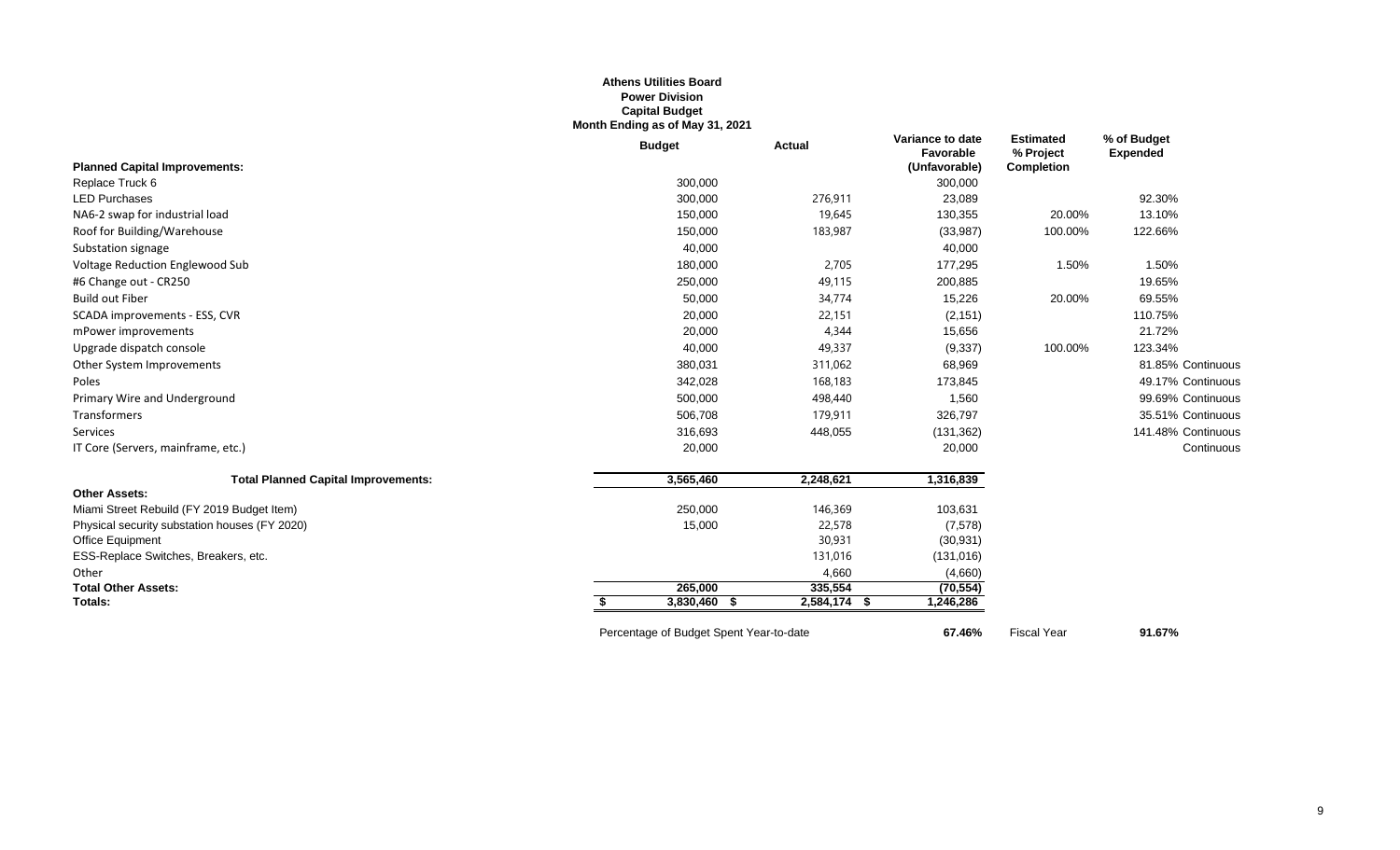### **WATER DIVISION BALANCE SHEET May 31, 2021 Change Current Period Prior Year Change from Current Period Prior from prior May 31, 2021 Prior Year May 31, 2021 Month Month Assets:** 6,160,331.72 6,794,354.78 (634,023.06) Cash and Cash Equivalents 6,160,331.72 6,098,262.54 62,069.18 622,164.17 242,092.55 380,071.62 Customer Receivables 622,164.17 581,183.22 40,980.95 0.00 566.90 (566.90) Due to/from Other Divisions 0.00 0.00 0.00 21,660.23 11,516.85 10,143.38 Other Receivables 21,660.23 20,048.63 1,611.60 108,826.04 106,651.98 2,174.06 Prepaid Expenses 108,826.04 116,009.65 (7,183.61) 234,866.20 237,584.02 237,584.02 (2,717.82) Materials and Supplies Inventory 234,866.20 239,307.47 239,307.47 (4,441.27)<br>234,868.36 7,392,767.08 (244,918.72) Total Current Assets 7,147,848.36 7,054,811.51 93,036.85 **7,147,848.36 7,392,767.08 (244,918.72) Total Current Assets 7,147,848.36 7,054,811.51 93,036.85** 0.00 0.00 0.00 Reserve and Other 0.00 0.00 0.00 **0.00 0.00 0.00 Total Restricted Assets 0.00 0.00 0.00** 0.00 0.00 0.00 0.00 0.00 Debt Issue Costs. Net of Amortization 0.00 0.00 0.00 0.00 0.00 0.00 0.00 458,333.96 458,687.40 (353.44) Deferred Pension Outflows 458,333.96 458,333.96 0.00 33,979,886.87 33,269,939.37 709,947.50 Water Utility Plant, at cost 33,979,886.87 33,949,914.31 29,972.56 (15,138,156.93) (14,436,049.72) (702,107.21) Less: Accumulated Depreciation (15,138,156.93) (15,051,101.61) (87,055.32) **18,841,729.94 18,833,889.65 7,840.29 Net Water Utility Plant 18,841,729.94 18,898,812.70 (57,082.76) 19,300,063.90 19,292,577.05 7,486.85 Total Long Term Assets 19,300,063.90 19,357,146.66 (57,082.76) \$ 26,447,912.26 \$ 26,685,344.13 \$ (237,431.87) Total Assets \$ 26,447,912.26 \$ 26,411,958.17 \$ 35,954.09 Liabilities and Retained Earnings:** 68,982.48 82,489.60 (13,507.12) Ccounts Payable 68,982.48 65,217.24 3,765.24 90,400.14 49,060.00 41,340.14 Customer Deposits 90,400.14 91,080.14 (680.00) 110,588.91 133,767.06 (23,178.15) Other Current Liabilities 110,588.91 110,065.69 523.22 **269,971.53 265,316.66 4,654.87 Total Current Liabilities 269,971.53 266,363.07 3,608.46** 730,399.66 707,956.27 22,443.39 Net Pension Liability 730,399.66 718,033.72 12,365.94 37,985.70 52,733.35 (14,747.65) Deferred Pension Inflows 37,985.70 37,985.70 0.00 0.00 0.00 0.00 Bonds Payable 0.00 0.00 0.00 4,017,937.67 4,209,739.96 (191,802.29) Note Payable 4,017,937.67 4,034,041.20 (16,103.53) **4,786,323.03 4,970,429.58 (184,106.55) Total Long Term Liabilities 4,786,323.03 4,790,060.62 (3,737.59)** 21,391,617.70 21,449,597.89 (57,980.19) Net Position 21,391,617.70 21,355,534.48 36,083.22 **\$ 26,447,912.26 \$ 26,685,344.13 \$ (237,431.87) Total Liabilities and Retained Earnings \$ 26,447,912.26 \$ 26,411,958.17 \$ 35,954.09**

**ATHENS UTILITIES BOARD**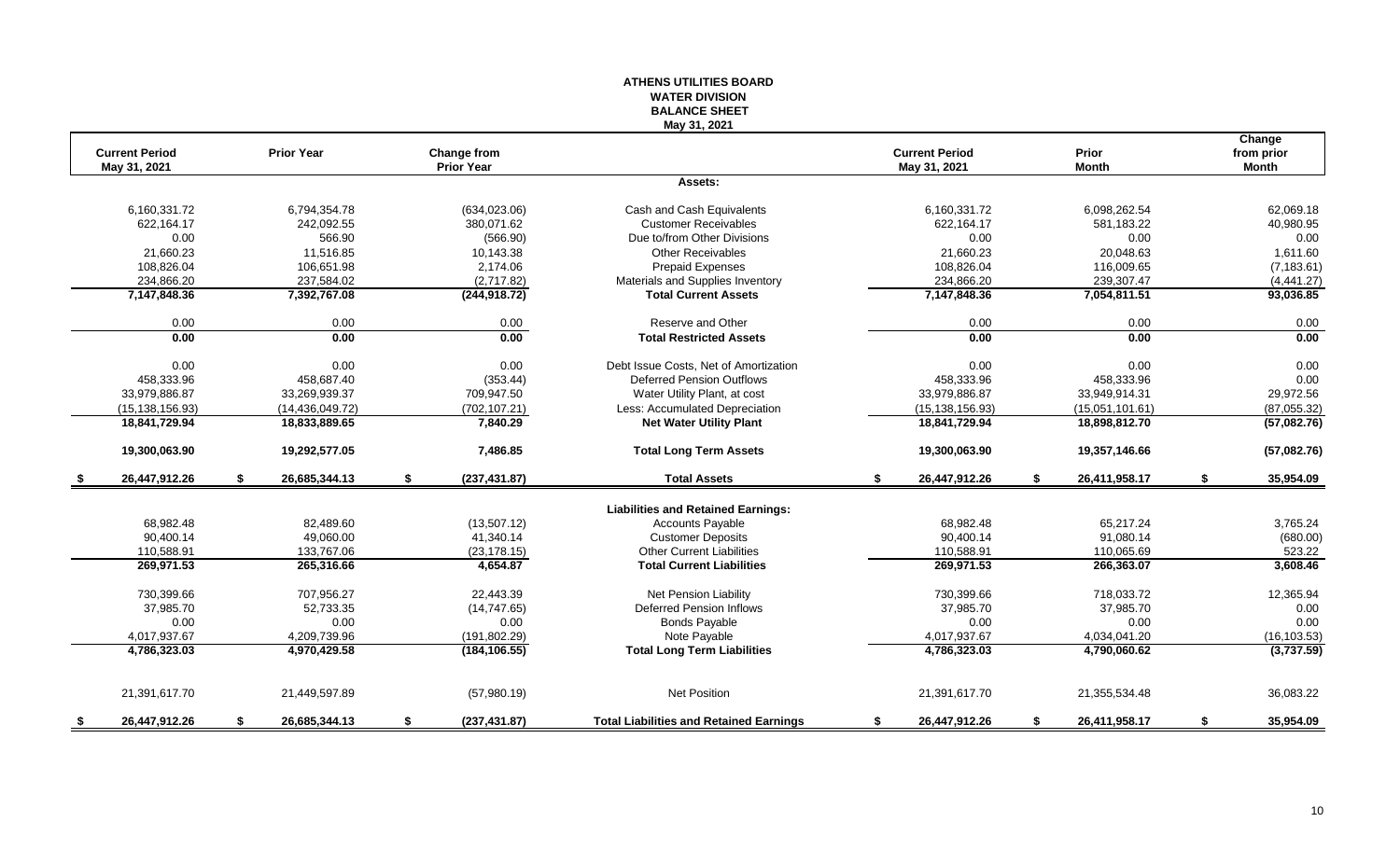|                           |                   |                     | <b>Athens Utilities Board</b>                     |                 |                   |                 |
|---------------------------|-------------------|---------------------|---------------------------------------------------|-----------------|-------------------|-----------------|
|                           |                   |                     | Profit and Loss Statement - Water<br>May 31, 2021 |                 |                   |                 |
|                           |                   | Variance            |                                                   | Current         | <b>Current</b>    | Variance        |
| Year-to-Date              | Year-to-Date      | Favorable           | <b>Description</b>                                | Month           | <b>Month</b>      | Favorable       |
| May 31, 2021              | <b>Prior Year</b> | (Unfavorable)       |                                                   | May 31, 2021    | <b>Prior Year</b> | (Unfavorable)   |
|                           |                   |                     | <b>REVENUE:</b>                                   |                 |                   |                 |
| 1,676,954.03              | 1,658,423.04      | 18,530.99           | Residential                                       | 153.198.78      | 151,556.35        | 1.642.43        |
| 1,695,307.58              | 1,765,050.45      | (69, 742.87)        | <b>Small Commercial</b>                           | 163,114.96      | 141,166.35        | 21,948.61       |
| 454,792.94                | 468,321.18        | (13,528.24)         | Large Commercial                                  | 42,153.18       | 38,314.12         | 3,839.06        |
| 160,660.52                | 133,393.19        | 27,267.33           | Other                                             | 11,851.48       | 10,048.21         | 1,803.27        |
| 3,987,715.07              | 4,025,187.86      | (37, 472.79)        | <b>Total Revenue</b>                              | 370,318.40      | 341,085.03        | 29.233.37       |
| 611,570.57                | 605,214.88        | (6,355.69)          | <b>Purchased Supply</b>                           | 58,474.07       | 60,487.04         | 2,012.97        |
| 3,376,144.50              | 3,419,972.98      | (43,828.48)         | <b>Contribution Margin</b>                        | 311,844.33      | 280,597.99        | 31,246.34       |
|                           |                   |                     | <b>OPERATING EXPENSES:</b>                        |                 |                   |                 |
| 361,646.97                | 402,908.26        | 41,261.29           | Source and Pump Expense                           | 23,518.82       | 28,046.64         | 4,527.82        |
| 225.724.91                | 203.151.92        | (22, 572.99)        | <b>Distribution Expense</b>                       | 18,728.76       | 15.101.66         | (3,627.10)      |
| 429,725.03                | 491,338.52        | 61,613.49           | Customer Service and Customer Acct. Expense       | 36,972.94       | 35,508.59         | (1,464.35)      |
| 915,116.79                | 797,427.45        | (117, 689.34)       | Administrative and General Expense                | 73,753.94       | 72,733.94         | (1,020.00)      |
| 1,932,213.70              | 1,894,826.15      | (37, 387.55)        | <b>Total operating expenses</b>                   | 152,974.46      | 151,390.83        | (1,583.63)      |
|                           |                   |                     | <b>Maintenance Expenses</b>                       |                 |                   |                 |
| 63,897.08                 | 77,418.16         | 13,521.08           | Source and Pump Expense                           | 5,292.11        | 6,255.45          | 963.34          |
| 446,522.13                | 394,869.70        | (51, 652.43)        | <b>Distribution Expense</b>                       | 25,993.42       | 37,476.97         | 11,483.55       |
| 3,602.73                  | 9,199.39          | 5,596.66            | Administrative and General Expense                | 173.88          | 1,046.20          | 872.32          |
| 514,021.94                | 481,487.25        | (32,534.69)         | <b>Total Maintenance Expense</b>                  | 31,459.41       | 44,778.62         | 13,319.21       |
|                           |                   |                     | <b>Other Operating Expenses</b>                   |                 |                   |                 |
| 918,088.06                | 832,777.44        | (85,310.62)         | <b>Depreciation Expense</b>                       | 84,109.85       | 82,794.02         | (1,315.83)      |
| 918,088.06                | 832,777.44        | (85,310.62)         | <b>Total Other Operating Expenses</b>             | 84,109.85       | 82,794.02         | (1,315.83)      |
| 3,975,894.27              | 3,814,305.72      | (161, 588.55)       | <b>Total Operating and Maintenance Expense</b>    | 327,017.79      | 339,450.51        | 12,432.72       |
| 11,820.80                 | 210,882.14        | (199,061.34)        | <b>Operating Income</b>                           | 43,300.61       | 1,634.52          | 41,666.09       |
| 22,487.83                 | 54,095.52         | (31,607.69)         | Other Income                                      | 1,013.88        | 2,365.30          | (1,351.42)      |
| 34,308.63                 | 264,977.66        | (230, 669.03)       | <b>Total Income</b>                               | 44,314.49       | 3,999.82          | 40,314.67       |
| 11.167.99                 | 8.019.89          | (3, 148.10)         | Other Expense                                     | 41.16           | 0.00              | (41.16)         |
| 23,140.64                 | 256,957.77        | (233.817.13)        | Net Income Before Debt Expense                    | 44,273.33       | 3,999.82          | 40.273.51       |
|                           |                   |                     | <b>DEBT RELATED EXPENSES:</b>                     |                 |                   |                 |
| 0.00                      | 0.00              | 0.00                | Amortization of Debt Discount                     | 0.00            | 0.00              | 0.00            |
| 92,199.19                 | 97,799.43         | 5,600.24            | Interest on Long Term Debt                        | 8,190.11        | 8,561.39          | 371.28          |
| 92,199.19                 | 97,799.43         | 5,600.24            | <b>Total debt related expenses</b>                | 8,190.11        | 8,561.39          | 371.28          |
|                           | 159.158.34        |                     | Net Income Before Extraordinary Income            | 36,083.22       |                   | 40.644.79       |
| (69,058.55)               |                   | (228, 216.89)       | Grants, Contributions, Extraordinary              |                 | (4,561.57)        |                 |
| 0.00                      | 0.00              | 0.00                | <b>CHANGE IN NET ASSETS</b>                       | 0.00            | 0.00              | 0.00            |
| (69,058.55)<br><u>_\$</u> | 159, 158.34<br>-S | \$<br>(228, 216.89) |                                                   | 36,083.22<br>-S | Ŝ.<br>(4, 561.57) | \$<br>40,644.79 |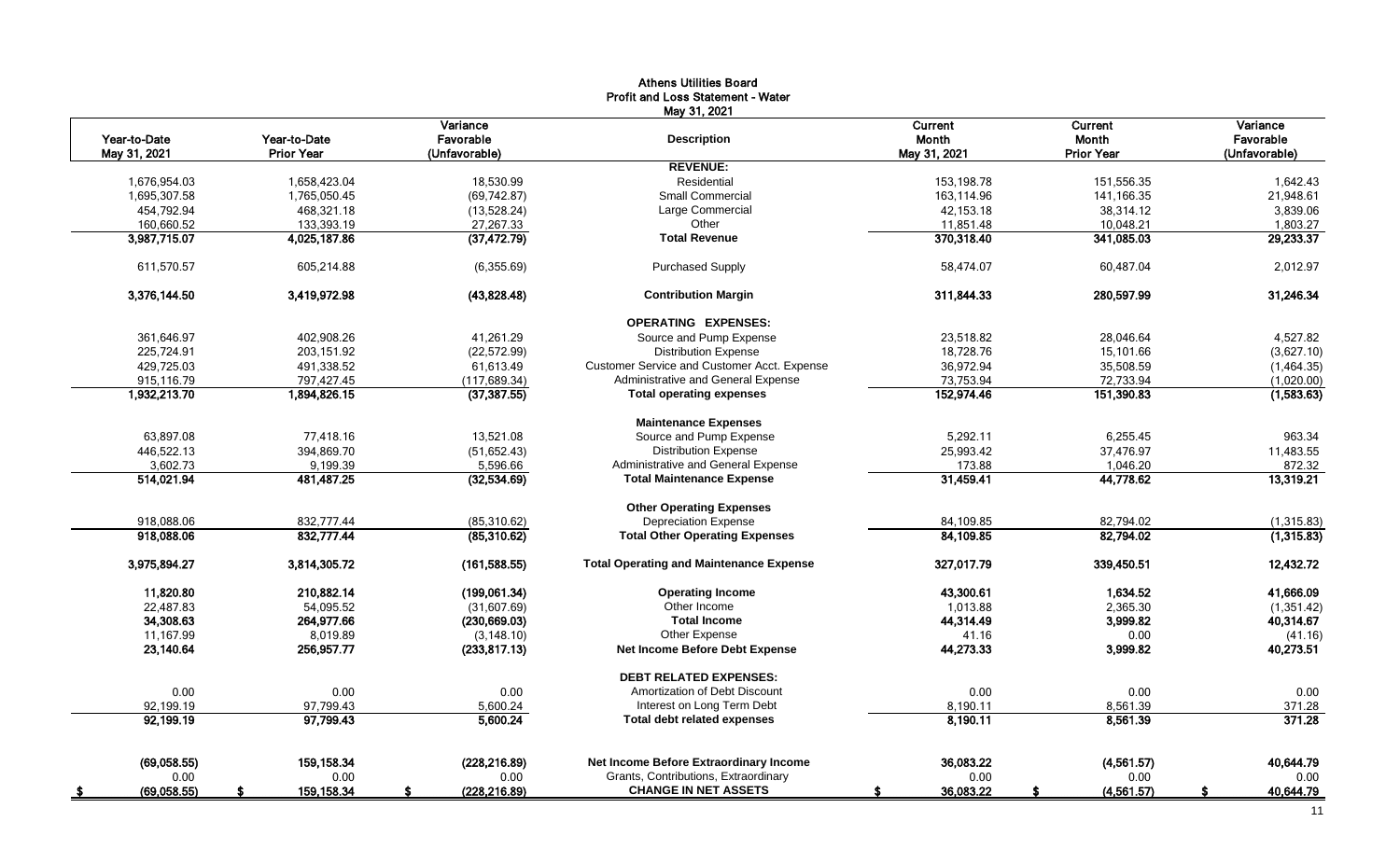|                          |                  |                     | <b>Athens Utilities Board</b>                   |                      |                  |                 |
|--------------------------|------------------|---------------------|-------------------------------------------------|----------------------|------------------|-----------------|
|                          |                  |                     | <b>Budget Comparison - Water</b>                |                      |                  |                 |
|                          |                  |                     | May 31, 2021                                    |                      |                  |                 |
| Year-to-Date             | Year-to-Date     | $Y-T-D$             | <b>Description</b>                              | <b>Current Month</b> | <b>Monthly</b>   | <b>Budget</b>   |
| May 31, 2021             | <b>Budget</b>    | Variance            |                                                 | May 31, 2021         | <b>Budget</b>    | Variance        |
|                          |                  |                     |                                                 |                      |                  |                 |
|                          |                  |                     | <b>REVENUE:</b>                                 |                      |                  |                 |
| 1,676,954.03             | 1,614,910.17     | 62,043.86           | Residential                                     | 153,198.78           | 143,667.67       | 9,531.11        |
| 1,695,307.58             | 1,809,277.52     | (113,969.94)        | <b>Small Commercial</b>                         | 163,114.96           | 158,085.72       | 5,029.24        |
| 454,792.94               | 413,121.75       | 41,671.19           | Large Commercial                                | 42,153.18            | 36,533.56        | 5,619.62        |
| 160,660.52               | 106,607.34       | 54,053.18           | Other                                           | 11,851.48            | 10,074.85        | 1,776.63        |
| 3,987,715.07             | 3,943,916.80     | 43,798.27           | <b>Total Revenue</b>                            | 370,318.40           | 348,361.80       | 21.956.60       |
| 611,570.57               | 571,502.63       | (40,067.94)         | <b>Purchased Supply</b>                         | 58,474.07            | 52,255.43        | (6,218.64)      |
| 3,376,144.50             | 3,372,414.16     | 3,730.34            | <b>Contribution Margin</b>                      | 311,844.33           | 296.106.36       | 15,737.97       |
|                          |                  |                     | <b>OPERATING EXPENSES:</b>                      |                      |                  |                 |
| 361,646.97               | 374,398.39       | 12,751.42           | Source and Pump Expense                         | 23,518.82            | 40,665.05        | 17,146.23       |
| 225,724.91               | 205,249.62       | (20, 475.29)        | <b>Distribution Expense</b>                     | 18,728.76            | 23,830.07        | 5,101.31        |
| 429,725.03               | 415,793.01       | (13,932.02)         | Customer Service and Customer Acct. Expense     | 36,972.94            | 41,458.05        | 4,485.11        |
| 915,116.79               | 819,898.46       | (95, 218.33)        | Administrative and General Expense              | 73,753.94            | 70,146.30        | (3,607.64)      |
| 1,932,213.70             | 1,815,339.48     | (116, 874.22)       | <b>Total operating expenses</b>                 | 152,974.46           | 176,099.47       | 23,125.01       |
|                          |                  |                     | <b>Maintenance Expenses</b>                     |                      |                  |                 |
| 63,897.08                | 80,552.93        | 16,655.85           | Source and Pump Expense                         | 5,292.11             | 12,647.90        | 7,355.79        |
| 446,522.13               | 404,711.15       | (41, 810.98)        | <b>Distribution Expense</b>                     | 25,993.42            | 43,129.35        | 17,135.93       |
| 3,602.73                 | 7,119.62         | 3,516.89            | Administrative and General Expense              | 173.88               | 326.96           | 153.08          |
| 514.021.94               | 492.383.70       | (21.638.24)         | <b>Total Maintenance Expense</b>                | 31.459.41            | 56.104.22        | 24,644.81       |
|                          |                  |                     | <b>Other Operating Expenses</b>                 |                      |                  |                 |
| 918,088.06               | 849,677.94       | (68, 410.12)        | <b>Depreciation Expense</b>                     | 84,109.85            | 68,207.12        | (15,902.73)     |
| 918,088.06               | 849,677.94       | (68, 410.12)        | <b>Total Other Operating Expenses</b>           | 84,109.85            | 68,207.12        | (15,902.73)     |
| 3,975,894.27             | 3,728,903.75     | (246,990.52)        | <b>Total Operating and Maintenance Expenses</b> | 327,017.79           | 352,666.24       | 25,648.45       |
| 11,820.80                | 215,013.05       | (203, 192.25)       | <b>Operating Income</b>                         | 43,300.61            | (4,304.44)       | 47,605.05       |
| 22,487.83                | 45,772.19        | (23, 284.36)        | Other Income                                    | 1,013.88             | 2,905.24         | (1,891.36)      |
| 34,308.63                | 260,785.24       | (226, 476.61)       | <b>Total Income</b>                             | 44,314.49            | (1,399.20)       | 45,713.69       |
| 11,167.99                | 8,227.30         | (2,940.69)          | Other Expense                                   | 41.16                | 25.29            | (15.87)         |
| 23,140.64                | 252,557.94       | (229, 417.30)       | <b>Net Income Before Debt Expense</b>           | 44,273.33            | (1,424.49)       | 45,697.82       |
|                          |                  |                     | <b>DEBT RELATED EXPENSES:</b>                   |                      |                  |                 |
| 0.00                     | 0.00             | 0.00                | Amortization of Debt Discount                   | 0.00                 | 0.00             | 0.00            |
| 92,199.19                | 98,857.48        | 6,658.29            | Interest on Long Term Debt                      | 8,190.11             | 7,418.58         | (771.53)        |
| 92,199.19                | 98.857.48        | 6.658.29            | <b>Total debt related expenses</b>              | 8,190.11             | 7,418.58         | (771.53)        |
|                          |                  |                     |                                                 |                      |                  |                 |
| (69,058.55)              | 153,700.46       | (222, 759.01)       | Net Income Before Extraordinary Income          | 36,083.22            | (8,843.08)       | 44,926.30       |
| 0.00                     | 20,166.67        | (20, 166.67)        | Grants, Contributions, Extraordinary            | 0.00                 | 1,833.33         | (1,833.33)      |
| (69,058.55)<br><u>\$</u> | 173,867.13<br>\$ | \$<br>(242, 925.68) | <b>CHANGE IN NET ASSETS</b>                     | 36,083.22<br>\$      | \$<br>(7,009.74) | 43,092.96<br>\$ |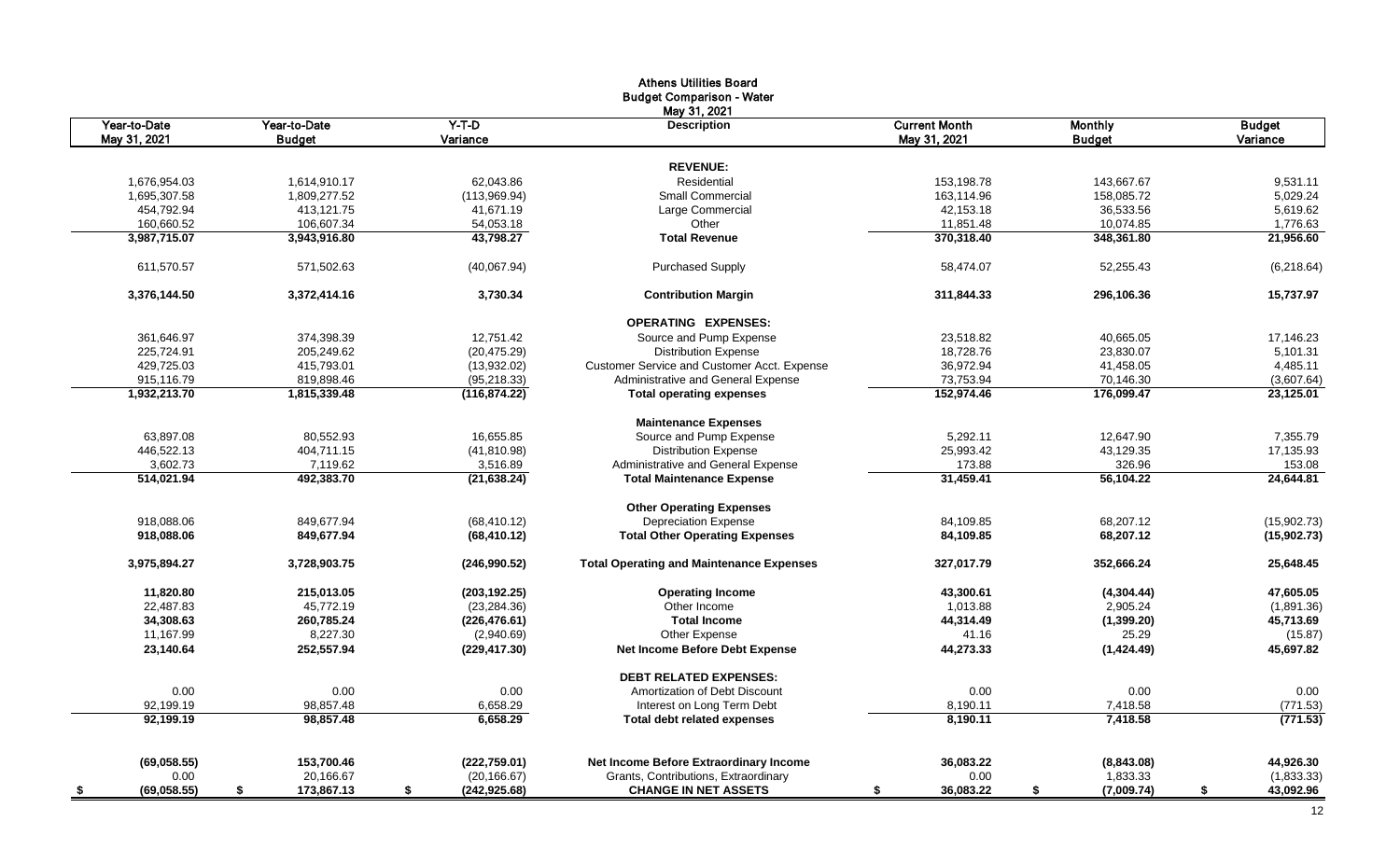#### **Athens Utilities Board Water Division STATEMENTS OF CASH FLOWS May 31, 2021**

|     | Year-to-Date  | Year-to-Date      | Variance            |                                                         | <b>Month to Date</b> | <b>Month to Date</b> | Variance               |
|-----|---------------|-------------------|---------------------|---------------------------------------------------------|----------------------|----------------------|------------------------|
|     | May 31, 2021  | <b>Prior Year</b> |                     |                                                         | May 31, 2021         | <b>Prior Year</b>    |                        |
|     |               |                   |                     | <b>CASH FLOWS FROM OPERATING ACTIVITIES:</b>            |                      |                      |                        |
|     | (69,058.55)   | 159,158.34        | (228, 216.89)       | Net Operating Income                                    | 36,083.22            | (4, 561.57)          | 40.644.79              |
|     |               |                   |                     | <b>Adjustments to Reconcile Operating Income</b>        |                      |                      |                        |
|     |               |                   |                     | to Net Cash Provided by Operations                      |                      |                      |                        |
|     | 918,088.06    | 832,777.44        | 85,310.62           | Depreciation                                            | 84,109.85            | 82,794.02            | 1,315.83               |
|     |               |                   |                     | <b>Changes in Assets and Liabilities:</b>               |                      |                      |                        |
|     | (348, 211.05) | 106,391.98        | (454, 603.03)       | Receivables                                             | (42, 592.55)         | (11,390.38)          | (31, 202.17)           |
|     | 0.00          | (566.90)          | 566.90              | Due from (to) Other Divisions                           | 0.00                 | (566.90)             | 566.90                 |
|     | 1,365.61      | (5,704.10)        | 7,069.71            | Prepaid Expenses                                        | 7,183.61             | 8,880.46             | (1,696.85)             |
|     | (35,709.22)   | 15.400.02         | (51, 109.24)        | Deferred Pension Outflows                               | 0.00                 | 0.00                 | 0.00                   |
|     | 3,632.05      | 9,495.39          | (5,863.34)          | <b>Materials and Supplies</b>                           | 4,441.27             | 1,856.67             | 2,584.60               |
|     | (24, 567.70)  | (191, 335.90)     | 166,768.20          | <b>Accounts Payable</b>                                 | 3,765.24             | 15,264.84            | (11, 499.60)           |
|     | (21, 242.81)  | (2,202.03)        | (19,040.78)         | <b>Other Current Liabilities</b>                        | 523.22               | 1,605.75             | (1,082.53)             |
|     | 23,343.24     | 10,829.20         | 12,514.04           | <b>Net Pension Liability</b>                            | 12,365.94            | 13,598.72            | (1,232.78)             |
|     | 0.00          | 0.00              | 0.00                | <b>Deferred Pension Inflows</b>                         | 0.00                 | 0.00                 | 0.00                   |
|     | (244, 331.26) | 23,635.24         | (267,966.50)        | Retirements and Salvage                                 | 2,992.18             | 6,997.71             | (4,005.53)             |
|     | 2,970.00      | (2.065.00)        | 5,035.00            | <b>Customer Deposits</b>                                | (680.00)             | (160.00)             | (520.00)               |
|     | 206,278.37    | 955,813.68        | (749, 535.31)       | <b>Net Cash from Operating Activities</b>               | 108,191.98           | 114,319.32           | (6, 127.34)            |
|     |               |                   |                     | <b>CASH FLOWS FROM NONCAPITAL FINANCING ACTIVITIES:</b> |                      |                      |                        |
|     | 0.00          | 0.00              | 0.00                | Changes in Bonds Payable                                | 0.00                 | 0.00                 | 0.00                   |
|     | (176, 042.08) | (170.181.15)      | (5,860.93)          | Changes in Notes Payable                                | (16, 103.53)         | (15,740.64)          | (362.89)               |
|     | (176, 042.08) | (170, 181.15)     | (5,860.93)          | <b>Net Cash from Financing Activities</b>               | (16, 103.53)         | (15,740.64)          | (362.89)               |
|     |               |                   |                     | <b>CASH FLOW FROM CAPITAL AND INVESTING ACTIVITIES:</b> |                      |                      |                        |
|     | 0.00          | 0.00              | 0.00                | <b>Adjust Net Pension Obligation</b>                    | 0.00                 | 0.00                 | 0.00                   |
|     | 0.00          | 0.00              | 0.00                | <b>Prior Period Adjustment</b>                          | 0.00                 | 0.00                 | 0.00                   |
|     | 0.00          | 0.00              | 0.00                | Grants, Contributions & Other Extraordinary             | 0.00                 | 0.00                 | 0.00                   |
|     | (686, 411.99) | (481,079.29)      | (205, 332.70)       | <b>Water Utility Plant</b>                              | (30,019.27)          | (50, 351.99)         | 20,332.72              |
|     | (686, 411.99) | (481,079.29)      | (205, 332.70)       | <b>Net from Capital and Investing Activities</b>        | (30,019.27)          | (50, 351.99)         | $20,332.\overline{72}$ |
|     |               |                   |                     |                                                         |                      |                      |                        |
|     | (656, 175.70) | \$<br>304,553.24  | \$<br>(960, 728.94) | <b>Net Changes in Cash Position</b>                     | \$<br>62,069.18      | \$<br>48,226.69      | \$<br>13,842.49        |
|     |               |                   |                     |                                                         |                      |                      |                        |
|     | 6,816,507.42  | 6,489,801.54      | 326,705.88          | Cash at Beginning of Period                             | 6,098,262.54         | 6,746,128.09         | (647, 865.55)          |
|     | 6,160,331.72  | 6,794,354.78      | (634, 023.06)       | Cash at End of Period                                   | 6,160,331.72         | 6,794,354.78         | (634, 023.06)          |
| -\$ | (656, 175.70) | \$<br>304,553.24  | \$<br>(960, 728.94) | <b>Changes in Cash and Equivalents</b>                  | \$<br>62,069.18      | \$<br>48,226.69      | \$<br>13,842.49        |

Long-Term Debt 4,017,937.67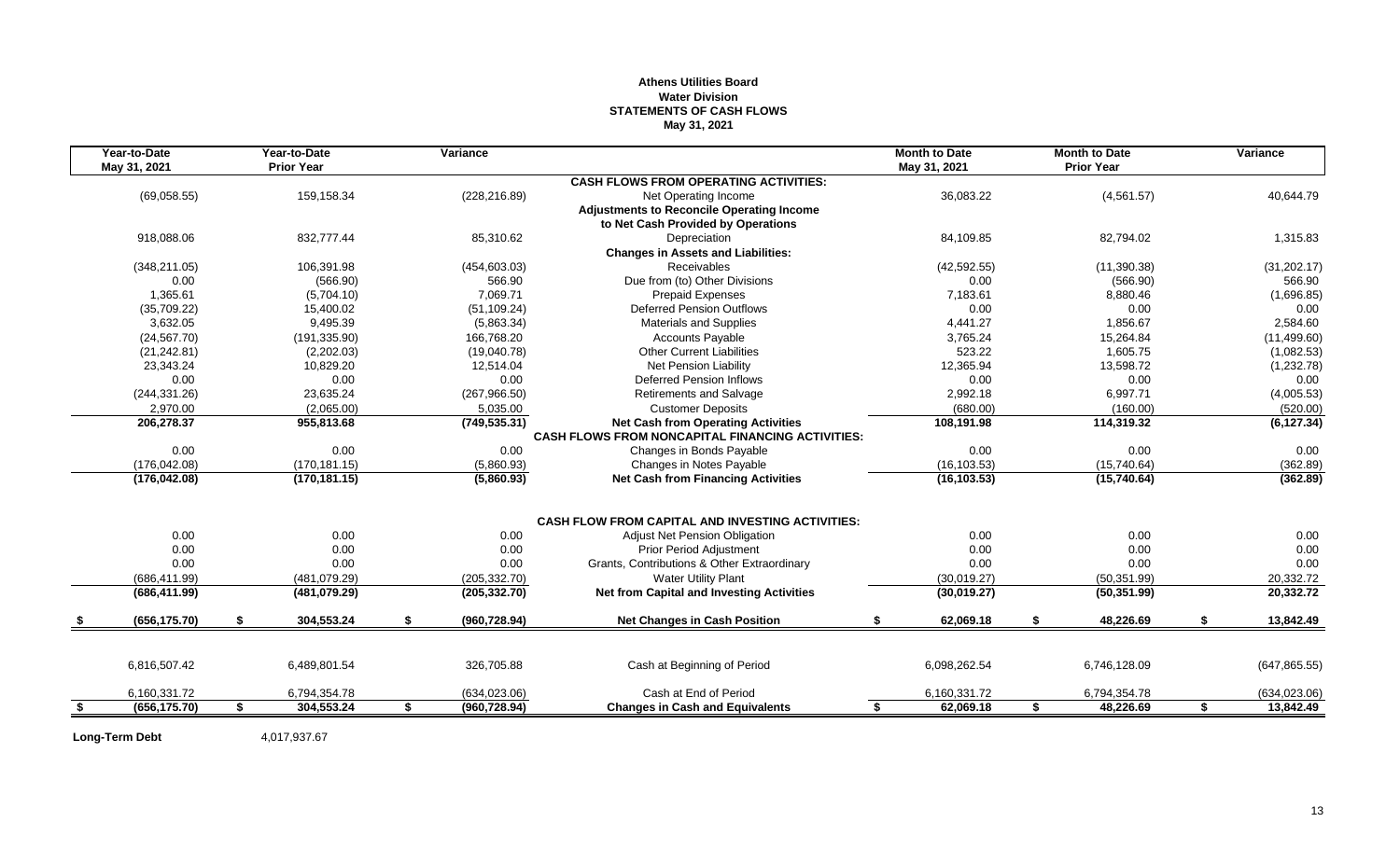#### Athens Utilities Board Statistics Report May 31, 2021

| Water:                      |         |       |        |            |
|-----------------------------|---------|-------|--------|------------|
|                             | Current | Prior | %      | # Accounts |
| <b>INumber of services:</b> | Month   | Year  | Change | Change     |
| Residential                 | 7,145   | 7,047 | 1.39%  | 98         |
| Small Commercial            | 1,264   | 1,247 | 1.36%  | 17         |
| Large Commercial            | 37      | 35    | 5.71%  | ົ          |
|                             |         |       |        |            |
|                             | 8,446   | 8,329 | 1.40%  | 117        |

| <b>Sales Volumes:</b>   |              | <b>Current Month</b> | Year-to-Date |           |                   |          |
|-------------------------|--------------|----------------------|--------------|-----------|-------------------|----------|
| Gallonsx100             | May 31, 2021 | <b>Prior Year</b>    | Change       | 5/31/2021 | <b>Prior Year</b> | Change   |
| Residential             | 274,501      | 270,269              | $.57\%$      | 2,996,190 | 2,958,776         | .26%     |
| <b>Small Commercial</b> | 425,228      | 359,807              | 18.18%       | 4,365,760 | 4,514,097         | $-3.29%$ |
| Large Commercial        | 107.013      | 97.430               | $9.84\%$     | 1.162.866 | 1,209,129         | $-3.83%$ |
|                         | 806.742      | 727.506              | 10.89%       | 8.524.816 | 8.682.002         | 1.81%    |

| <b>Employment</b>  |              |                   |                   |
|--------------------|--------------|-------------------|-------------------|
|                    | May 31, 2021 | <b>Prior Year</b> | <b>Difference</b> |
| Employee Headcount | 14.00        | 14.00             | 0.00              |
| <b>IFTE</b>        | 14.5         | 14.4              | 0.1               |
| IY-T-D FTE         | 14.67        | 14.79             | $-0.12$           |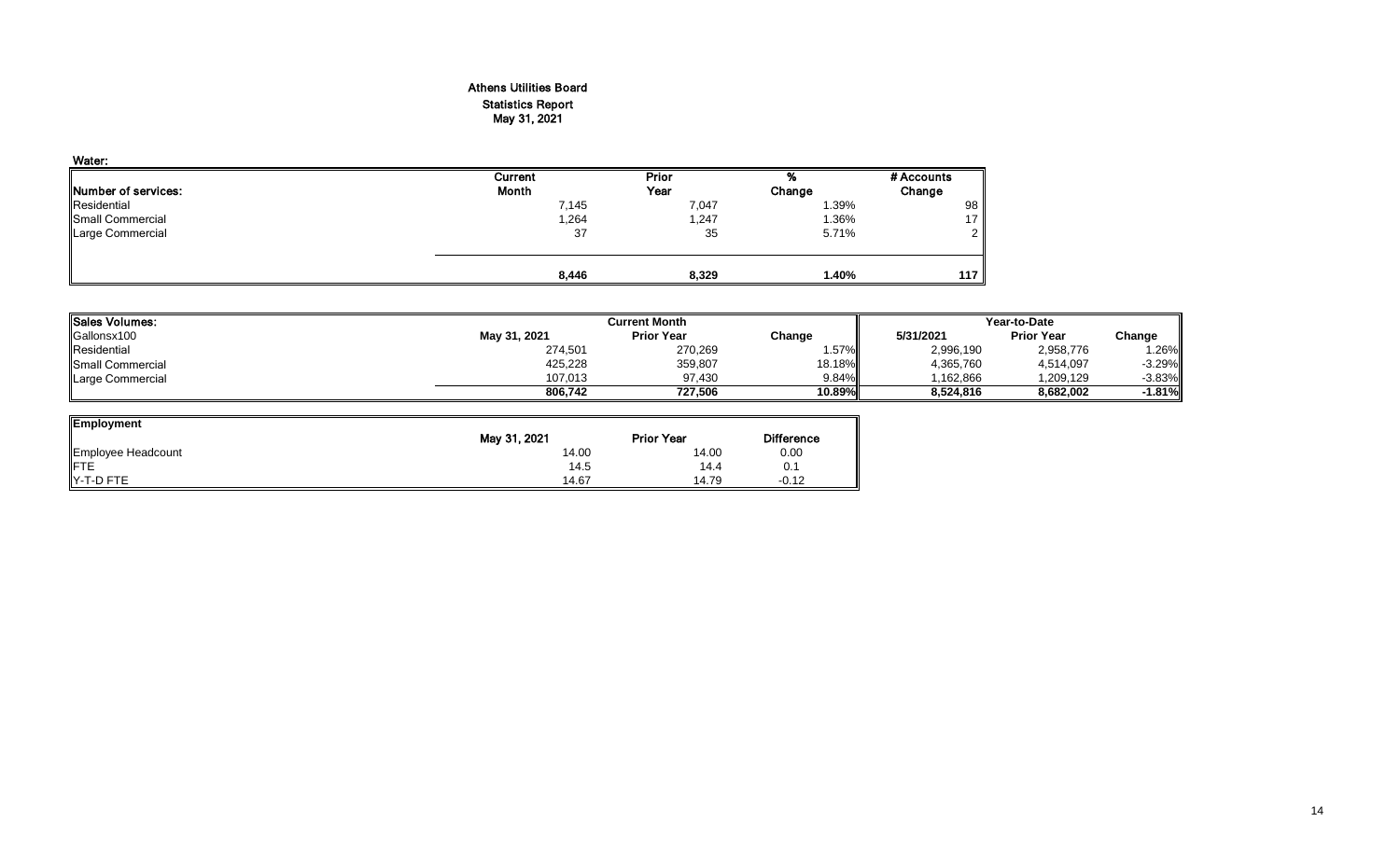|                                                           |                                         | <b>Athens Utilities Board</b><br><b>Water Division</b><br><b>Capital Budget</b><br>Month Ending as of May 31, 2021 |                                                |                                             |                                          |
|-----------------------------------------------------------|-----------------------------------------|--------------------------------------------------------------------------------------------------------------------|------------------------------------------------|---------------------------------------------|------------------------------------------|
|                                                           | <b>Budget</b>                           | <b>Actual</b>                                                                                                      | Variance to date<br>Favorable<br>(Unfavorable) | Estimated<br>% Project<br><b>Completion</b> | <b>Percent Budget</b><br><b>Expended</b> |
| <b>Planned Capital Improvements:</b>                      |                                         |                                                                                                                    |                                                |                                             |                                          |
| <b>Replace Tractor</b>                                    | 30,000                                  |                                                                                                                    | 30,000                                         |                                             |                                          |
| Replace Truck #20 -Single Axle Dump (with Small Dump)     | 80,000                                  |                                                                                                                    | 80,000                                         |                                             |                                          |
| Congress Pkwy-Phase 1 (Dennis St. to Decatur Pike         | 396,000                                 | 339,634                                                                                                            | 56,366                                         |                                             | 100.00%                                  |
| Water Well VFDs (Changed from well maint.)                | 50,000                                  |                                                                                                                    | 50,000                                         |                                             |                                          |
| Spring - Air Blast for Screen and Access Ramp             | 50,000                                  |                                                                                                                    | 50,000                                         |                                             |                                          |
| Water Plant Building Maint and Lab Equipment              | 50,000                                  | 7,441                                                                                                              | 42,559                                         |                                             | Continuous                               |
| Meter Change Out (Large, Small and Testing)               | 40,000                                  | 26,504                                                                                                             | 13,496                                         |                                             | Continuous                               |
| (replace 2" and smaller meters with most gallons)         |                                         |                                                                                                                    | $\Omega$                                       |                                             |                                          |
| Reservoir and Pump Maintenance                            | 10,000                                  | 3,995                                                                                                              | 6,005                                          |                                             | 39.95% Continuous                        |
| <b>Water Line Extensions</b>                              | 300,000                                 | 14,015                                                                                                             | 285,985                                        |                                             | 4.67% Continuous                         |
| Distribution Rehabilitation                               | 125,000                                 | 121,508                                                                                                            | 3,492                                          |                                             | 97.21% Continuous                        |
| Field and Safety Equipment                                | 25,000                                  |                                                                                                                    | 25,000                                         |                                             | Continuous                               |
| <b>Water Services</b>                                     | 125,000                                 | 152,511                                                                                                            | (27, 511)                                      |                                             | 122.01% Continuous                       |
| Technology (SCADA, Computers)                             | 35,000                                  | 7,475                                                                                                              | 27,525                                         |                                             | 21.36% Continuous                        |
| IT Core (Servers, mainframe, etc.)                        | 20,000                                  |                                                                                                                    | 20,000                                         |                                             | Continuous                               |
| <b>Total Planned Capital Improvements:</b>                | 1,336,000<br>\$<br>- \$                 | $673,083$ \$                                                                                                       | 662,917                                        |                                             |                                          |
| <b>Other Assets:</b>                                      |                                         |                                                                                                                    |                                                |                                             |                                          |
| Fence Repair                                              |                                         | 5,735                                                                                                              | (5,735)                                        |                                             |                                          |
| Flash Mixers, Baffling, SCADA at WTP (FY2020 Budget Item) | 100,000                                 | 121,856                                                                                                            | (21, 856)                                      |                                             |                                          |
| Replace Truck 16 (2011 F450) (FY2020 Budget Item)         | 80,000                                  | 77,464                                                                                                             | 2,536                                          |                                             |                                          |
| Replace Truck 16 (2011 F450) (FY2020 Budget Item)         | 80,000                                  | 32,051                                                                                                             | 47,949                                         |                                             |                                          |
| Replace safety rails around WTP (FY2020 Budget Item)      | 55,000                                  | 61,715                                                                                                             | (6, 715)                                       |                                             |                                          |
| Other                                                     |                                         | $\blacksquare$                                                                                                     | $\sim$                                         |                                             |                                          |
| <b>Total Other Assets:</b><br>Totals:                     | 315,000<br>1,651,000 \$                 | 298,821<br>971,904 \$                                                                                              | 16,179<br>679,096                              |                                             |                                          |
|                                                           | Percentage of Budget Spent Year-to-date |                                                                                                                    | 58.87%                                         | <b>Fiscal Year</b>                          | 91.67%                                   |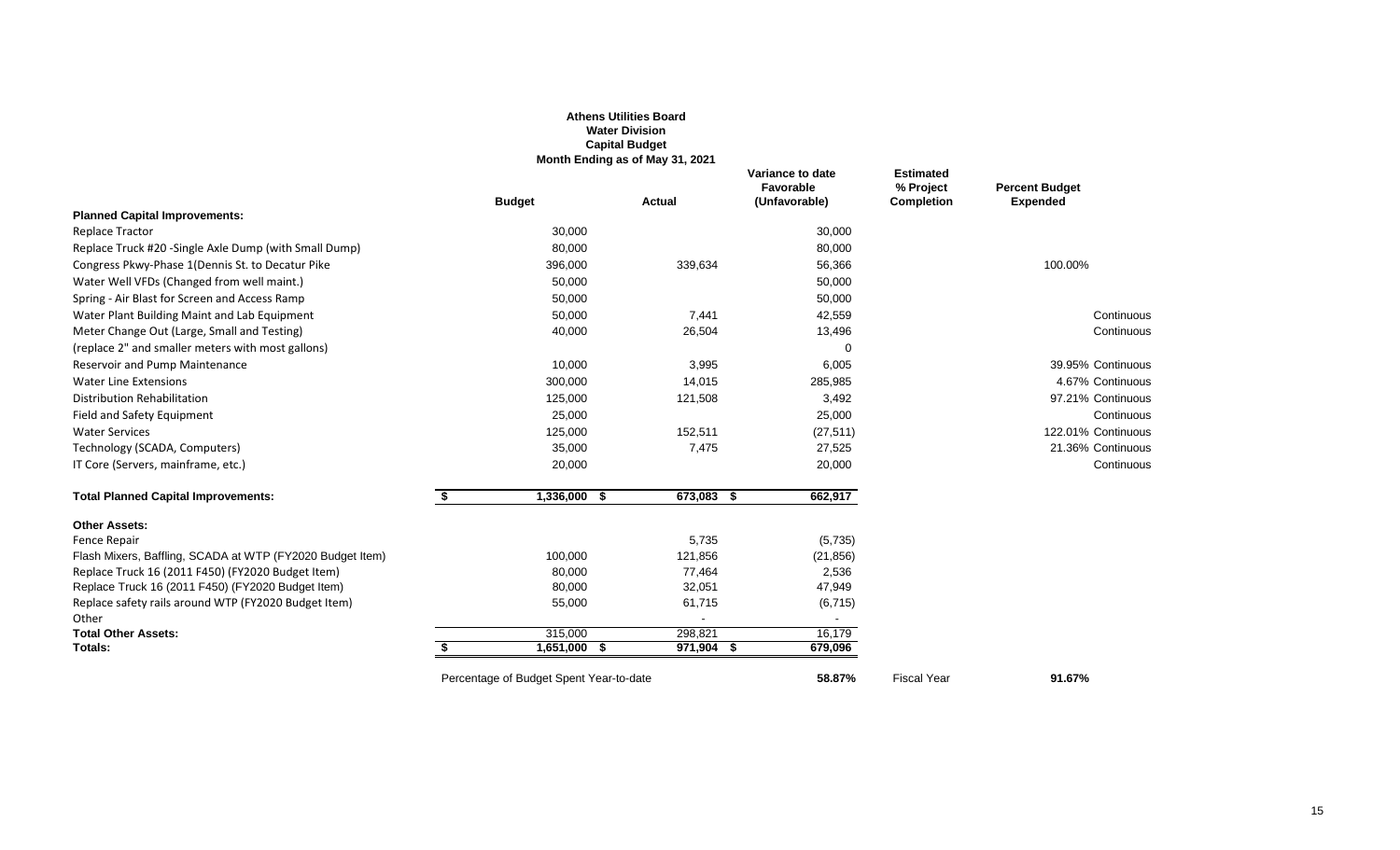#### **ATHENS UTILITIES BOARD GAS DIVISION BALANCE SHEET May 31, 2021**

|      | <b>Current Period</b> | <b>Prior Year</b>   |    | <b>Change from</b> |                                                |    | <b>Current Period</b> | <b>Prior</b>        | Change<br>from prior |
|------|-----------------------|---------------------|----|--------------------|------------------------------------------------|----|-----------------------|---------------------|----------------------|
|      | May 31, 2021          |                     |    | <b>Prior Year</b>  |                                                |    | May 31, 2021          | <b>Month</b>        | <b>Month</b>         |
|      |                       |                     |    |                    | Assets:                                        |    |                       |                     |                      |
|      | 6,682,676.49          | 6,280,450.25        |    | 402,226.24         | Cash and Cash Equivalents                      |    | 6,682,676.49          | 6,616,042.95        | 66,633.54            |
|      | 576.907.67            | 304.220.41          |    | 272.687.26         | Receivables                                    |    | 576.907.67            | 667.088.75          | (90, 181.08)         |
|      | 164,067.18            | 181,975.96          |    | (17,908.78)        | <b>Prepaid Expenses</b>                        |    | 164,067.18            | 124,892.89          | 39,174.29            |
|      | 0.00                  | 0.00                |    | 0.00               | Gas Unit Loans                                 |    | 0.00                  | 0.00                | 0.00                 |
|      | 144,669.30            | 123.138.39          |    | 21,530.91          | Materials and Supplies Inventory               |    | 144.669.30            | 139.871.94          | 4,797.36             |
|      | 7,568,320.64          | 6,889,785.01        |    | 678,535.63         | <b>Total Current Assets</b>                    |    | 7,568,320.64          | 7,547,896.53        | 20,424.11            |
|      | 24,445,886.04         | 24,125,921.75       |    | 319.964.29         | Gas Utility Plant, at Cost                     |    | 24,445,886.04         | 24.472.096.20       | (26, 210.16)         |
|      | (10, 349, 321.27)     | (9,823,837.82)      |    | (525, 483.45)      | Less: Accumulated Depreciation                 |    | (10,349,321.27)       | (10, 345, 427.71)   | (3,893.56)           |
|      | 14,096,564.77         | 14,302,083.93       |    | (205, 519.16)      | <b>Net Gas Utility Plant</b>                   |    | 14,096,564.77         | 14,126,668.49       | (30, 103.72)         |
|      | 322,364.59            | 325,187.59          |    | (2,823.00)         | <b>Deferred Pension Outflows</b>               |    | 322,364.59            | 322,364.59          | 0.00                 |
| - \$ | 21,987,250.00         | \$<br>21,517,056.53 | \$ | 470,193.47         | <b>Total Assets</b>                            | s. | 21,987,250.00         | \$<br>21,996,929.61 | \$<br>(9,679.61)     |
|      |                       |                     |    |                    |                                                |    |                       |                     |                      |
|      |                       |                     |    |                    | <b>Liabilities and Retained Earnings:</b>      |    |                       |                     |                      |
|      | 0.00                  | 0.00                |    | 0.00               | Short Term Notes Payable                       |    | 0.00                  | 0.00                | 0.00                 |
|      | 275,622.56            | 190,125.15          |    | 85,497.41          | <b>Accounts Payable</b>                        |    | 275,622.56            | 291,142.61          | (15,520.05)          |
|      | 114,442.98            | 91,805.00           |    | 22,637.98          | <b>Customer Deposits</b>                       |    | 114,442.98            | 114,442.98          | 0.00                 |
|      | 69,663.63             | 68,459.56           |    | 1,204.07           | <b>Accrued Liabilities</b>                     |    | 69,663.63             | 69,160.44           | 503.19               |
|      | 459,729.17            | 350,389.71          |    | 109,339.46         | <b>Total Current Liabilities</b>               |    | 459,729.17            | 474,746.03          | (15,016.86)          |
|      | 518,217.88            | 470.172.12          |    | 48.045.76          | Net Pension Liability                          |    | 518,217.88            | 509,221.87          | 8,996.01             |
|      | 27,708.77             | 34,666.96           |    | (6,958.19)         | Deferred Pension Inflows                       |    | 27,708.77             | 27,708.77           | 0.00                 |
|      | 20,981,594.18         | 20,662,026.50       |    | 319,567.68         | <b>Net Position</b>                            |    | 20,981,594.18         | 20,985,252.94       | (3,658.76)           |
|      | 21,987,250.00         | 21,517,255.29       | S  | 469,994.71         | <b>Total Liabilities and Retained Earnings</b> | S  | 21,987,250.00         | 21,996,929.61       | (9,679.61)           |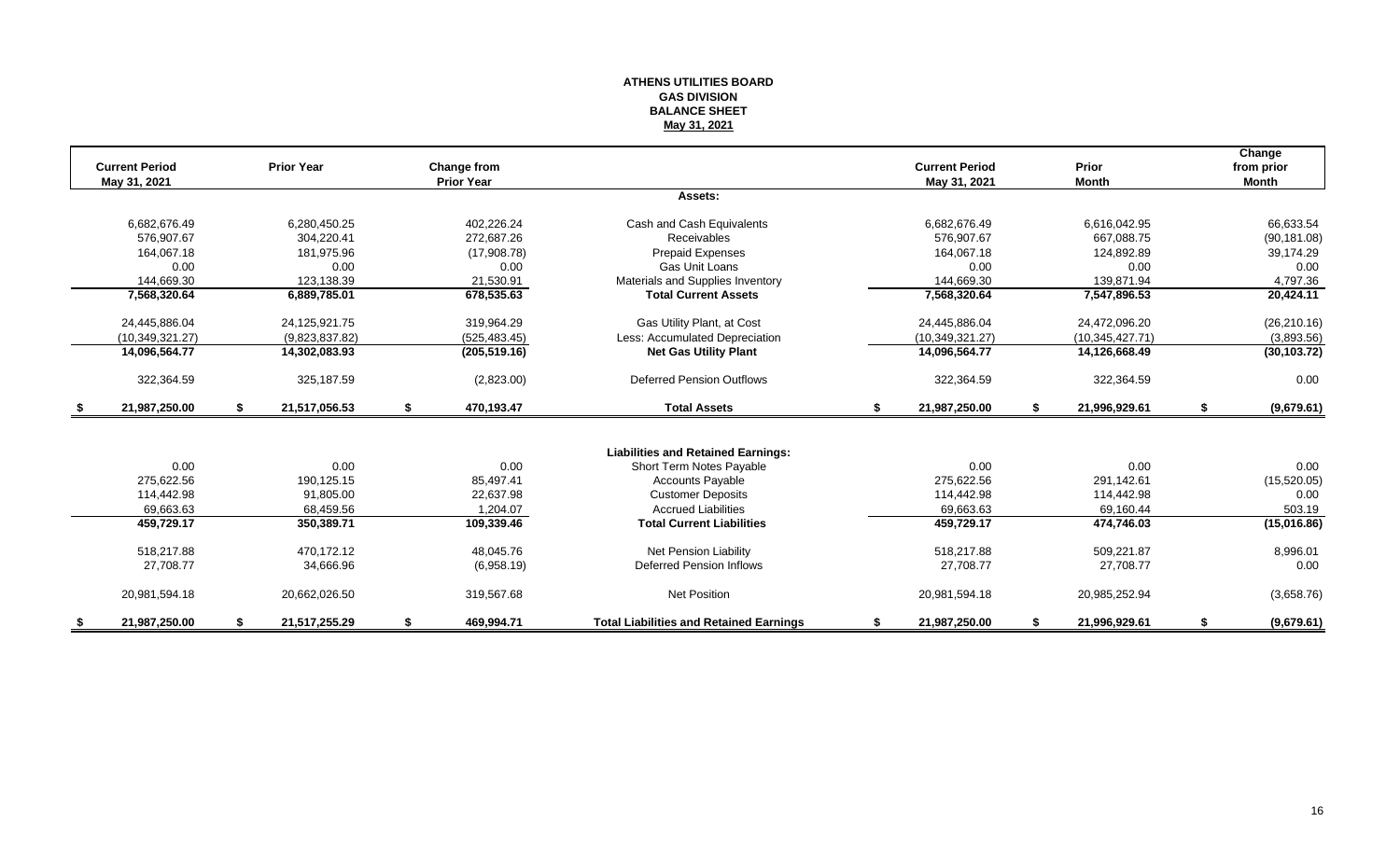#### Athens Utilities Board Profit and Loss Statement - Gas May 31, 2021

|              |                   | Variance      |                                           | Current      | <b>Current</b>    | Variance      |
|--------------|-------------------|---------------|-------------------------------------------|--------------|-------------------|---------------|
| Year-to-Date | Year-to-Date      | Favorable     |                                           | Month        | Month             | Favorable     |
| May 31, 2021 | <b>Prior Year</b> | (Unfavorable) | <b>REVENUE:</b>                           | May 31, 2021 | <b>Prior Year</b> | (Unfavorable) |
| 2,480,729.45 | 2,207,737.18      | 272,992.27    | Residential                               | 154,260.94   | 142,824.06        | 11,436.88     |
| 1,631,313.96 | 1,524,940.36      | 106,373.60    | <b>Small Commercial</b>                   | 96,729.62    | 74,842.85         | 21,886.77     |
| 848,300.46   | 763,378.92        | 84,921.54     | Large Commercial                          | 68,449.10    | 36,399.60         | 32,049.50     |
| 1,114,125.07 | 1,041,260.47      | 72,864.60     | Interruptible                             | 101,401.92   | 54,653.57         | 46,748.35     |
| 11,108.54    | 9,118.03          | 1,990.51      | CNG                                       | 2,161.94     | 406.21            | 1,755.73      |
| 59,895.07    | 63,119.36         | (3,224.29)    | Fees and Other Gas Revenues               | 3,468.43     | 3,965.92          | (497.49)      |
| 6,145,472.55 | 5,609,554.32      | 535,918.23    | <b>Total Revenue</b>                      | 426,471.95   | 313,092.21        | 113,379.74    |
|              |                   |               |                                           |              |                   |               |
| 3,296,536.88 | 2,858,610.36      | (437, 926.52) | Purchased supply                          | 233.175.17   | 145,901.35        | (87, 273.82)  |
| 2,848,935.67 | 2,750,943.96      | 97,991.71     | <b>Contribution Margin</b>                | 193,296.78   | 167,190.86        | 26,105.92     |
|              |                   |               | <b>OPERATING EXPENSES:</b>                |              |                   |               |
| 338,680.83   | 366,488.24        | 27,807.41     | <b>Distribution Expense</b>               | 21,979.04    | 25,670.29         | 3,691.25      |
| 327,629.78   | 361,029.66        | 33,399.88     | Customer Service and Customer Acct. Exp.  | 26,628.87    | 32,619.69         | 5,990.82      |
| 702,749.12   | 610,904.46        | (91, 844.66)  | Administrative and General Expense        | 68,440.74    | 57,895.01         | (10, 545.73)  |
| 1,369,059.73 | 1,338,422.36      | (30,637.37)   | <b>Total operating expenses</b>           | 117,048.65   | 116,184.99        | (863.66)      |
|              |                   |               | <b>Maintenance Expense</b>                |              |                   |               |
| 235.818.57   | 240.202.38        | 4,383.81      | <b>Distribution Expense</b>               | 12,752.06    | 20,149.67         | 7,397.61      |
| 10,267.24    | 14.620.28         | 4,353.04      | Administrative and General Expense        | 861.36       | 2,211.60          | 1,350.24      |
| 246,085.81   | 254,822.66        | 8,736.85      | <b>Total Maintenance Expense</b>          | 13,613.42    | 22,361.27         | 8,747.85      |
|              |                   |               |                                           |              |                   |               |
|              |                   |               | <b>Other Operating Expenses</b>           |              |                   |               |
| 606.186.20   | 590,539.79        | (15,646.41)   | Depreciation                              | 55.813.31    | 54,701.56         | (1, 111.75)   |
| 211,849.20   | 215,751.25        | 3,902.05      | <b>Tax Equivalents</b>                    | 19,628.42    | 18,945.42         | (683.00)      |
| 818,035.40   | 806,291.04        | (11, 744.36)  | <b>Total Other Operating Expenses</b>     | 75,441.73    | 73,646.98         | (1,794.75)    |
| 5,729,717.82 | 5,258,146.42      | (471, 571.40) | <b>Operating and Maintenance Expenses</b> | 439,278.97   | 358,094.59        | (81, 184.38)  |
| 415,754.73   | 351,407.90        | 64,346.83     | <b>Operating Income</b>                   | (12, 807.02) | (45,002.38)       | 32,195.36     |
| 36,018.42    | 52,461.40         | (16, 442.98)  | Other Income                              | 9,181.72     | 2,651.71          | 6,530.01      |
| 451,773.15   | 403,869.30        | 47,903.85     | <b>Total Income</b>                       | (3,625.30)   | (42,350.67)       | 38,725.37     |
| 12,385.09    | 25,399.73         | 13.014.64     | Miscellaneous Income Deductions           | 33.46        | 16.98             | (16.48)       |
| 439,388.06   | 378,469.57        | 60,918.49     | Net Income Before Extraordinary           | (3,658.76)   | (42, 367.65)      | 38,708.89     |
| 15,500.00    | 0.00              | 15,500.00     | Grants, Contributions, Extraordinary      | 0.00         | 0.00              | 0.00          |
| 454,888.06   | 378,469.57        | 76,418.49     | <b>Change in Net Assets</b>               | (3,658.76)   | (42, 367.65)      | 38,708.89     |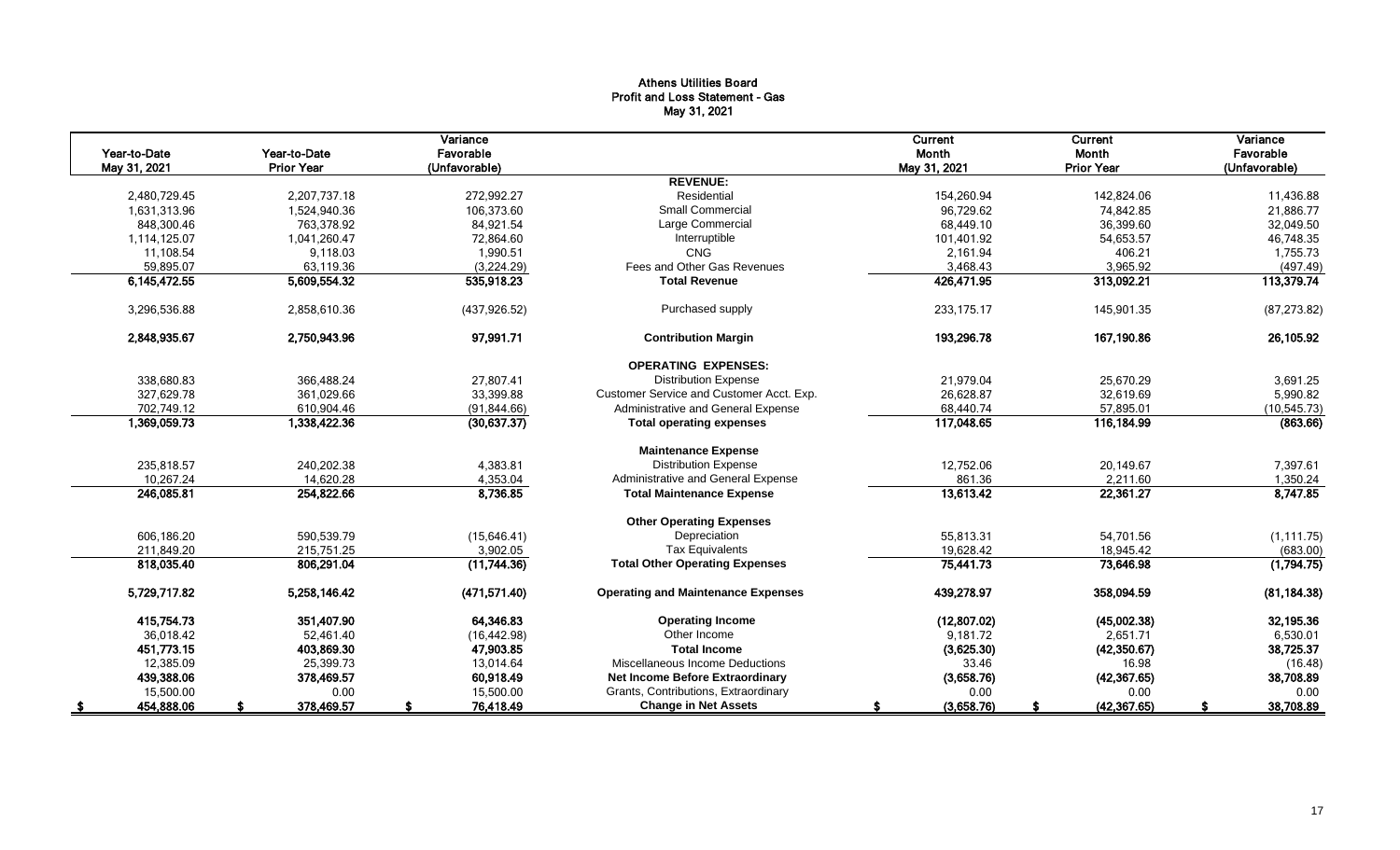#### Athens Utilities Board Budget Comparison - Gas May 31, 2021

| Year-to-Date | Year-to-Date     | $Y-T$ -D         | <b>Description</b>                        | <b>Current Month</b> | <b>Monthly</b>     | <b>Budget</b>   |
|--------------|------------------|------------------|-------------------------------------------|----------------------|--------------------|-----------------|
| May 31, 2021 | <b>Budget</b>    | Variance         |                                           | May 31, 2021         | <b>Budget</b>      | Variance        |
|              |                  |                  | <b>REVENUE:</b>                           |                      |                    |                 |
| 2,480,729.45 | 2.236.479.40     | 244.250.05       | Residential                               | 154,260.94           | 105.874.79         | 48,386.15       |
| 1,631,313.96 | 1,602,941.14     | 28,372.82        | <b>Small Commercial</b>                   | 96,729.62            | 75,495.20          | 21,234.42       |
| 848.300.46   | 820.665.78       | 27.634.68        | Large Commercial                          | 68.449.10            | 53,478.80          | 14,970.30       |
| 1,114,125.07 | 1,117,293.22     | (3, 168.15)      | Interruptible                             | 101,401.92           | 91,227.46          | 10,174.46       |
| 11,108.54    | 9.166.67         | 1,941.87         | CNG                                       | 2,161.94             | 833.33             | 1,328.61        |
| 59,895.07    | 61,189.83        | (1, 294.76)      | Fees and Other Gas Revenues               | 3,468.43             | 4,233.07           | (764.64)        |
| 6,145,472.55 | 5,847,736.03     | 297,736.52       | <b>Total Revenue</b>                      | 426,471.95           | 331,142.63         | 95,329.32       |
| 3,296,536.88 | 3,224,316.24     | (72, 220.64)     | Purchased supply                          | 233,175.17           | 177,058.50         | (56, 116.67)    |
| 2,848,935.67 | 2,623,419.79     | 225,515.88       | <b>Contribution Margin</b>                | 193,296.78           | 154,084.13         | 39,212.65       |
|              |                  |                  | <b>OPERATING EXPENSES:</b>                |                      |                    |                 |
| 338,680.83   | 374,606.68       | 35,925.85        | <b>Distribution Expense</b>               | 21,979.04            | 34,807.54          | 12,828.50       |
| 327,629.78   | 246.607.73       | (81,022.05)      | Cust. Service and Cust. Acct. Expense     | 26,628.87            | 23,092.07          | (3,536.80)      |
| 702,749.12   | 718,001.15       | 15,252.03        | Administrative and General Expense        | 68,440.74            | 63,002.47          | (5,438.27)      |
| 1,369,059.73 | 1,339,215.56     | (29, 844.17)     | <b>Total operating expenses</b>           | 117,048.65           | 120,902.08         | 3,853.43        |
|              |                  |                  | <b>Maintenance Expense</b>                |                      |                    |                 |
| 235,818.57   | 221,815.33       | (14,003.24)      | <b>Distribution Expense</b>               | 12,752.06            | 23,013.69          | 10,261.63       |
| 10,267.24    | 9.940.25         | (326.99)         | Administrative and General Expense        | 861.36               | 457.93             | (403.43)        |
| 246,085.81   | 231,755.58       | (14, 330.23)     | <b>Total Maintenance Expense</b>          | 13,613.42            | 23,471.61          | 9,858.19        |
|              |                  |                  | <b>Other Operating Expenses</b>           |                      |                    |                 |
| 606,186.20   | 590.293.46       | (15,892.74)      | Depreciation                              | 55,813.31            | 52,717.92          | (3,095.39)      |
| 211,849.20   | 220,103.59       | 8,254.39         | <b>Tax Equivalents</b>                    | 19,628.42            | 19,885.96          | 257.54          |
| 818,035.40   | 810,397.05       | (7,638.35)       | <b>Total Other Operating Expenses</b>     | 75,441.73            | 72,603.88          | (2,837.85)      |
| 5,729,717.82 | 5.605.684.42     | (124, 033.40)    | <b>Operating and Maintenance Expenses</b> | 439,278.97           | 394.036.08         | (45, 242.89)    |
| 415.754.73   | 242.051.61       | 173,703.12       | <b>Operating Income</b>                   | (12, 807.02)         | (62, 893.44)       | 50,086.42       |
| 36,018.42    | 37,358.70        | (1,340.28)       | Other Income                              | 9,181.72             | (127.91)           | 9,309.63        |
| 451,773.15   | 279,410.31       | 172,362.84       | <b>Total Income</b>                       | (3,625.30)           | (63,021.36)        | 59,396.06       |
| 12,385.09    | 21,505.71        | 9,120.62         | Miscellaneous Income Deductions           | 33.46                | 664.57             | 631.11          |
| 439,388.06   | 257,904.60       | 181,483.46       | <b>Net Before Extraordinary</b>           | (3,658.76)           | (63,685.93)        | 60,027.17       |
| 15,500.00    | 0.00             | 15,500.00        | Grants, Contributions, Extraordinary      | 0.00                 | 0.00               | 0.00            |
| 454,888.06   | 257,904.60<br>\$ | 196,983.46<br>\$ | <b>Change in Net Assets</b>               | (3,658.76)<br>S      | (63, 685.93)<br>\$ | 60,027.17<br>\$ |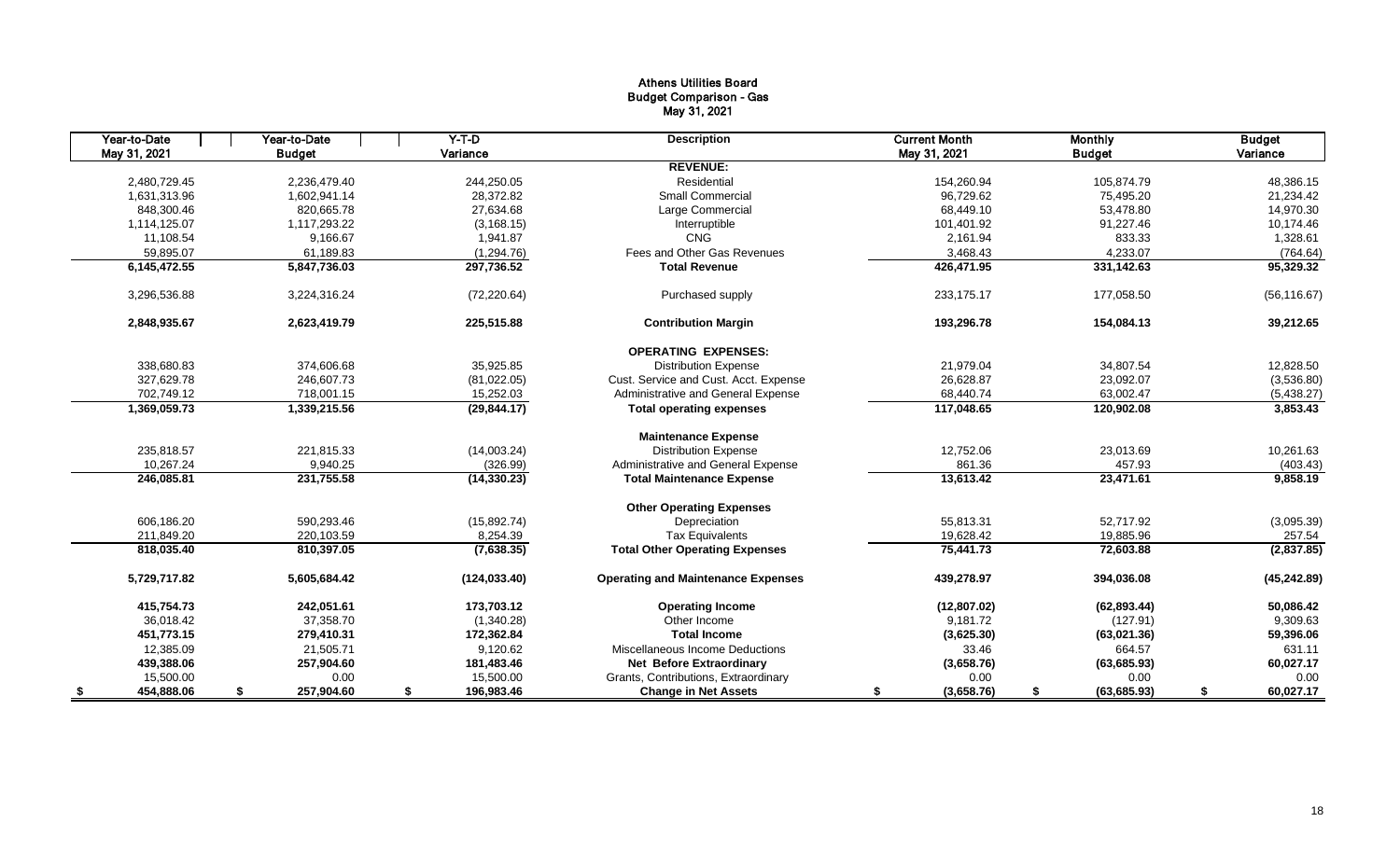#### **Athens Utilities Board Gas Division STATEMENTS OF CASH FLOWS May 31, 2021**

| Year-to-Date<br>May 31, 2021 | Year-to-Date<br><b>Prior Year</b> | Variance        |                                                              | <b>Month to Date</b><br>May 31, 2021 |    | <b>Month to Date</b><br><b>Prior Year</b> | Variance        |
|------------------------------|-----------------------------------|-----------------|--------------------------------------------------------------|--------------------------------------|----|-------------------------------------------|-----------------|
|                              |                                   |                 | <b>CASH FLOWS FROM OPERATING ACTIVITIES:</b>                 |                                      |    |                                           |                 |
| 439,388.06                   | 378,469.57                        | 60,918.49       | Net Operating Income                                         | (3,658.76)                           |    | (42, 367.65)                              | 38,708.89       |
|                              |                                   |                 | <b>Adjustments to Reconcile Operating Income</b>             |                                      |    |                                           |                 |
|                              |                                   |                 | to Net Cash Provided by Operations:                          |                                      |    |                                           |                 |
| 606,186.20                   | 590,539.79                        | 15,646.41       | Depreciation                                                 | 55,813.31                            |    | 54,701.56                                 | 1,111.75        |
|                              |                                   |                 | <b>Changes in Assets and Liabilities:</b>                    |                                      |    |                                           |                 |
| (326, 126.71)                | (2,453.16)                        | (323, 673.55)   | Receivables                                                  | 90,181.08                            |    | 69,767.11                                 | 20,413.97       |
| 0.00                         | 0.00                              | 0.00            | Due from (to) Other Divisions                                | 0.00                                 |    | 0.00                                      | 0.00            |
| 48.180.85                    | 25,977.76                         | 22,203.09       | <b>Prepaid Expenses</b>                                      | (39, 174.29)                         |    | (24, 604.97)                              | (14, 569.32)    |
| (11, 449.81)                 | (9,607.65)                        | (1,842.16)      | <b>Deferred Pension Outflows</b>                             | 0.00                                 |    | 0.00                                      | 0.00            |
| (20, 583.02)                 | (2,982.11)                        | (17,600.91)     | Materials and Supplies                                       | (4,797.36)                           |    | 5,504.78                                  | (10, 302.14)    |
| 94,987.27                    | (129, 170.03)                     | 224,157.30      | <b>Accounts Payable</b>                                      | (15,520.05)                          |    | (11,050.43)                               | (4,469.62)      |
| 1,785.42                     | (9,299.86)                        | 11,085.28       | <b>Other Current Liabilities</b>                             | 503.19                               |    | 1,316.91                                  | (813.72)        |
| 3,385.00                     | (4,830.00)                        | 8,215.00        | <b>Customer Deposits</b>                                     | 0.00                                 |    | (1,845.00)                                | 1,845.00        |
| 2,453.75                     | 5,403.73                          | (2,949.98)      | <b>Net Pension Liabilities</b>                               | 8,996.01                             |    | 9,066.14                                  | (70.13)         |
| 0.00                         | 0.00                              | 0.00            | <b>Deferred Pension Inflows</b>                              | 0.00                                 |    | 0.00                                      | 0.00            |
| 39,028.10                    | 66,247.71                         | (27, 219.61)    | Retirements and Salvage                                      | (46,805.02)                          |    | 12,358.75                                 | (59, 163.77)    |
| 0.00                         | 0.00                              | 0.00            | Gas Unit Loans                                               | 0.00                                 |    | 0.00                                      | 0.00            |
| 877,235.11                   | 908,295.75                        | (31,060.64)     | <b>Net Cash from Operating Activities</b>                    | 45,538.11                            |    | 72,847.20                                 | (27, 309.09)    |
|                              |                                   |                 |                                                              |                                      |    |                                           |                 |
|                              |                                   |                 | CASH FROM CAPITAL AND INVESTING ACTIVITIES:                  |                                      |    |                                           |                 |
| 0.00                         | 0.00                              | 0.00            | Adjust Net Pension Obligation                                | 0.00                                 |    | 0.00                                      | 0.00            |
| 0.00                         | 0.00                              | 0.00            | <b>Prior Period Adjustment</b>                               | 0.00                                 |    | 0.00                                      | 0.00            |
| 15,500.00                    | 0.00                              | 15,500.00       | Grants, Contributions & Other Extraordinary Income (Expense) | 0.00                                 |    | 0.00                                      | 0.00            |
| (455, 420.07)                | (531, 511.26)                     | 76,091.19       | Changes in Gas Utility Plant                                 | 21,095.43                            |    | (39,966.77)                               | 61,062.20       |
| (439, 920.07)                | (531, 511.26)                     | 91,591.19       | Net Cash from Capital and Related Investing Activities       | 21,095.43                            |    | (39,966.77)                               | 61,062.20       |
|                              |                                   |                 | <b>Cash from Financing Activities</b>                        |                                      |    |                                           |                 |
| 0.00                         | 0.00                              | 0.00            | Short Term Notes Payable                                     | 0.00                                 |    | 0.00                                      | 0.00            |
| 437,315.04                   | \$<br>376,784.49                  | \$<br>60,530.55 | <b>Net Changes in Cash Position</b>                          | 66,633.54<br>\$                      | S. | 32,880.43                                 | \$<br>33,753.11 |
| 6,245,361.45                 | 5,903,665.76                      | 341,695.69      | Cash at Beginning of Period                                  | 6,616,042.95                         |    | 6,247,569.82                              | 368,473.13      |
|                              |                                   |                 |                                                              |                                      |    |                                           |                 |
| 6,682,676.49                 | 6,280,450.25                      | 402,226.24      | Cash at End of Period                                        | 6,682,676.49                         |    | 6,280,450.25                              | 402,226.24      |
| 437,315.04                   | \$<br>376,784.49                  | \$<br>60,530.55 | <b>Changes in Cash and Equivalents</b>                       | 66,633.54<br>\$                      | \$ | 32,880.43                                 | \$<br>33,753.11 |
|                              |                                   |                 |                                                              |                                      |    |                                           |                 |

Long-Term Debt \$0.00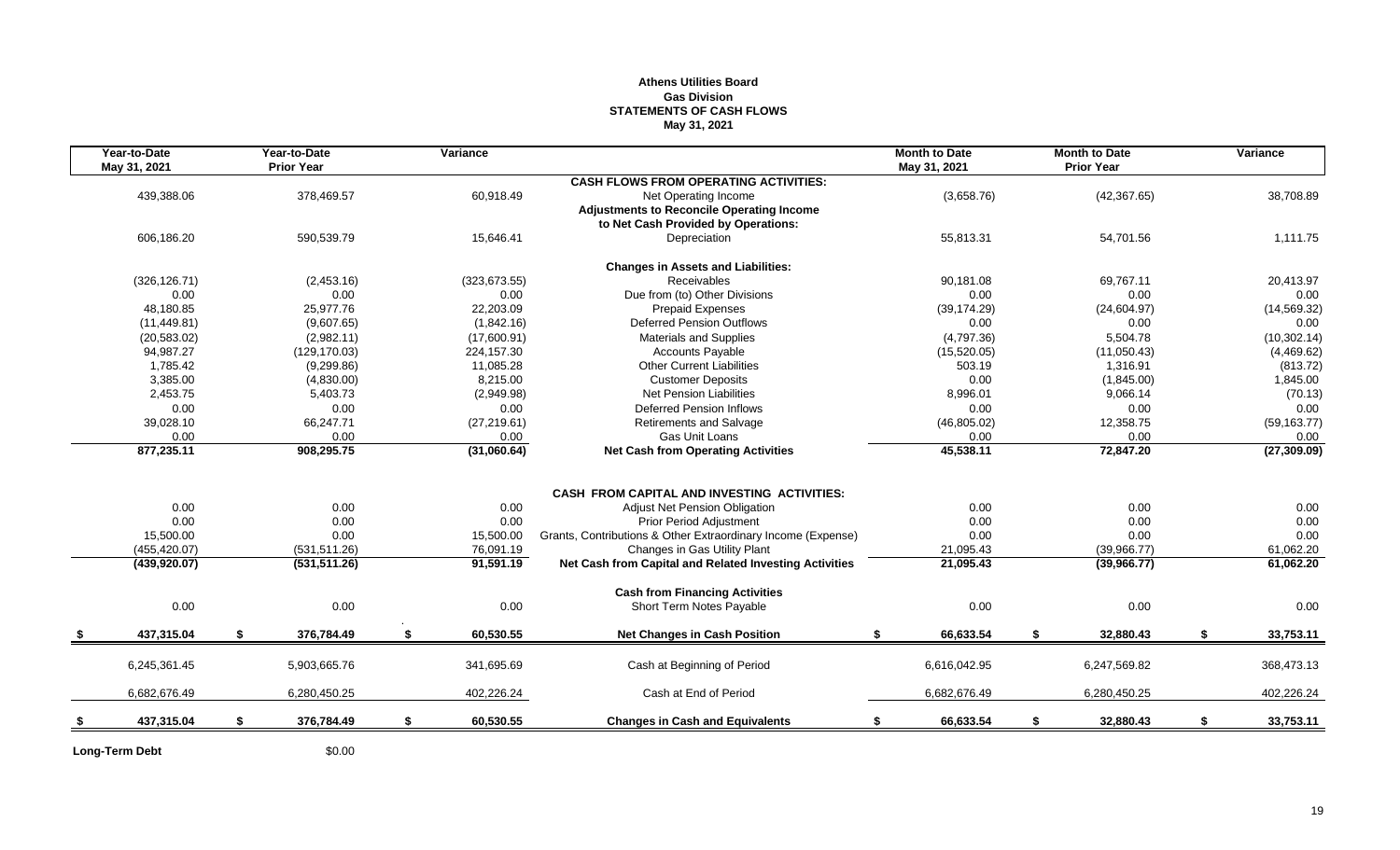#### Athens Utilities Board Statistics Report May 31, 2021

| Gas:                       |                |       |          |            |
|----------------------------|----------------|-------|----------|------------|
|                            | <b>Current</b> | Prior |          | # Accounts |
| <b>Number of services:</b> | Month          | Year  | Change   | Change     |
| Residential                | 5,560          | 5,485 | 1.37%    | 75         |
| Small Commercial           | 946            | 938   | 0.85%    | ŏ          |
| Large Commercial           | 10             | 10    | $0.00\%$ |            |
| Interruptible              | 6              |       | 0.00%    |            |
| <b>CNG</b>                 |                |       | $0.00\%$ |            |
| Total Services             | 6,523          | 6,440 | 1.29%    | 83         |

| <b>Sales Volumes:</b>   |           | <b>Current Month</b> |          | Year-to-Date |                   |        |  |
|-------------------------|-----------|----------------------|----------|--------------|-------------------|--------|--|
| Units Sold              | 5/31/2021 | <b>Prior Year</b>    | Change   | 5/31/2021    | <b>Prior Year</b> | Change |  |
| Residential             | 132,801   | 136,670              | $-2.83%$ | 2,358,663    | 2,152,572         | 9.57%  |  |
| <b>Small Commercial</b> | 113,710   | 99,149               | 14.69%   | 2,043,499    | 1,993,827         | 2.49%  |  |
| Large Commercial        | 95,474    | 57,948               | 64.76%   | 1,243,702    | 1,173,154         | 6.01%  |  |
| Interruptible           | 199,650   | 118,899              | 67.92%   | 2,327,209    | 2,232,452         | 4.24%  |  |
| <b>CNG</b>              | 2,296     | 701.ا                | 34.98%   | 23,679       | 22,690            | 4.36%  |  |
|                         | 543,931   | 414.367              | 31.27%II | 7,996,752    | 7,574,695         | 5.57%  |  |

ᆋ

| Employment         |              |                   |                   |
|--------------------|--------------|-------------------|-------------------|
|                    | May 31, 2021 | <b>Prior Year</b> | <b>Difference</b> |
| Employee Headcount | 9.00         | 9.00              | 0.00              |
| FTE                | 9.52         | 9.83              | $-0.31$           |
| $Y-T-D$ FTE        | 9.90         | 10.28             | $-0.38$           |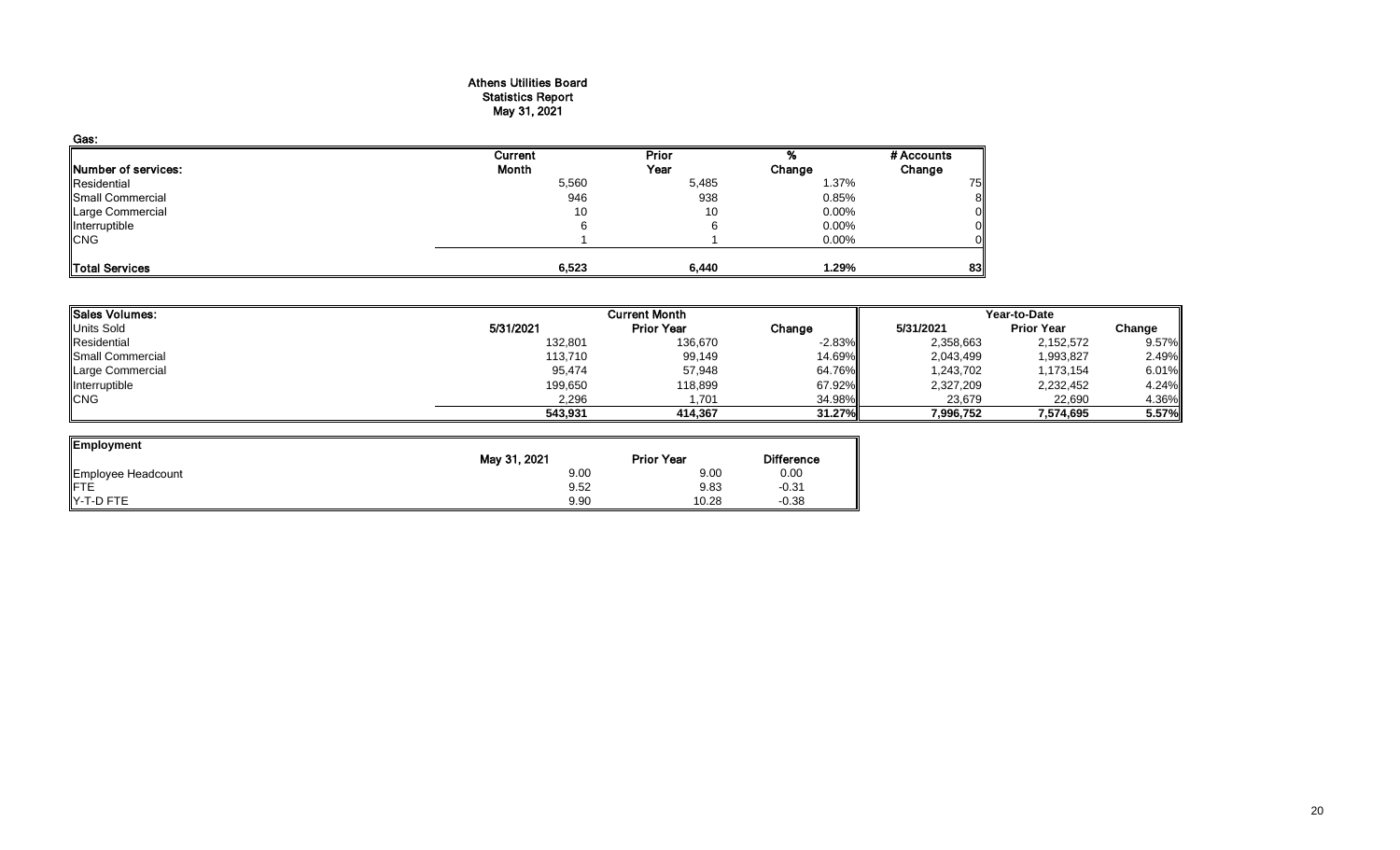|                                               |                                         | <b>Gas Division</b><br><b>Capital Budget</b><br>Month Ending as of May 31, 2021 |                                                |                                                    |                                          |
|-----------------------------------------------|-----------------------------------------|---------------------------------------------------------------------------------|------------------------------------------------|----------------------------------------------------|------------------------------------------|
|                                               | <b>Budget</b>                           | <b>Actual</b>                                                                   | Variance to date<br>Favorable<br>(Unfavorable) | <b>Estimated</b><br>% Project<br><b>Completion</b> | <b>Percent Budget</b><br><b>Expended</b> |
| <b>Planned Capital Improvements:</b>          |                                         |                                                                                 |                                                |                                                    |                                          |
| Truck 54 (2014) Service Tk                    | 50,000                                  |                                                                                 | 50,000                                         |                                                    |                                          |
| Truck 30 (2010) (if not purchased in FY 2020) | 40,000                                  |                                                                                 | 40,000                                         |                                                    |                                          |
| Upgrading Cathodic Protection Field -         | 15,000                                  | 30,052                                                                          | (15,052)                                       | 100%                                               | 200.35%                                  |
| <b>Replace Mechanical Correctors</b>          | 10,000                                  |                                                                                 | 10,000                                         |                                                    |                                          |
| <b>Replace Pressure Charts</b>                | 6,500                                   |                                                                                 | 6,500                                          |                                                    |                                          |
| Replace Leak Machines                         | 10,000                                  |                                                                                 | 10,000                                         |                                                    |                                          |
| Replace Locating Equipment - Digital          | 5,000                                   |                                                                                 | 5,000                                          |                                                    |                                          |
| Replace Locating Equipment - Pipe Horn        | 1,000                                   |                                                                                 | 1,000                                          |                                                    |                                          |
| 20% of 5 Year Leak Survey                     | 30,000                                  | 11,482                                                                          | 18,518                                         |                                                    | 38.27%                                   |
| Replace Odorant System - Athens / Riceville   | 65,000                                  |                                                                                 | 65,000                                         |                                                    |                                          |
| Trencher                                      | 102,000                                 |                                                                                 | 102,000                                        |                                                    | Continuous                               |
| System Improvement                            | 60,000                                  | 1,884                                                                           | 58,116                                         |                                                    | 3.14% Continuous                         |
| Main                                          | 100,000                                 | 42,575                                                                          | 57,425                                         |                                                    | 42.57% Continuous                        |
| <b>Services</b>                               | 130,000                                 | 231,260                                                                         | (101, 260)                                     |                                                    | 177.89% Continuous                       |
| IT Core (Servers, mainframe, etc.)            | 20,000                                  | 9,606                                                                           | 10,394                                         |                                                    | 48.03% Continuous                        |
| <b>Total Planned Capital Improvements:</b>    | \$<br>$644,500$ \$                      | 326,859 \$                                                                      | 317,641                                        |                                                    |                                          |
| <b>Other Assets:</b>                          |                                         |                                                                                 |                                                |                                                    |                                          |
| <b>Repair Regulator Stattion</b>              |                                         | 2,907                                                                           | (2,907)                                        |                                                    |                                          |
| Drive Thru Drawer                             |                                         | 6,216                                                                           | (6, 216)                                       |                                                    |                                          |
| Roof Replacement                              |                                         | 122,658                                                                         | (122, 658)                                     |                                                    |                                          |
| <b>Trencher Repair</b>                        |                                         | 2,420                                                                           | (2, 420)                                       |                                                    |                                          |
| Denso Metering Station                        |                                         | 17,261                                                                          | (17, 261)                                      |                                                    |                                          |
| Other                                         |                                         | 1,494                                                                           | (1, 494)                                       |                                                    |                                          |
| <b>Total Other Assets:</b><br>Totals:         | \$<br>644,500                           | 152,956<br>479,815 \$                                                           | (152, 956)<br>- 5<br>164,685                   |                                                    |                                          |
|                                               | Percentage of Budget Spent Year-to-date |                                                                                 | 74.45%                                         | <b>Fiscal Year</b>                                 | 91.67%                                   |

**Athens Utilities Board**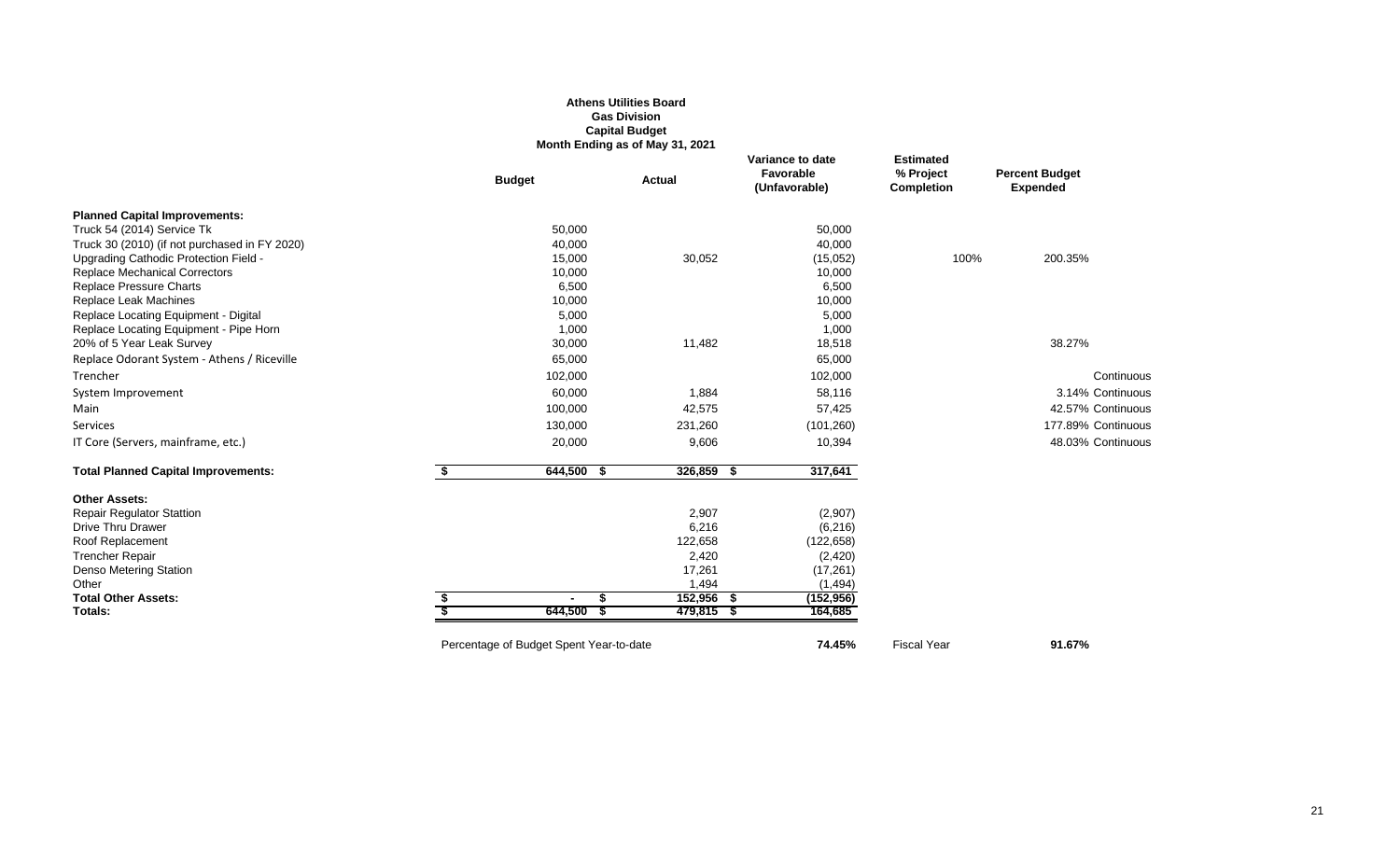#### **ATHENS UTILITIES BOARD WASTEWATER DIVISION BALANCE SHEET May 31, 2021**

|      | <b>Current Period</b><br>May 31, 2021 | <b>Prior Year</b>   |    | <b>Change from</b><br><b>Prior Year</b> |                                            | <b>Current Period</b><br>May 31, 2021 | Prior<br><b>Month</b> | Change<br>from prior<br><b>Month</b> |
|------|---------------------------------------|---------------------|----|-----------------------------------------|--------------------------------------------|---------------------------------------|-----------------------|--------------------------------------|
|      |                                       |                     |    |                                         | Assets:                                    |                                       |                       |                                      |
|      | 3,642,571.55                          | 4,244,453.59        |    | (601, 882.04)                           | Cash and Cash Equivalents                  | 3,642,571.55                          | 4,489,799.93          | (847, 228.38)                        |
|      | 908,214.08                            | 391,557.39          |    | 516,656.69                              | Receivables                                | 908,214.08                            | 917,979.79            | (9,765.71)                           |
|      | 0.00                                  | 0.00                |    | 0.00                                    | Short Term Balances Due from Other Div.    | 0.00                                  | 0.00                  | 0.00                                 |
|      | 24,003.43                             | 23,763.80           |    | 239.63                                  | <b>Prepaid Expenses</b>                    | 24,003.43                             | 38,437.08             | (14, 433.65)                         |
|      | 242,089.57                            | 280,867.58          |    | (38, 778.01)                            | Materials and Supplies Inventory           | 242,089.57                            | 253,156.01            | (11,066.44)                          |
|      | 4,816,878.63                          | 4,940,642.36        |    | (123, 763.73)                           | <b>Total Current Assets</b>                | 4,816,878.63                          | 5,699,372.81          | (882, 494.18)                        |
|      | 0.00                                  | 0.00                |    | 0.00                                    | Bond and Interest Sinking Fund and Reserve | 0.00                                  | 0.00                  | 0.00                                 |
|      | 0.00                                  | 0.00                |    | 0.00                                    | Reserve and Other                          | 0.00                                  | 0.00                  | 0.00                                 |
|      | 0.00                                  | 0.00                |    | 0.00                                    | <b>Total Restricted Assets</b>             | 0.00                                  | 0.00                  | 0.00                                 |
|      | 0.00                                  | 510,520.69          |    | (510, 520.69)                           | Debt Issue Costs, Net of Amortization      | 0.00                                  | 0.00                  | 0.00                                 |
|      | 487,035.37                            | 0.00                |    | 487,035.37                              | <b>Deferred Pension Outflows</b>           | 487,035.37                            | 487,035.37            | 0.00                                 |
|      | 57,752,514.87                         | 56,629,836.80       |    | 1,122,678.07                            | Sewer Utility Plant, at Cost               | 57,752,514.87                         | 58,113,270.31         | (360, 755.44)                        |
|      | (23, 201, 476.10)                     | (21,652,153.99)     |    | (1,549,322.11)                          | Less: Accumulated Depreciation             | (23, 201, 476.10)                     | (23, 447, 546.78)     | 246,070.68                           |
|      | 34,551,038.77                         | 34,977,682.81       |    | (426, 644.04)                           | <b>Net Sewer Utility Plant</b>             | 34,551,038.77                         | 34,665,723.53         | (114, 684.76)                        |
|      | 35,038,074.14                         | 35,488,203.50       |    | (450, 129.36)                           | <b>Total Long Term Assets</b>              | 35,038,074.14                         | 35, 152, 758.90       | (114, 684.76)                        |
| - \$ | 39,854,952.77                         | \$<br>40,428,845.86 | \$ | (573, 893.09)                           | <b>Total Assets</b>                        | \$<br>39,854,952.77                   | \$<br>40,852,131.71   | \$<br>(997, 178.94)                  |
|      |                                       |                     |    |                                         | <b>Liabilities and Retained Earnings:</b>  |                                       |                       |                                      |
|      | (124, 635.94)                         | 72,674.05           |    | (197, 309.99)                           | <b>Accounts Payable</b>                    | (124, 635.94)                         | (159, 510.20)         | 34,874.26                            |
|      | 260,755.37                            | 58,935.00           |    | 201,820.37                              | <b>Customer Deposits</b>                   | 260,755.37                            | 265,310.37            | (4,555.00)                           |
|      | 180,528.83                            | 167,566.32          |    | 12,962.51                               | <b>Other Current Liabilities</b>           | 180,528.83                            | 179,948.87            | 579.96                               |
|      | 316,648.26                            | 299,175.37          |    | 17,472.89                               | <b>Total Current Liabilities</b>           | 316,648.26                            | 285,749.04            | 30,899.22                            |
|      | 0.00                                  | 0.00                |    | 0.00                                    | <b>Bonds Payable</b>                       | 0.00                                  | 0.00                  | 0.00                                 |
|      | 1,602,804.12                          | 1,741,732.54        |    | (138, 928.42)                           | Notes Payable - State of Tennessee         | 1,602,804.12                          | 1,614,508.60          | (11,704.48)                          |
|      | 11,497,481.72                         | 12,544,060.89       |    | (1,046,579.17)                          | Notes Payable - Other                      | 11,497,481.72                         | 12,544,060.89         | (1,046,579.17)                       |
|      | 757,013.21                            | 724,180.41          |    | 32,832.80                               | Net Pension Liability                      | 757,013.21                            | 739,006.68            | 18,006.53                            |
|      | 39,049.73                             | 53,070.27           |    | (14,020.54)                             | <b>Deferred Pension Inflows</b>            | 39,049.73                             | 39,049.73             | 0.00                                 |
|      | 13,896,348.78                         | 15,063,044.11       |    | (1, 166, 695.33)                        | <b>Total Long Term Liabilities</b>         | 13,896,348.78                         | 14,936,625.90         | (1,040,277.12)                       |
|      | 25,641,955.73                         | 25,066,626.38       |    | 575,329.35                              | Net Position                               | 25,641,955.73                         | 25,629,756.77         | 12,198.96                            |
|      | 39,854,952.77                         | \$<br>40,428,845.86 | S. | (573, 893.09)                           | <b>Total Liabilities and Net Assets</b>    | \$<br>39,854,952.77                   | \$<br>40,852,131.71   | \$<br>(997, 178.94)                  |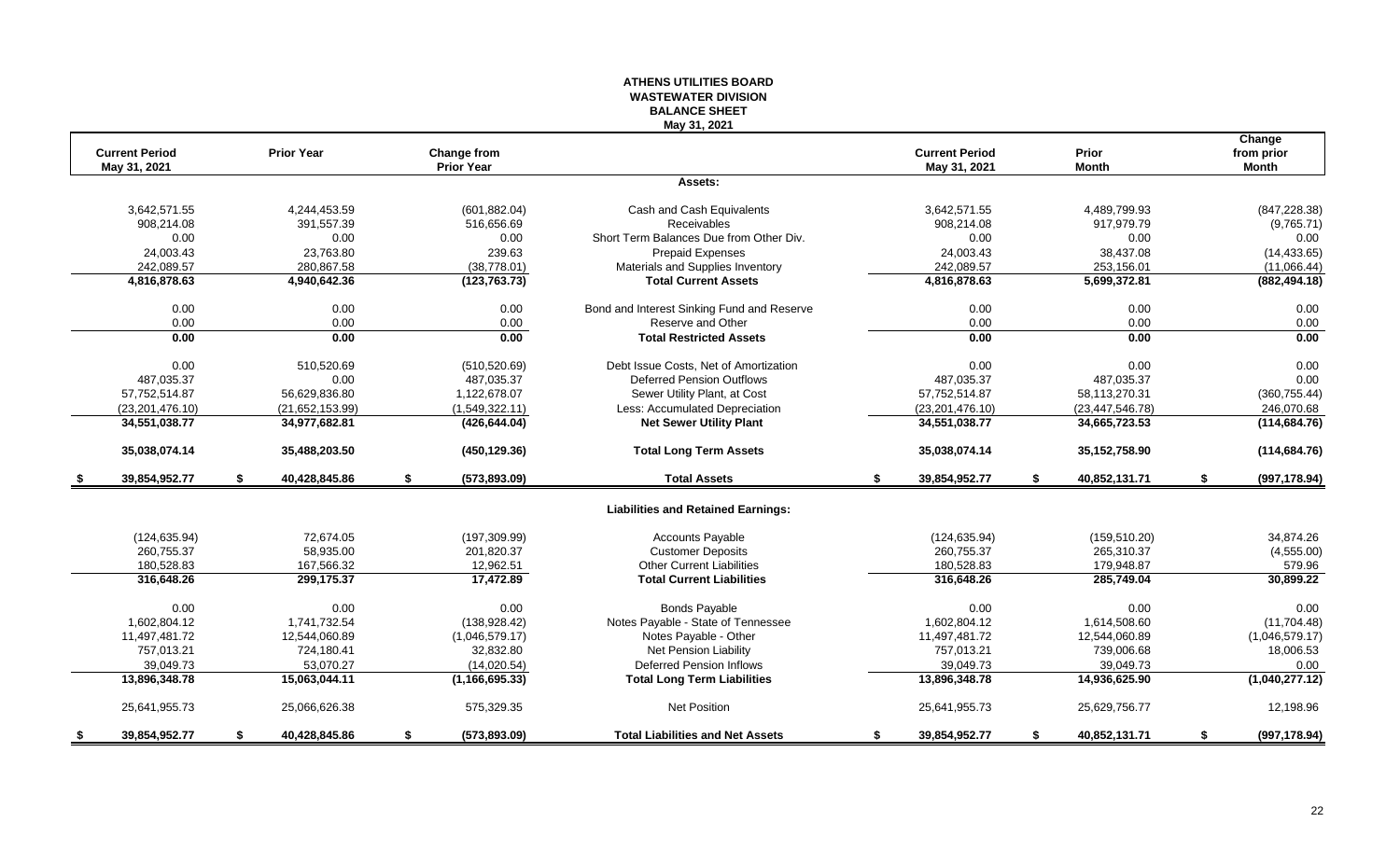#### Athens Utilities Board Profit and Loss Statement - Wastewater May 31, 2021

| Year-to-Date<br>May 31, 2021 | Year-to-Date<br><b>Prior Year</b> | Variance<br>Favorable<br>(Unfavorable) |                                            | <b>Current</b><br>Month<br>May 31, 2021 | Current<br>Month<br><b>Prior Year</b> | Variance<br>Favorable<br>(Unfavorable) |
|------------------------------|-----------------------------------|----------------------------------------|--------------------------------------------|-----------------------------------------|---------------------------------------|----------------------------------------|
|                              |                                   |                                        | <b>REVENUE:</b>                            |                                         |                                       |                                        |
| 1,944,221.45                 | 1,925,948.35                      | 18,273.10                              | Residential                                | 176,914.12                              | 177,330.43                            | (416.31)                               |
| 1,602,155.97                 | 1,628,587.01                      | (26, 431.04)                           | <b>Small Commercial</b>                    | 158,483.12                              | 120,454.96                            | 38,028.16                              |
| 2,172,172.65                 | 2,353,445.74                      | (181, 273.09)                          | Large Commercial                           | 150,316.91                              | 150,355.60                            | (38.69)                                |
| 237,761.63                   | 169,054.24                        | 68,707.39                              | Other                                      | 13,833.66                               | 20,920.95                             | (7,087.29)                             |
| 5,956,311.70                 | 6,077,035.34                      | (120, 723.64)                          | <b>Total Revenue</b>                       | 499,547.81                              | 469,061.94                            | 30,485.87                              |
|                              |                                   |                                        | <b>OPERATING AND MAINTENANCE EXPENSES:</b> |                                         |                                       |                                        |
| 1,270,484.75                 | 1,279,718.45                      | 9,233.70                               | Sewer Treatment Plant Expense              | 115,469.07                              | 104,266.34                            | (11, 202.73)                           |
| 81,346.34                    | 85,569.50                         | 4,223.16                               | <b>Pumping Station Expense</b>             | 6,021.15                                | 7,660.53                              | 1,639.38                               |
| 284,525.77                   | 293,313.99                        | 8,788.22                               | <b>General Expense</b>                     | 15,802.25                               | 21,816.08                             | 6,013.83                               |
| 147,062.03                   | 428,036.44                        | 280,974.41                             | Cust. Service and Cust. Acct. Expense      | 16,319.31                               | 12,421.63                             | (3,897.68)                             |
| 990,815.21                   | 905,065.37                        | (85, 749.84)                           | Administrative and General Expense         | 91,985.73                               | 81,114.70                             | (10, 871.03)                           |
| 2,774,234.10                 | 2,991,703.75                      | 217,469.65                             | <b>Total Operating Expenses</b>            | 245,597.51                              | 227,279.28                            | (18, 318.23)                           |
|                              |                                   |                                        | <b>Maintenance Expense</b>                 |                                         |                                       |                                        |
| 175,338.74                   | 153,319.58                        | (22,019.16)                            | Sewer Treatment Plant Expense              | 17,363.67                               | 9,380.72                              | (7,982.95)                             |
| 68,657.24                    | 78,166.79                         | 9,509.55                               | <b>Pumping Station Expense</b>             | 5,288.08                                | 9,191.94                              | 3,903.86                               |
| 274,079.15                   | 383,632.73                        | 109,553.58                             | <b>General Expense</b>                     | 22,231.31                               | 36,507.89                             | 14,276.58                              |
| 4,771.18                     | 6,935.16                          | 2,163.98                               | Administrative and General Expense         | 237.12                                  | 898.94                                | 661.82                                 |
| 522,846.31                   | 622,054.26                        | 99,207.95                              | <b>Total Maintenance Expense</b>           | 45,120.18                               | 55,979.49                             | 10,859.31                              |
|                              |                                   |                                        | <b>Other Operating Expenses</b>            |                                         |                                       |                                        |
| 2,091,269.14                 | 1,586,688.19                      | (504, 580.95)                          | Depreciation                               | 191,349.49                              | 188,769.61                            | (2,579.88)                             |
| 2,091,269.14                 | 1,586,688.19                      | (504, 580.95)                          | <b>Total Other Operating Expenses</b>      | 191,349.49                              | 188,769.61                            | (2,579.88)                             |
| 5,388,349.55                 | 5,200,446.20                      | (187, 903.35)                          | <b>Operating and Maintenance Expenses</b>  | 482,067.18                              | 472,028.38                            | (10,038.80)                            |
| 567,962.15                   | 876,589.14                        | (308, 626.99)                          | <b>Operating Income</b>                    | 17,480.63                               | (2,966.44)                            | 20,447.07                              |
| (20, 899.24)                 | 51,919.69                         | (72, 818.93)                           | Other Income                               | 524.21                                  | 1,647.73                              | (1, 123.52)                            |
| 547,062.91                   | 928,508.83                        | (381, 445.92)                          | <b>Total Income</b>                        | 18,004.84                               | (1,318.71)                            | 19,323.55                              |
| 10,749.28                    | 7,653.63                          | (3,095.65)                             | Other Expense                              | 26.33                                   | 0.00                                  | (26.33)                                |
| 536,313.63                   | 920,855.20                        | (384, 541.57)                          | <b>Net Income Before Debt Expense</b>      | 17,978.51                               | (1,318.71)                            | 19,297.22                              |
|                              |                                   |                                        | <b>DEBT RELATED EXPENSES:</b>              |                                         |                                       |                                        |
| 0.00                         | 0.00                              | 0.00                                   | Amortization of Debt Discount              | 0.00                                    | 0.00                                  | 0.00                                   |
| 0.00                         | 0.00                              | 0.00                                   | <b>Bond Interest</b>                       | 0.00                                    | 0.00                                  | 0.00                                   |
| 66,538.33                    | 217,625.90                        | 151,087.57                             | Other Debt Interest                        | 5,779.55                                | 6,379.25                              | 599.70                                 |
| 66,538.33                    | 217,625.90                        | 151,087.57                             | <b>Total debt related expenses</b>         | 5,779.55                                | 6,379.25                              | 599.70                                 |
| 469,775.30                   | 703,229.30                        | (233, 454.00)                          | <b>Net Before Extraordinary</b>            | 12,198.96                               | (7,697.96)                            | 19,896.92                              |
| 25,964.90                    | 306,009.06                        | (280, 044, 16)                         | Grants, Contributions, Extraordinary       | 0.00                                    | 0.00                                  | 0.00                                   |
| 495,740.20<br>- \$           | 1,009,238.36                      | (513, 498.16)                          | <b>Change in Net Assets</b>                | 12,198.96<br>S                          | (7,697.96)                            | 19,896.92<br>S                         |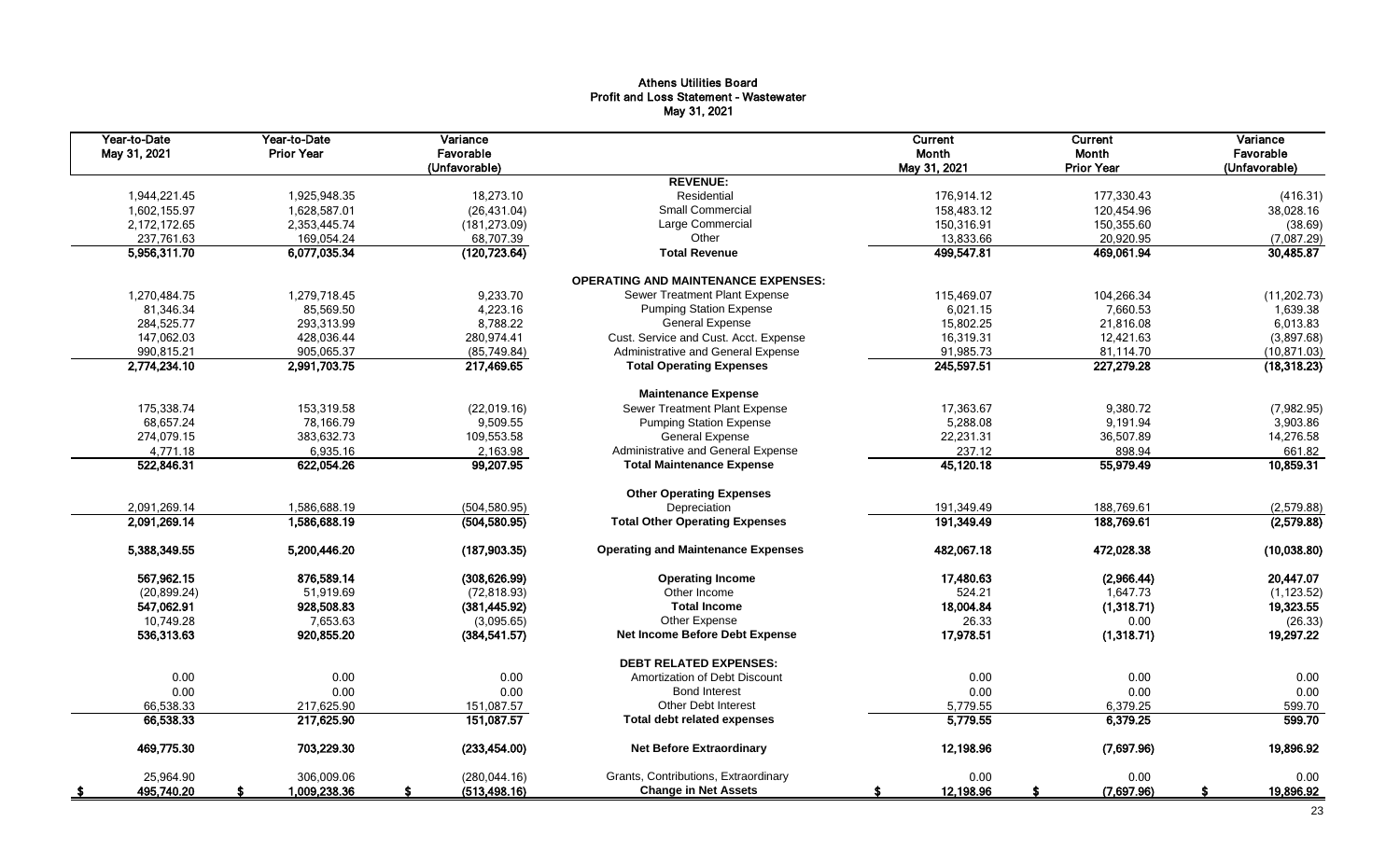#### Athens Utilities Board Budget Comparison - Wastewater May 31, 2021

| Year-to-Date<br>May 31, 2021 | Year-to-Date<br><b>Budget</b> | $Y-T-D$<br>Variance | <b>Description</b>                          | <b>Current Month</b><br>May 31, 2021 | <b>Monthly</b><br><b>Budget</b> | <b>Budget</b><br>Variance |
|------------------------------|-------------------------------|---------------------|---------------------------------------------|--------------------------------------|---------------------------------|---------------------------|
|                              |                               |                     | <b>REVENUE:</b>                             |                                      |                                 |                           |
|                              |                               | 35,430.44           |                                             |                                      |                                 |                           |
| 1,944,221.45                 | 1,908,791.01                  |                     | Residential                                 | 176,914.12                           | 171,931.96                      | 4,982.16                  |
| 1,602,155.97                 | 1,658,620.20                  | (56, 464.23)        | Small Commercial                            | 158,483.12                           | 148,358.32                      | 10,124.80                 |
| 2,172,172.65                 | 1,747,712.72                  | 424,459.93          | Large Commercial                            | 150,316.91                           | 156,695.36                      | (6,378.45)                |
| 237,761.63                   | 143,406.17                    | 94,355.46           | Other                                       | 13,833.66                            | 12,299.40                       | 1,534.26                  |
| 5,956,311.70                 | 5,458,530.10                  | 497,781.60          | <b>Total Revenue</b>                        | 499,547.81                           | 489,285.04                      | 10,262.77                 |
|                              |                               |                     | <b>OPERATING AND MAINTENANCE EXPENSES:</b>  |                                      |                                 |                           |
| 1,270,484.75                 | 1,305,416.60                  | 34,931.85           | Sewer Treatment Plant Expense               | 115,469.07                           | 127,360.44                      | 11,891.37                 |
| 81,346.34                    | 84,240.60                     | 2,894.26            | <b>Pumping Station Expense</b>              | 6,021.15                             | 7,661.49                        | 1,640.34                  |
| 284,525.77                   | 316,528.15                    | 32,002.38           | <b>General Expense</b>                      | 15,802.25                            | 33,447.24                       | 17,644.99                 |
| 147,062.03                   | 148,219.59                    | 1,157.56            | Customer Service and Customer Acct. Expense | 16,319.31                            | 12,086.85                       | (4,232.46)                |
| 990,815.21                   | 976,181.50                    | (14, 633.71)        | Administrative and General Expense          | 91,985.73                            | 109,959.84                      | 17,974.11                 |
| 2,774,234.10                 | 2,830,586.44                  | 56,352.34           | <b>Total Operating Expenses</b>             | 245,597.51                           | 290,515.86                      | 44,918.35                 |
|                              |                               |                     | <b>Maintenance Expense</b>                  |                                      |                                 |                           |
| 175,338.74                   | 163,304.10                    | (12,034.64)         | Sewer Treatment Plant Expense               | 17,363.67                            | 14,999.84                       | (2,363.83)                |
| 68,657.24                    | 77,440.11                     | 8,782.87            | <b>Pumping Station Expense</b>              | 5,288.08                             | 6,845.60                        | 1,557.52                  |
| 274,079.15                   | 359,268.18                    | 85,189.03           | <b>General Expense</b>                      | 22,231.31                            | 33,847.51                       | 11,616.20                 |
| 4,771.18                     | 4,990.32                      | 219.14              | Administrative and General Expense          | 237.12                               | 370.48                          | 133.36                    |
| 522,846.31                   | 605,002.71                    | 82,156.40           | <b>Total Maintenance Expense</b>            | 45,120.18                            | 56,063.42                       | 10,943.24                 |
|                              |                               |                     |                                             |                                      |                                 |                           |
|                              |                               |                     | <b>Other Operating Expenses</b>             |                                      |                                 |                           |
| 2,091,269.14                 | 1,453,937.44                  | (637, 331.70)       | Depreciation                                | 191,349.49                           | 132,232.30                      | (59, 117.19)              |
| 2,091,269.14                 | 1,453,937.44                  | (637, 331.70)       | <b>Total Other Operating Expenses</b>       | 191,349.49                           | 132,232.30                      | (59, 117.19)              |
| 5,388,349.55                 | 4,889,526.60                  | (498, 822.95)       | <b>Operating and Maintenance Expenses</b>   | 482,067.18                           | 478,811.58                      | (3,255.60)                |
| 567,962.15                   | 569,003.50                    | (1,041.35)          | <b>Operating Income</b>                     | 17,480.63                            | 10,473.46                       | 7,007.17                  |
| (20, 899.24)                 | 32,638.33                     | (53, 537.57)        | Other Income                                | 524.21                               | 2,454.57                        | (1,930.36)                |
| 547,062.91                   | 601,641.83                    | (54, 578.92)        | <b>Total Income</b>                         | 18,004.84                            | 12,928.03                       | 5,076.81                  |
| 10,749.28                    | 10,910.10                     | 160.82              | Other Expense                               | 26.33                                | 204.94                          | 178.61                    |
| 536,313.63                   | 590,731.73                    | (54, 418.10)        | <b>Net Income Before Debt Expense</b>       | 17,978.51                            | 12,723.08                       | 5,255.43                  |
|                              |                               |                     | <b>DEBT RELATED EXPENSES:</b>               |                                      |                                 |                           |
| 0.00                         | 0.00                          | 0.00                | Amortization of Debt Discount               | 0.00                                 | 0.00                            | 0.00                      |
| 0.00                         | 0.00                          | 0.00                | <b>Bond Interest</b>                        | 0.00                                 | 0.00                            | 0.00                      |
| 66,538.33                    | 285,018.54                    | 218,480.21          | <b>Other Debt Interest</b>                  | 5,779.55                             | 27,657.58                       | 21,878.03                 |
| 66,538.33                    | 285,018.54                    | 218,480.21          | <b>Total debt related expenses</b>          | 5,779.55                             | 27,657.58                       | 21,878.03                 |
| 469,775.30                   | 305,713.18                    | 164,062.12          | Net Before Extraordinary                    | 12,198.96                            | (14, 934.50)                    | 27,133.46                 |
| 25,964.90                    | 0.00                          | 25,964.90           | Grants, Contributions, Extraordinary        | 0.00                                 | 0.00                            | 0.00                      |
| 495,740.20<br>- \$           | \$<br>305,713.18              | 190,027.02<br>\$    | <b>Change in Net Assets</b>                 | 12,198.96<br>\$                      | \$<br>(14, 934.50)              | \$<br>27,133.46           |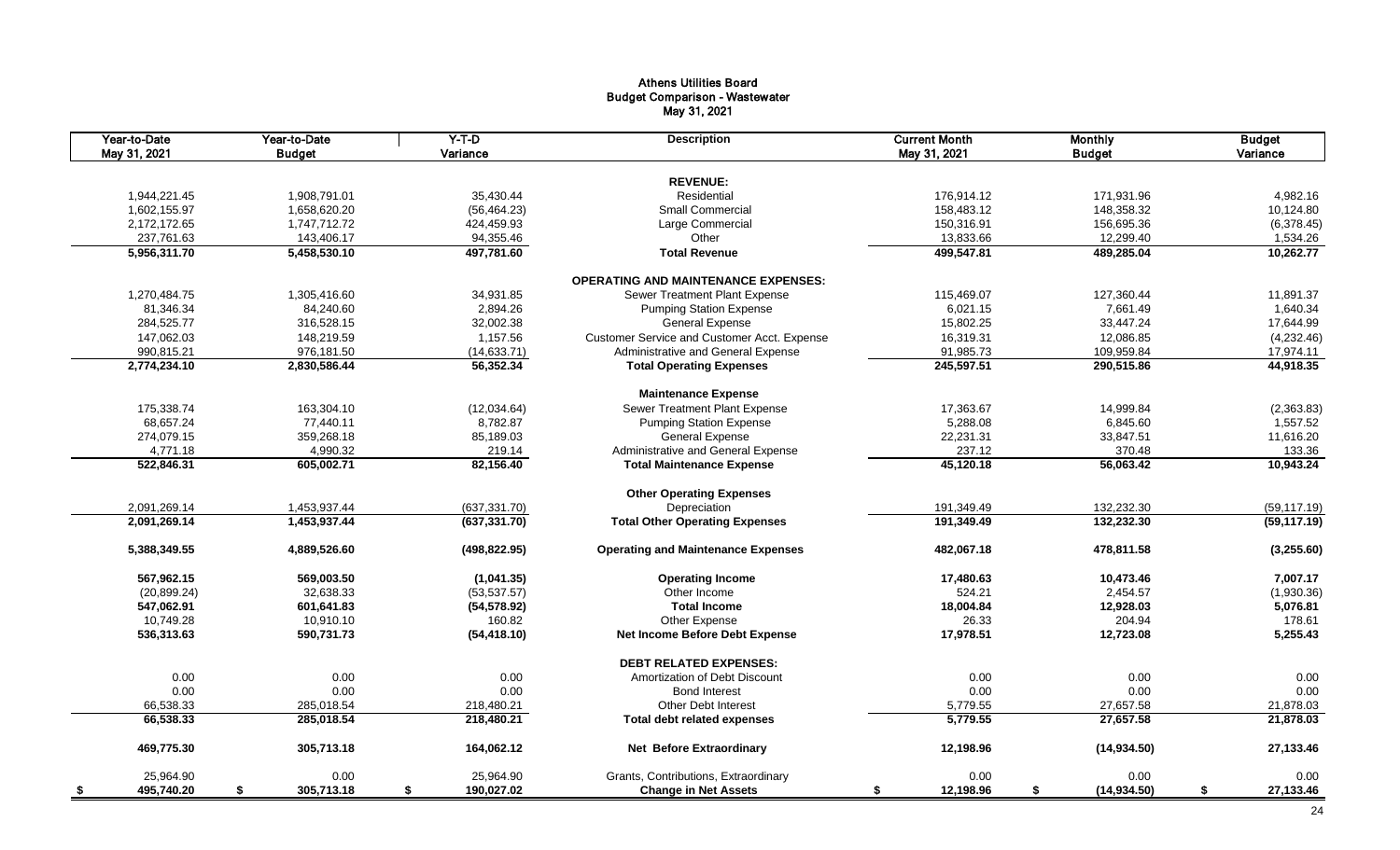#### **Athens Utilities Board Wastewater Division STATEMENTS OF CASH FLOWS May 31, 2021**

|      | Year-to-Date<br>May 31, 2021 | Year-to-Date<br><b>Prior Year</b> | Variance            |                                                                 | <b>Month to Date</b><br>May 31, 2021 | <b>Month to Date</b><br><b>Prior Year</b> | Variance          |
|------|------------------------------|-----------------------------------|---------------------|-----------------------------------------------------------------|--------------------------------------|-------------------------------------------|-------------------|
|      |                              |                                   |                     | <b>CASH FLOWS FROM OPERATING ACTIVITIES:</b>                    |                                      |                                           |                   |
|      | 469,775.30                   | 703,229.30                        | (233, 454.00)       | Net Operating Income                                            | 12,198.96                            | (7,697.96)                                | 19,896.92         |
|      |                              |                                   |                     | <b>Adjustments to Reconcile Operating Income</b>                |                                      |                                           |                   |
|      |                              |                                   |                     | to Net Cash Provided by Operations:                             |                                      |                                           |                   |
|      | 2,091,269.14                 | 1,586,688.19                      | 504,580.95          | Depreciation                                                    | 191,349.49                           | 188,769.61                                | 2,579.88          |
|      |                              |                                   |                     | <b>Changes in Assets and Liabilities:</b>                       |                                      |                                           |                   |
|      | (360, 838.05)                | 139.314.78                        | (500, 152.83)       | <b>Accounts Receivable</b>                                      | 9,765.71                             | 51,253.38                                 | (41, 487.67)      |
|      | 0.00                         | 0.00                              | 0.00                | Due from (to) Other Divisions                                   | 0.00                                 | 0.00                                      | 0.00              |
|      | 0.00                         | 0.00                              | 0.00                | Short Term Notes to Other Divisions                             | 0.00                                 | 0.00                                      | 0.00              |
|      | (7,015.25)                   | (12, 420.67)                      | 5,405.42            | <b>Prepaid Expenses</b>                                         | 14,433.65                            | 14,724.50                                 | (290.85)          |
|      | (48, 157.85)                 | (26, 106.98)                      | (22,050.87)         | Deferred Pension Outflows                                       | 0.00                                 | 0.00                                      | 0.00              |
|      | 2,050.26                     | (15, 382.78)                      | 17,433.04           | <b>Materials and Supplies</b>                                   | 11.066.44                            | 8,560.19                                  | 2.506.25          |
|      | (203, 132.57)                | (155, 855.78)                     | (47, 276.79)        | <b>Accounts Payable</b>                                         | 34,874.26                            | 4,290.47                                  | 30,583.79         |
|      | 3,935.30                     | (1,555.79)                        | 5,491.09            | <b>Accrued Liabilities</b>                                      | 579.96                               | 393.28                                    | 186.68            |
|      | (341,690.10)                 | (36, 270.24)                      | (305, 419.86)       | Retirements and Salvage                                         | (144, 449.25)                        | 24,069.57                                 | (168, 518.82)     |
|      | (1,865.00)                   | (3,265.00)                        | 1.400.00            | <b>Customer Deposits</b>                                        | (4,555.00)                           | (345.00)                                  | (4,210.00)        |
|      | 30,151.33                    | 10,526.01                         | 19,625.32           | Net Pension Liability                                           | 18,006.53                            | 13,921.11                                 | 4,085.42          |
|      | 0.00                         | 0.00                              | 0.00                | <b>Deferred Pension Inflows</b>                                 | 0.00                                 | 0.00                                      | 0.00              |
|      | 1,634,482.51                 | 2,188,901.04                      | (554, 418.53)       | <b>Total Cash from Operating Activities</b>                     | 143,270.75                           | 297,939.15                                | (154, 668.40)     |
|      |                              |                                   |                     |                                                                 |                                      |                                           |                   |
|      |                              |                                   |                     | <b>CASH FLOWS FROM NONCAPITAL FINANCING ACTIVITIES:</b>         |                                      |                                           |                   |
|      | 0.00                         | 0.00                              | 0.00                | Changes in Bonds payable                                        | 0.00                                 | 0.00                                      | 0.00              |
|      | (1, 174, 056.49)             | (1, 170, 987.18)                  | (3,069.31)          | Changes in Notes Payable                                        | (1,058,283.65)                       | (1,057,945.83)                            | (337.82)          |
|      | (1, 174, 056.49)             | (1, 170, 987, 18)                 | (3,069.31)          | <b>Total Cash from Noncapital Financing Activities</b>          | (1,058,283.65)                       | (1,057,945.83)                            | (337.82)          |
|      |                              |                                   |                     | <b>CASH FROM INVESTING ACTIVITIES:</b>                          |                                      |                                           |                   |
|      | 0.00                         | 0.00                              | 0.00                | <b>Prior Period Adjustment</b>                                  | 0.00                                 | 0.00                                      | 0.00              |
|      | 25.964.90                    | 306.009.06                        | (280, 044.16)       | Grants Contributions & Other Extraordinary                      | 0.00                                 | 0.00                                      | 0.00              |
|      | 0.00                         | 0.00                              | 0.00                | Adjust Net Pension Obligation                                   | 0.00                                 | 0.00                                      | 0.00              |
|      | (1,363,260.12)               | (1,529,493.91)                    | 166,233.79          | Changes in Sewer Utility Plant                                  | 67,784.52                            | (51,709.93)                               | 119,494.45        |
|      | (1,337,295.22)               | (1,223,484.85)                    | (113, 810.37)       | <b>Total Cash from Capital and Related Investing Activities</b> | 67,784.52                            | (51,709.93)                               | 119,494.45        |
|      | (876, 869.20)                | \$<br>(205, 570.99)               | \$<br>(671, 298.21) | <b>Net Changes in Cash Position</b>                             | \$<br>(847, 228.38)                  | \$<br>(811, 716.61)                       | \$<br>(35,511.77) |
|      |                              |                                   |                     |                                                                 |                                      |                                           |                   |
|      | 4,519,440.75                 | 4,450,024.58                      | 69,416.17           | Cash at Beginning of Period                                     | 4,489,799.93                         | 5,056,170.20                              | (566, 370.27)     |
|      | 3,642,571.55                 | 4,244,453.59                      | (601, 882.04)       | Cash at End of Period                                           | 3,642,571.55                         | 4,244,453.59                              | (601, 882.04)     |
| - \$ | (876, 869.20)                | \$<br>(205, 570.99)               | \$<br>(671, 298.21) | <b>Changes in Cash and Equivalents</b>                          | \$<br>(847, 228.38)                  | \$<br>(811, 716.61)                       | \$<br>(35,511.77) |
|      |                              |                                   |                     |                                                                 |                                      |                                           |                   |

**Long-Term Debt** \$13,100,285.84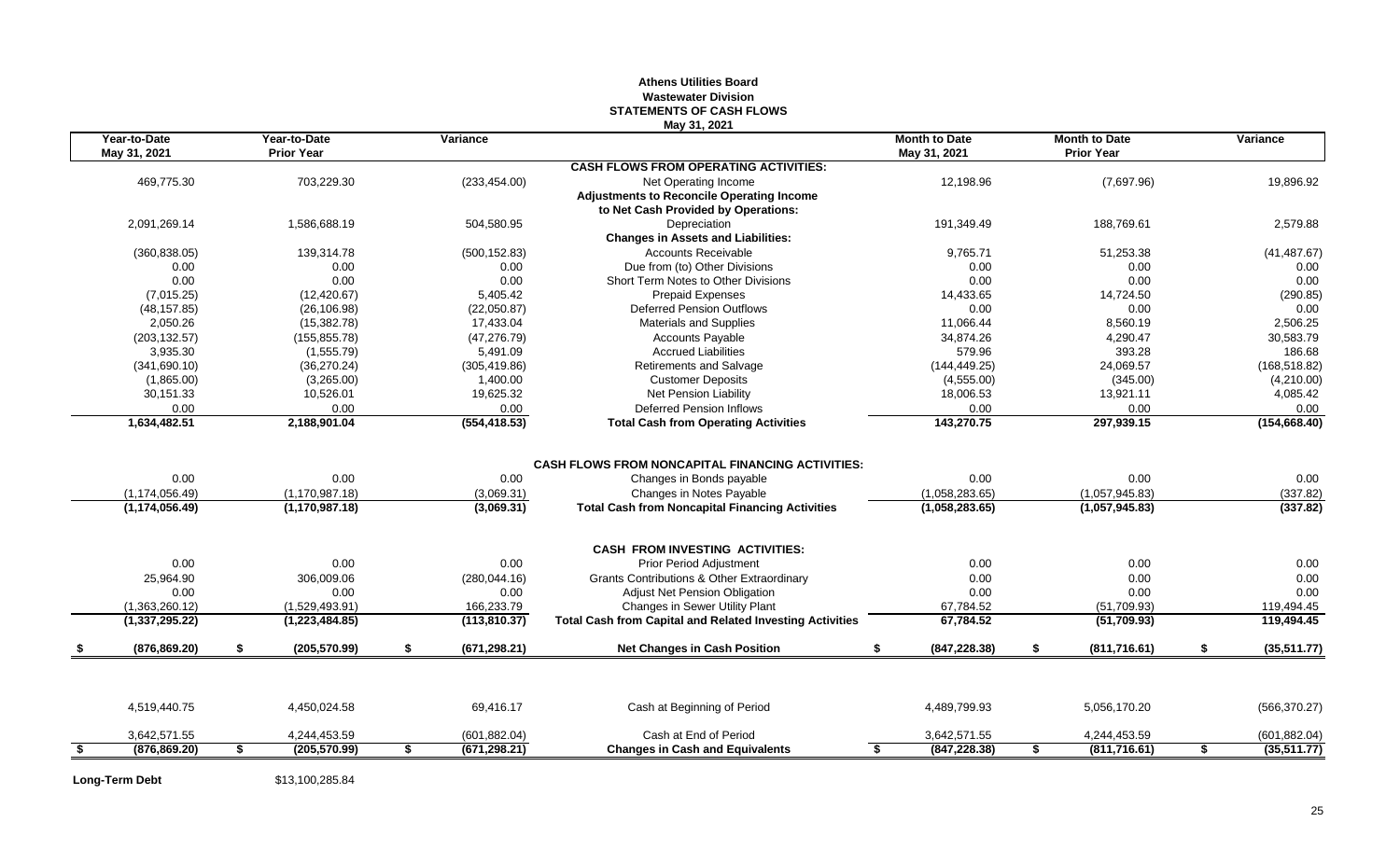#### Athens Utilities Board Statistics Report May 31, 2021

# Wastewater:

| <b>INumber of services:</b> | <b>Month</b> | Year  | Change | Change |
|-----------------------------|--------------|-------|--------|--------|
| Residential - Inside City   | 4,423        | 4,363 | .38%   | 60     |
| Residential - Outside City  | 68           | 63    | 7.94%  | 5Ι     |
| Commercial - Inside City    | 939          | 93'   | 0.86%  | 81     |
| Commercial - Outside City   |              |       | 0.00%  | ΟI     |
| <b>Total Services</b>       | 5,434        | 5.361 | 1.36%  | 73I    |

| <b>Sales Volumes:</b>      |           | Year-to-Date      |                 |           |                   |           |
|----------------------------|-----------|-------------------|-----------------|-----------|-------------------|-----------|
| Gallonsx100                | 5/31/2021 | <b>Prior Year</b> | Change          | 5/31/2021 | <b>Prior Year</b> | Change    |
| Residential - Inside City  | 154,573   | 155,499           | $-0.60\%$       | 1,695,239 | 1,685,558         | 0.57%     |
| Residential - Outside City | 3,277     | 2,624             | 24.89%          | 34,566    | 25,920            | 33.36%    |
| Commercial - Inside City   | 224,814   | 157,560           | 42.68%          | 2,309,848 | 2,272,567         | 1.64%     |
| Commercial - Outside City  | 7.642     | 10,212            | $-25.17\%$      | 82,395    | 117,934           | $-30.13%$ |
|                            | 390,306   | 325.895           | <b>19.76%II</b> | 4.122.048 | 4.101.979         | 0.49%     |

extent Prior 7% #Accounts

| Employment         |              |                   |                   |
|--------------------|--------------|-------------------|-------------------|
|                    | May 31, 2021 | <b>Prior Year</b> | <b>Difference</b> |
| Employee Headcount | 18.00        | 18.00             | 0.00              |
| <b>IFTE</b>        | 18.96        | 18.72             | 0.24              |
| Y-T-D FTE          | 19.47        | 19.85             | $-0.38$           |

| Total Company Employment |              |                   |                   |
|--------------------------|--------------|-------------------|-------------------|
|                          | May 31, 2021 | <b>Prior Year</b> | <b>Difference</b> |
| Company Total Headcount: | 102.00       | 100.00            | 2.00              |
| Company Total FTE        | 106.83       | 104.75            | 2.08              |
| Company Y-T-D FTE        | 107.62       | 106.84            | 0.78              |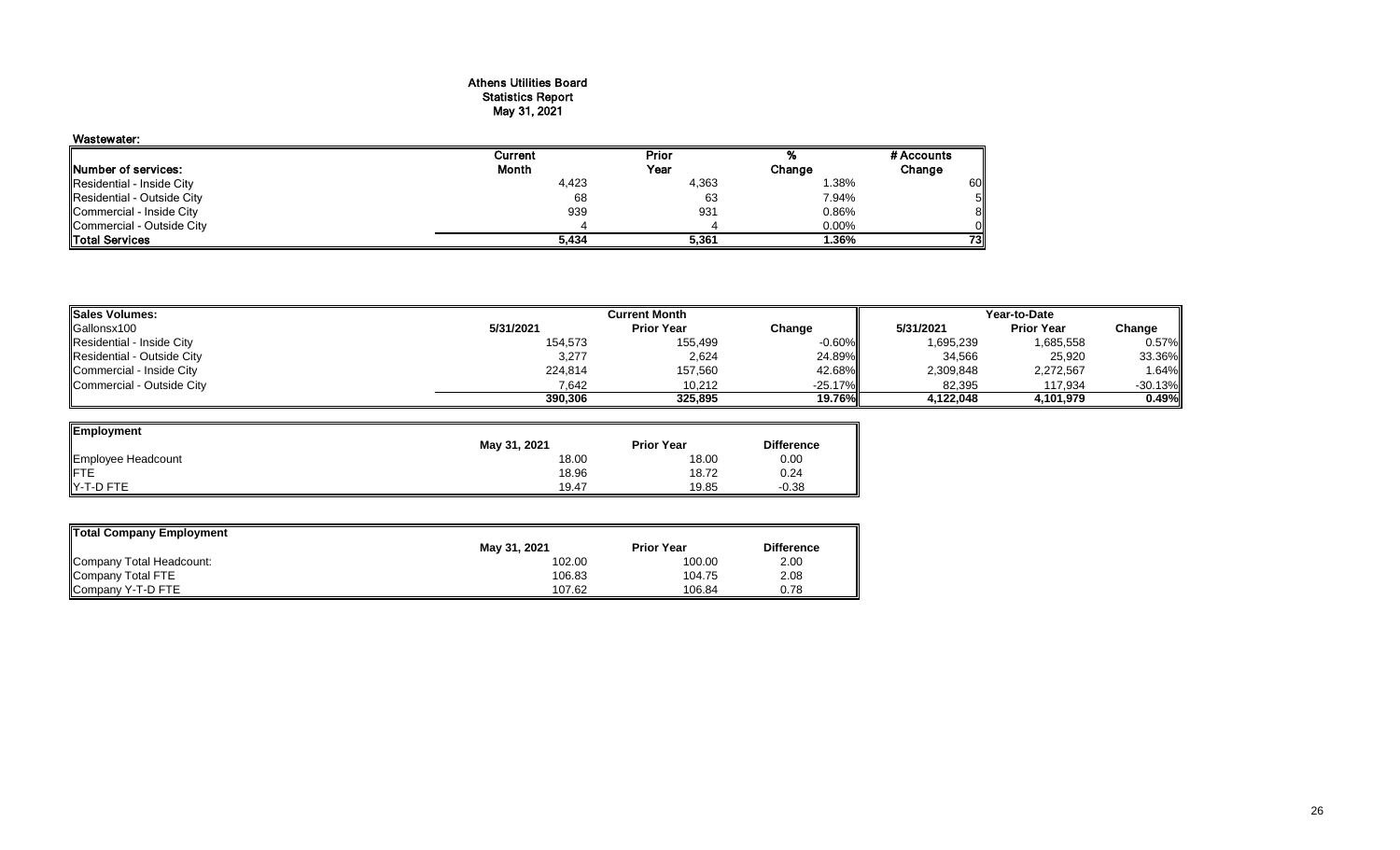#### **Athens Utilities Board Wastewater Division Capital Budget Month Ending as of May 31, 2021**

|                                                                |                                      | <b>Budget</b>                           | <b>Actual</b> |                | <b>Variance to Date</b><br>Favorable<br>(Unfavorable) | <b>Estimated</b><br>% Project<br><b>Completion</b> | <b>Percent Budget</b><br><b>Expended</b> |
|----------------------------------------------------------------|--------------------------------------|-----------------------------------------|---------------|----------------|-------------------------------------------------------|----------------------------------------------------|------------------------------------------|
| <b>Planned Capital Improvements:</b>                           |                                      |                                         |               |                |                                                       |                                                    |                                          |
| Replace Truck #42 (2012 F250)                                  |                                      | 45,000                                  |               |                | 45,000                                                |                                                    |                                          |
| Replace Truck #33 (Meter Reader)                               |                                      | 30,000                                  |               |                | 30,000                                                |                                                    |                                          |
| Replace Truck #65 (Small Dump)                                 |                                      | 65,000                                  |               |                | 65,000                                                |                                                    |                                          |
| Replace Cedar Springs Pump Station                             |                                      | 750,000                                 |               | 5,879          | 744,121                                               |                                                    | 0.78%                                    |
| Sterling Road Valves and Piping                                |                                      | 75,000                                  |               |                |                                                       |                                                    |                                          |
| <b>Emergency Generator Sterling Rd. PS</b>                     |                                      | 175,000                                 |               |                | 175,000                                               |                                                    |                                          |
| Oostanaula WWTP Refurbishment                                  |                                      | 125,000                                 |               | 64,011         | 60,989                                                |                                                    | 51.21%                                   |
| NMC WWTP Refurbishment                                         |                                      | 100,000                                 |               | 98,069         | 1,931                                                 |                                                    | 98.07%                                   |
| Admin and Operators Buildings Maint. - Oost.                   |                                      | 10,000                                  |               |                | 10,000                                                |                                                    |                                          |
| Laboratory Equipment                                           |                                      | 15,000                                  |               | 2,213          | 12,787                                                |                                                    | 14.75%                                   |
| <b>Lift Station Rehabilitation</b>                             |                                      | 35,000                                  |               | 43,163         | (8, 163)                                              |                                                    | 123.32%                                  |
| Field and Safety Equipment                                     |                                      | 15,000                                  |               |                | 15,000                                                |                                                    |                                          |
| <b>Collection System Rehab</b>                                 |                                      | 500,000                                 |               | 550,794        | (50, 794)                                             |                                                    | 110.16%                                  |
| <b>Material Donations</b>                                      |                                      | 5,000                                   |               | 887            | 4,113                                                 |                                                    | 17.73%                                   |
| Technology (SCADA, Computers)                                  |                                      | 35,000                                  |               | 13,476         | 21,524                                                |                                                    | 38.50% Continuous                        |
| <b>Services</b>                                                |                                      | 125,000                                 |               | 220,888        | (95, 888)                                             |                                                    | 176.71% Continuous                       |
| Extensions                                                     |                                      | 25,000                                  |               | 150            | 24,850                                                |                                                    | 0.60% Continuous                         |
| <b>Grinder Pump Core Replacements</b>                          |                                      | 35,000                                  |               | 20,866         | 14,134                                                |                                                    | 59.62% Continuous                        |
| <b>Rehabilitation of Services</b>                              |                                      | 75,000                                  |               | 35,846         | 39,154                                                |                                                    | 47.79% Continuous                        |
| Manhole Rehabilitation                                         |                                      | 12,000                                  |               | 2,664          | 9,336                                                 |                                                    | 22.20% Continuous                        |
| IT Core (Servers, mainframe, etc.)                             |                                      | 20,000                                  |               |                | 20,000                                                |                                                    | Continuous                               |
| <b>Total Planned Capital Improvements:</b>                     | \$                                   | $2,272,000$ \$                          |               | $1,058,904$ \$ | 1,138,096                                             |                                                    |                                          |
| <b>Other Assets:</b>                                           |                                      |                                         |               |                |                                                       |                                                    |                                          |
| Oost WWTP UV Bulbs (FY 2020 Budget Item)                       |                                      | 45,000                                  |               | 59,227         | (14, 227)                                             |                                                    |                                          |
| Madison Avenue Gravity Sewer Replacement (FY 2020 Budget Item) |                                      | 750,000                                 |               | 644,014        | 105,986                                               |                                                    |                                          |
| Grinder Pump Project                                           |                                      |                                         |               |                |                                                       |                                                    |                                          |
| Denso Pump Station (FY 2020 Budget Item)                       |                                      | 880,000                                 |               | 780,939        |                                                       |                                                    |                                          |
| Other                                                          |                                      |                                         |               | 1,770          | (1,770)                                               |                                                    |                                          |
| <b>Total Other Assets</b>                                      | S                                    | 1,675,000                               | - 56          | $1,485,951$ \$ | 89,988                                                |                                                    |                                          |
| Totals:                                                        | $\overline{\boldsymbol{\mathsf{s}}}$ | 3,947,000                               |               | 2,544,855 \$   | 1,228,084                                             |                                                    |                                          |
|                                                                |                                      | Percentage of Budget Spent Year-to-date |               |                | 64.48%                                                | <b>Fiscal Year</b>                                 | 91.67%                                   |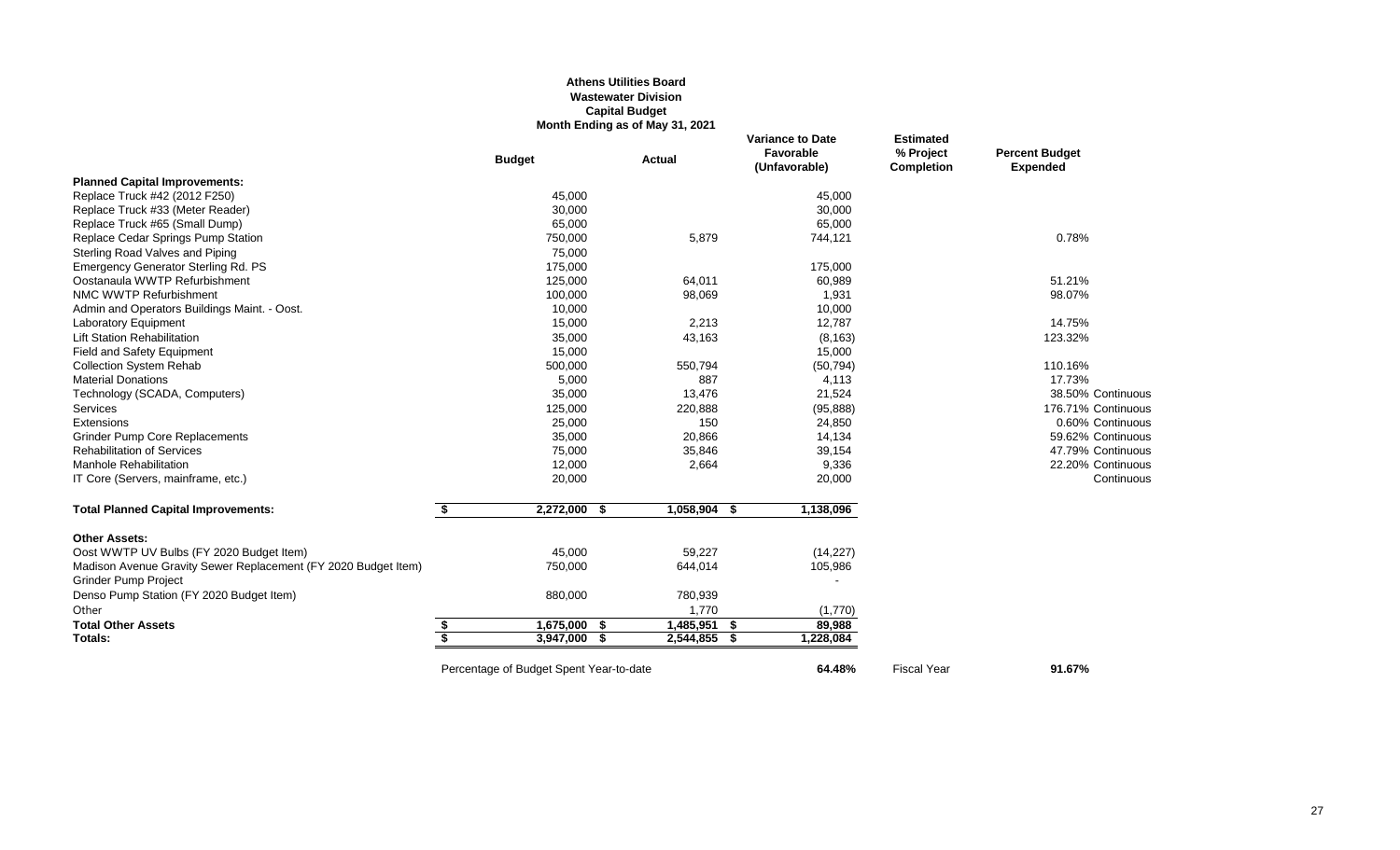|                       |    |                   |                    | <b>ATHENS UTILITIES BOARD</b>                  |                         |                  |    |            |
|-----------------------|----|-------------------|--------------------|------------------------------------------------|-------------------------|------------------|----|------------|
|                       |    |                   |                    | <b>FIBER</b>                                   |                         |                  |    |            |
|                       |    |                   |                    | <b>BALANCE SHEET</b>                           |                         |                  |    |            |
|                       |    |                   |                    | May 31, 2021                                   |                         |                  |    |            |
|                       |    |                   |                    |                                                |                         |                  |    | Change     |
| <b>Current Period</b> |    | Year-to-Date      | <b>Change from</b> |                                                | <b>Current Period</b>   | Prior            |    | from prior |
| May 31, 2021          |    | <b>Prior Year</b> | <b>Prior Year</b>  |                                                | <b>January 31, 2016</b> | Month            |    | Month      |
|                       |    |                   |                    | Assets                                         |                         |                  |    |            |
| 186,976.76            |    | 106,771.06        | 80,205.70          | Services                                       | 186,976.76              | 181,770.55       |    | 5,206.21   |
| 47,070.23             |    | 38,808.20         | 8,262.03           | <b>Accumulated Depreciation</b>                | 47,070.23               | 46,248.71        |    | 821.52     |
| 139,906.53            |    | 67,962.86         | 71,943.67          | <b>Total Fixed Assets</b>                      | 139,906.53              | 135,521.84       |    | 4,384.69   |
|                       |    |                   |                    | <b>Current Assets</b>                          |                         |                  |    |            |
| 190,174.06            |    | 184,144.65        | 6,029.41           | Cash                                           | 190,174.06              | 190,451.46       |    | (277.40)   |
| 2,085.00              |    | 1,435.00          | 650.00             | <b>Accounts Receivable</b>                     | 2,085.00                | 2,085.00         |    |            |
| 192,259.06            |    | 185,579.65        | 6,679.41           | <b>Total Current Assets</b>                    | 192,259.06              | 192,536.46       |    | (277.40)   |
| 332,165.59            | S. | 253,542.51        | \$<br>78,623.08    | <b>Total Assets</b>                            | 332,165.59              | 328,058.30       | .S | 4,107.29   |
|                       |    |                   |                    |                                                |                         |                  |    |            |
|                       |    |                   |                    |                                                |                         |                  |    |            |
|                       |    |                   |                    | <b>Liabilities</b>                             |                         |                  |    |            |
| $\blacksquare$        |    |                   |                    | Payable to Other Divisions                     |                         |                  |    | $\sim$     |
| 332,165.59            |    | 253,542.51        | 78,623.08          | <b>Retained Earnings</b>                       | 332,165.59              | 328,058.30       |    | 4,107.29   |
| \$<br>332,165.59      | \$ | 253,542.51        | \$<br>78,623.08    | <b>Total Liabilities and Retained Earnings</b> | \$<br>332,165.59        | \$<br>328,058.30 | \$ | 4,107.29   |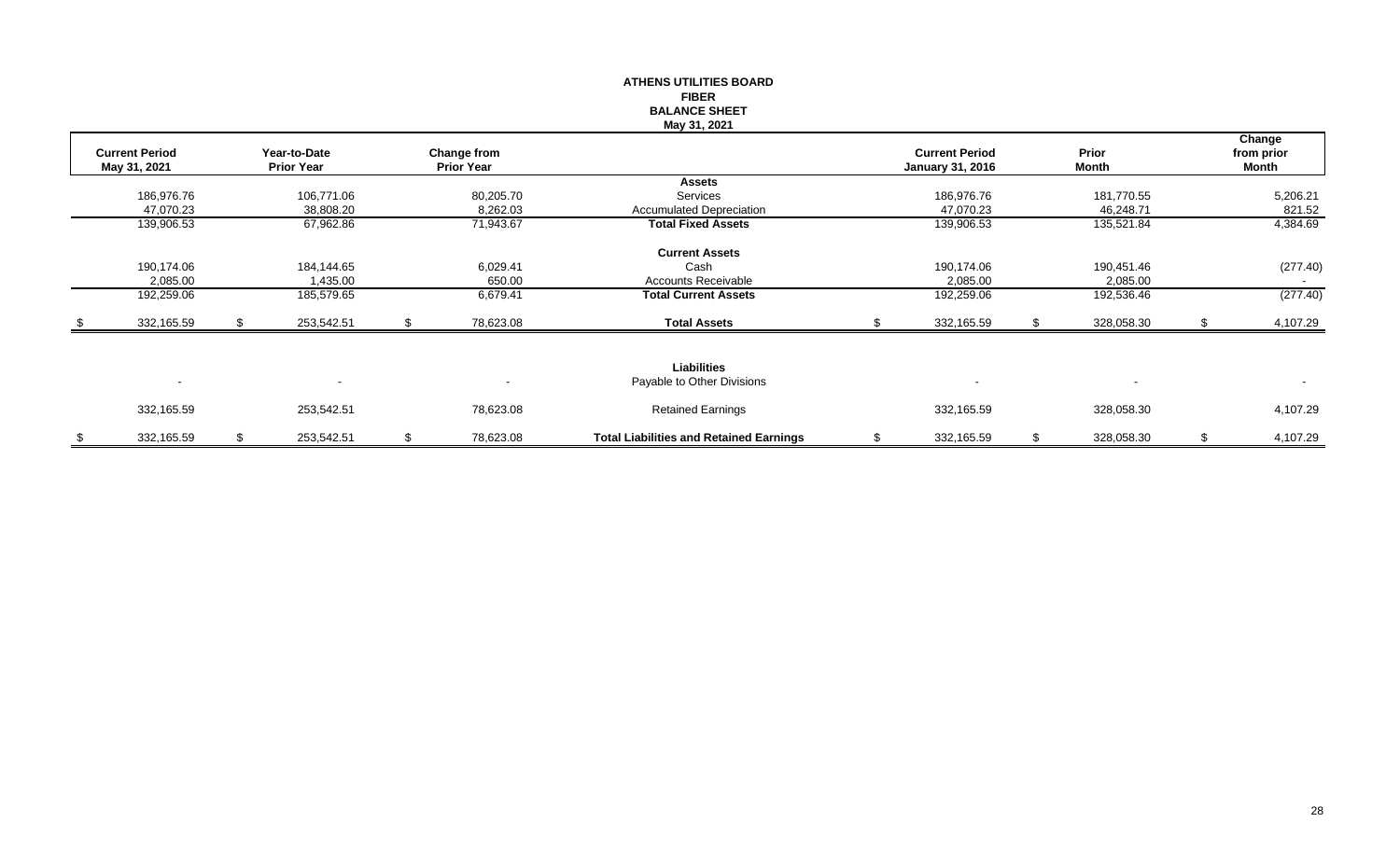| Year-to-Date<br>May 31, 2021 |     | Year-to-Date<br><b>Prior Year</b> |     | Variance<br>Favorable<br>(Unfavorable) | May 31, 2021                                    |     | <b>Current</b><br>Month<br>May 31, 2021 |    | Current<br>Month<br><b>Prior Year</b> |                  |
|------------------------------|-----|-----------------------------------|-----|----------------------------------------|-------------------------------------------------|-----|-----------------------------------------|----|---------------------------------------|------------------|
| 107,669.00                   |     | 109,879.00                        |     | (2,210.00)                             | Revenue                                         |     | 8,669.00                                |    | 10,299.00                             | (1,630.00)       |
|                              |     |                                   |     |                                        | <b>Operating and Maintenance Expenses</b>       |     |                                         |    |                                       |                  |
| 3,061.72                     |     | 78.78                             |     | (2,982.94)                             | Overhead Line Expense                           |     | 365.18                                  |    |                                       | (365.18)         |
| 3,641.77                     |     | 3,641.77                          |     |                                        | Administrative and General Expense              |     | 331.07                                  |    | 331.07                                |                  |
| 41,497.86                    |     | 45,579.31                         |     | 4,081.45                               | Telecom Expense                                 |     | 3,097.32                                |    | 3,548.45                              | 451.13           |
| \$<br>48,201.35              |     | 49,299.86                         |     | 1,098.51                               | <b>Total Operating and Maintenance Expenses</b> |     | 3,793.57                                | Œ  | 3,879.52                              | 85.95            |
| 692.30                       |     | 564.95                            |     | 127.35                                 | Interest Income                                 |     | 53.38                                   |    | 54.42                                 | (1.04)           |
|                              |     |                                   |     |                                        | <b>Other Operating Expense</b>                  |     |                                         |    |                                       |                  |
| 7,668.54                     |     | 6,848.11                          |     | (820.43)                               | <b>Depreciation Expense</b>                     |     | 821.52                                  |    | 593.49                                | (228.03)         |
| 52,491.41                    |     | 54,295.98                         |     | (1,804.57)                             | Net Before Extraordinary                        |     | 4,107.29                                |    | 5,880.41                              | (1,773.12)       |
| 10,000.00                    |     | 5,000.00                          |     | 5,000.00                               | Grants, Contributions, Extraordinary            |     | $\overline{\phantom{a}}$                |    | $\overline{\phantom{a}}$              | $\sim$           |
| \$<br>62,491.41              | \$. | 59,295.98                         | \$. | 3,195.43                               | <b>Change in Net Assets</b>                     | \$. | 4,107.29                                | \$ | 5,880.41                              | \$<br>(1,773.12) |

#### Athens Utilities Board Profit and Loss Statement - Fiber May 31, 2021